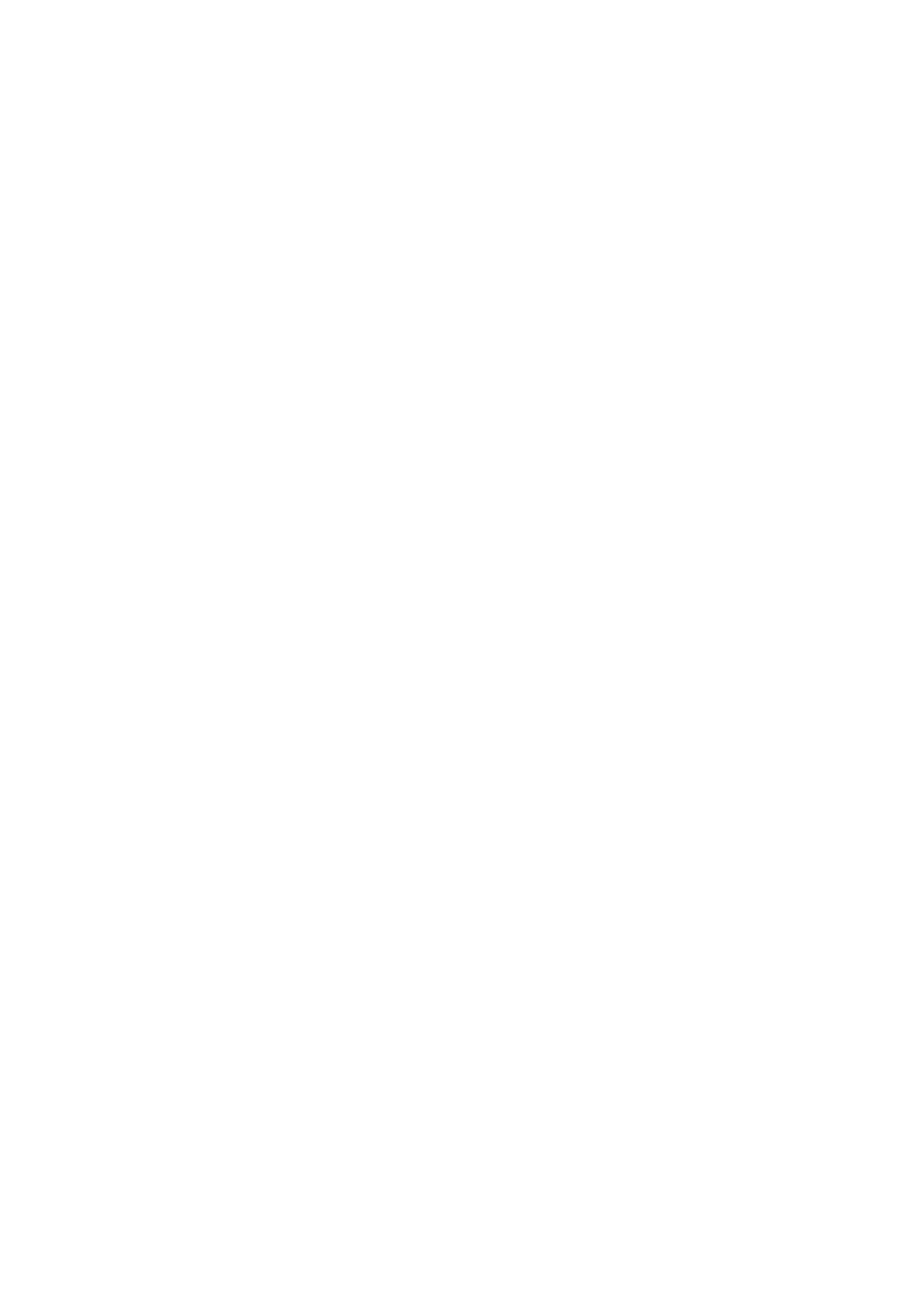# **DISCUSSION DRAFT ON ADDITIONAL GUIDANCE ON THE ATTRIBUTION OF PROFITS TO PERMANENT ESTABLISHMENTS**

#### 4 July 2016

Paragraphs 19-20 of the final version of the Report on Action 7 of the BEPS Action Plan (Preventing the Artificial Avoidance of Permanent Establishment Status) indicate that:

"The work on Action 7 that was done in respect to attribution of profit issues focussed on whether the existing rules of Article 7 of the OECD Model Tax Convention would be appropriate for determining the profits that would be allocated to PEs resulting from the changes included in this report. The conclusion in the Report is that these changes do not require substantive modifications to the existing rules and guidance concerning the attribution of profits to a PE under Article 7 but that there is a need for additional guidance on how the rules of Article 7 would apply to PEs resulting from the changes in this Report, in particular for PEs outside the financial sector. There is also a need to take account of the results of the work on other parts of the BEPS Action Plan dealing with transfer pricing, in particular the work related to intangibles, risk and capital.

Realistically, however, work on attribution of profits related to Action 7 could not be undertaken before the work on Action 7 and Actions 8-10 had been completed. For that reason, and based on the many comments that have stressed the need for additional guidance on the issue of attribution of profits to PEs, follow-up work on attribution of profit issues related to Action 7 will be carried on after September 2015 with a view to providing the necessary guidance before the end of 2016."

This discussion draft presents the two fact-patterns that would particularly benefit from additional guidance concerning attributions of profits to permanent establishments ("PE"), which are: a) dependent agent PEs, including those created through commissionnaire and similar arrangements; and b) warehouses as fixed place of business PEs. For each fact-pattern, and through the use of examples, a number of questions are identified on which comments are sought from commentators.

Interested parties are invited to send their comments on this discussion draft by **5 September 2016** by email to [TransferPricing@oecd.org](mailto:TransferPricing@oecd.org) in Word format (in order to facilitate their distribution to government officials). They should be addressed to the Tax Treaties, Transfer Pricing and Financial Transactions Division, OECD/CTPA. Comments in excess of ten pages should attach an executive summary limited to two pages.

Please note that comments are not sought on the changes to the PE definitions that have been agreed under Action 7 and which were published in the 2015 Final Report, "Preventing the Artificial Avoidance of Permanent Establishment Status."Commentators should concentrate solely on the application of Article 7 to determine the attribution of profits to PEs.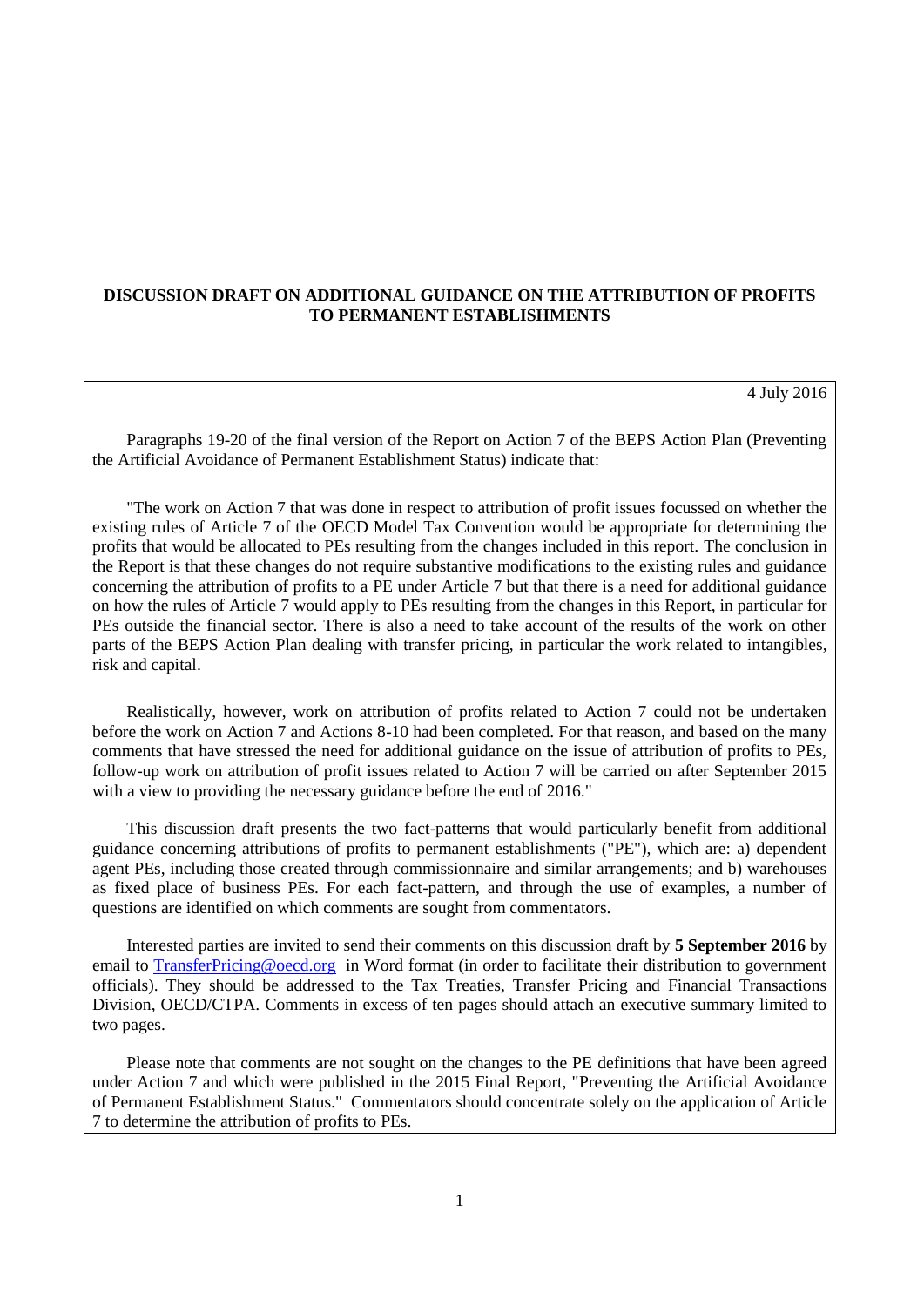The OECD intends to hold a public consultation on the additional guidance on the attribution of profits to permanent establishments on 11-12 October 2016 at the OECD Conference Centre in Paris, France. Registration details for the public consultation will be published on the OECD website in September. Speakers and other participants at the public consultation will be selected from among those providing timely written comments on the discussion draft.

Please note that all comments on this discussion draft will be made publicly available. Comments submitted in the name of a collective "grouping" or "coalition", or by any person submitting comments on behalf of another person or group of persons, should identify all enterprises or individuals who are members of that collective group, or the person(s) on whose behalf the commentator(s) are acting.

*The proposals included in this discussion draft do not, at this stage, represent the consensus views of the CFA or its subsidiary bodies but are intended to provide stakeholders with substantive proposals for analysis and comment.*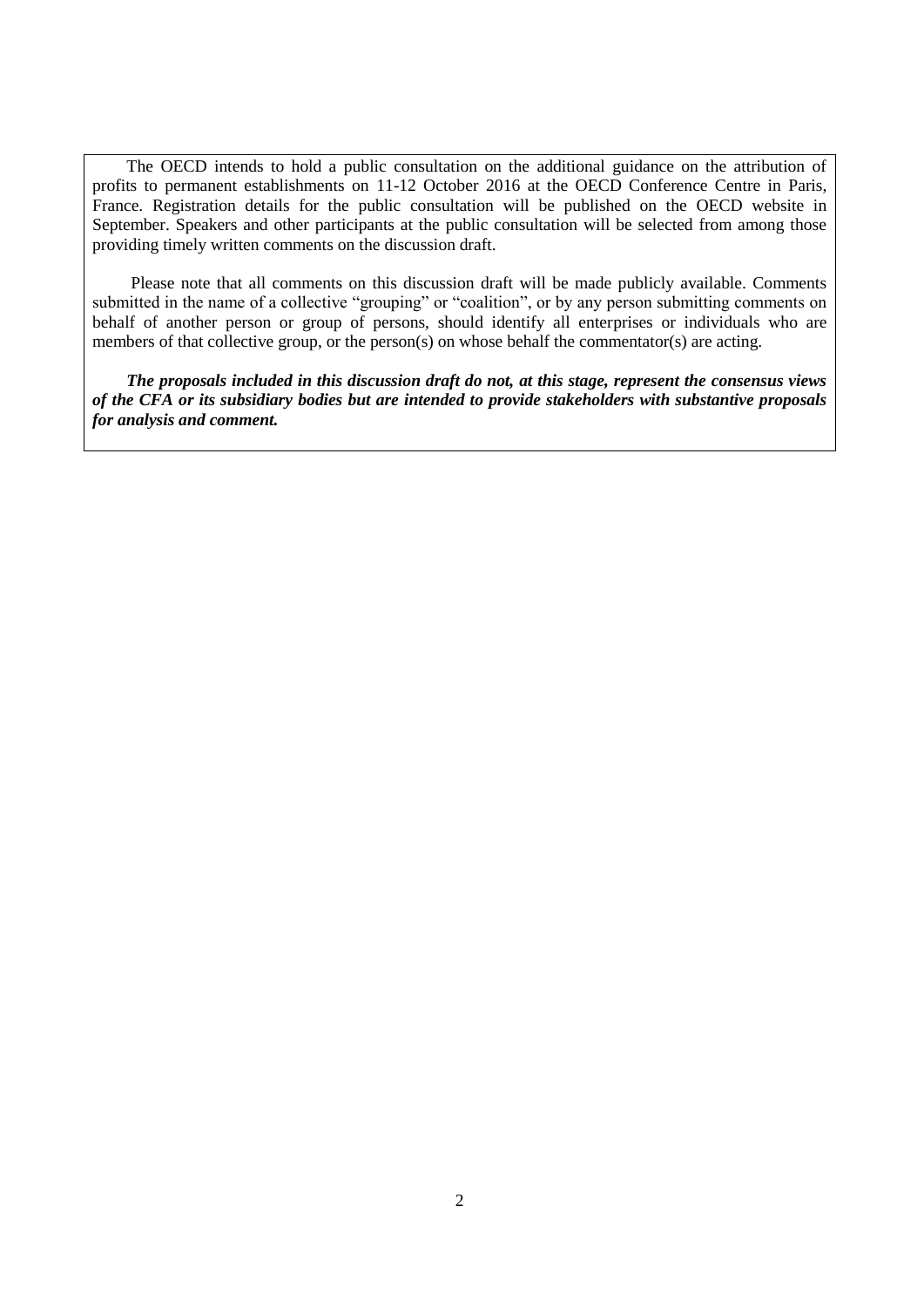# **DISCUSSION DRAFT ON ADDITIONAL GUIDANCE ON THE ATTRIBUTION OF PROFITS TO PERMANENT ESTABLISHMENTS**

## **INTRODUCTION**

 $\mathbf{1}$ 

1. Action 7 of the BEPS Action Plan mandated the development of changes to the definition of "permanent establishment" ("PE") to prevent the artificial avoidance of PE status, including through the use of commissionnaire arrangements and the specific activity exemptions. It also mandated that the work should address related profit attribution issues. The conclusions reached are found in the 2015 BEPS Report on Action 7 "Preventing the Artificial Avoidance of Permanent Establishment Status" (the Report on Action 7).

2. The Report on Action 7 provides for changes to be made to Article 5 of the Model Tax Convention (" $MTC$ ")<sup>1</sup> for the following reasons:

- In order to prevent the avoidance of PE status through commissionnaire arrangements and similar strategies, the Report concludes that where the activities that an intermediary exercises in a country are intended to result in the regular conclusion of contracts to be performed by a foreign enterprise, that enterprise should be considered to have a taxable presence in that country unless the intermediary is performing these activities in the course of an independent business. This has resulted in changes to Articles 5(5) and 5(6) and to the Commentary.
- In order to prevent the avoidance of PE status through the specific activity exemptions, the Report concludes that it should not be possible to avoid permanent establishment status by using the exceptions of paragraph 4 of Article 5 of the MTC in the case of activities that are not preparatory or auxiliary or by fragmenting a cohesive operating business into several small operations in order to argue that each party is merely engaged in preparatory or auxiliary activities that benefit from these exceptions. This has resulted in changes to Article 5(4) and to the Commentary to include: a) a "preparatory or auxiliary" condition applicable to all the subparagraphs of Article 5(4) of the MTC; and, b) a new anti-fragmentation rule.
- In order to prevent the avoidance of PE status through the splitting up of contracts to take advantage of the exception of paragraph 3 of Article 5, the Report concludes that the Principal Purposes Test rule ("PPT rule") should address the BEPS concerns related to the abusive splitting up of contracts for purposes of that exception. In addition to the changes to the MTC under the Report on BEPS Action 6, this work has resulted in: a) the inclusion in the Commentary on the PPT rule of an example regarding the splitting-up of a contract for work on a construction site; and, b) the inclusion in the Commentary on paragraph 3 of Article 5 of the MTC of an alternative provision that States may use to address such splitting-up of a contract.

References to Article 5, Article 7 or Article 9 should be understood to be made to such articles in the OECD Model Tax Convention.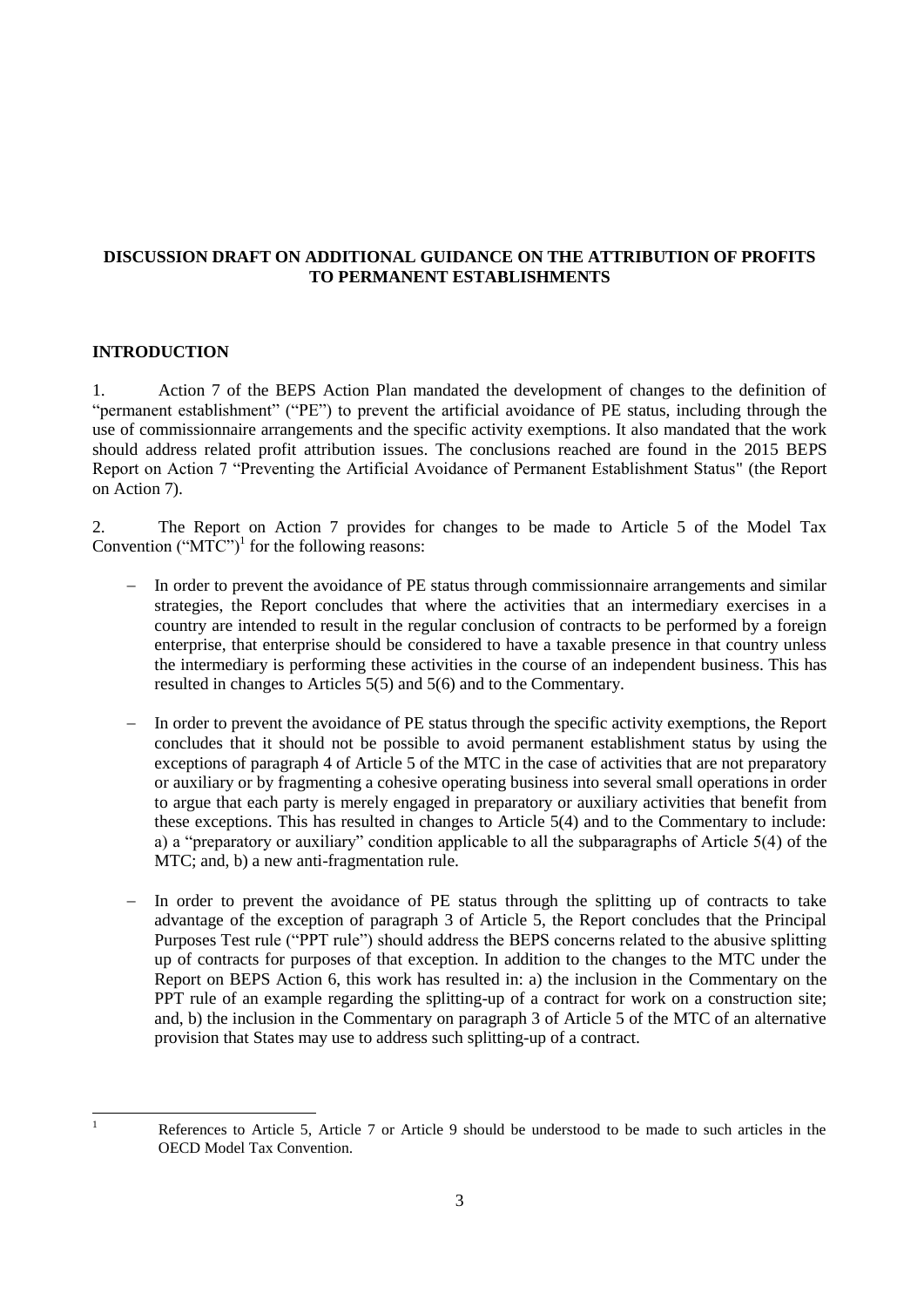3. The preliminary work on attribution of profit issues that was carried out under the Report on Action 7 focussed on whether the existing rules of Article 7 of the MTC would be appropriate for determining the profits that would be allocated to PEs resulting from the changes included in that Report. The conclusion in the Report on Action 7 is that these changes do not require substantive modifications to the existing rules and guidance concerning the attribution of profits to a PE under Article 7 but that there is a need for additional guidance on how the rules of Article 7 would apply to PEs resulting from the changes in that Report. There is also a need to take account of the results of the work on other parts of the BEPS Action Plan dealing with transfer pricing, in particular the work related to intangibles, risk and capital under the 2015 BEPS Report on Actions 8-10 "Aligning Transfer Pricing Outcomes with Value Creation" ("Report on Actions 8-10").

4. Realistically, however, work on attribution of profits related to Action 7 could not be undertaken before the work on Action 7 and Actions 8-10 were completed. For that reason, and based on the many comments received from public commentators that have stressed the need for additional guidance on the issue of attribution of profits to PEs, follow-up work on attribution of profit issues related to Action 7 is necessary.

# **OBJECTIVE AND SCOPE OF THE WORK**

5. In order to determine which aspects of the BEPS work require additional guidance concerning the issue of attribution of profits to PEs, it is necessary to understand the exact scope of the changes made to the definition of PE by the Report on Action 7.

6. First, whilst the changes made to Article 5(5) and 5(6) by the Report on Action 7 have modified the threshold for the existence of a deemed permanent establishment under Article 5(5), they have not modified what is deemed to constitute that deemed PE. Both the pre-BEPS and post-BEPS versions of Article 5(5) apply only to the extent that a person is "acting on behalf of an enterprise" and provide that the PE that is deemed to exist if the threshold is met is constituted by "any activities which that person undertakes for the enterprise". The Commentary on both the pre-BEPS<sup>2</sup> and post-BEPS<sup>3</sup> versions clarify that where the conditions of Article 5(5) are met, the permanent establishment exists "to the extent that person acts for the enterprise, *i.e.* not only to the extent that such a person [*pre-BEPS version*: exercises the authority to conclude contracts in the name of the enterprise] [*post-BEPS version*: concludes contracts or plays the principal role leading to the conclusion of contracts that are routinely concluded without material modification by the enterprise]". Whilst the Report on Action 7 has modified the threshold (which may now be met even if a person does not habitually concludes contracts in the name of the enterprise), it has not modified what is the nature of the deemed PE. Any guidance on how to attribute profits to a PE that is deemed to exist under the pre-BEPS version of Article 5(5) should therefore be applicable to a PE that is deemed to exist under the post-BEPS version of Article 5(5).

7. An important issue that now needs to be taken into account is the effect of the transfer pricing work under BEPS Actions 8-10 on the determination of the amount of profits attributable to an Article 5(5) PE where the person that acts on behalf of the non-resident enterprise is an associated enterprise that performs control functions related to risks contractually assumed by the non-resident enterprise (see Example 2). It is important to note, however, that that issue arises regardless of whether one is dealing with a deemed PE arising from the post-BEPS version of Article 5(5) or from its pre-BEPS equivalent. It is also important to note that the issue does not arise where the person, although not being entitled to the

3

Paragraph 34 of the revised Commentary included in the Report on Action 7.

 $\frac{1}{2}$ Paragraph 34 of the existing Commentary.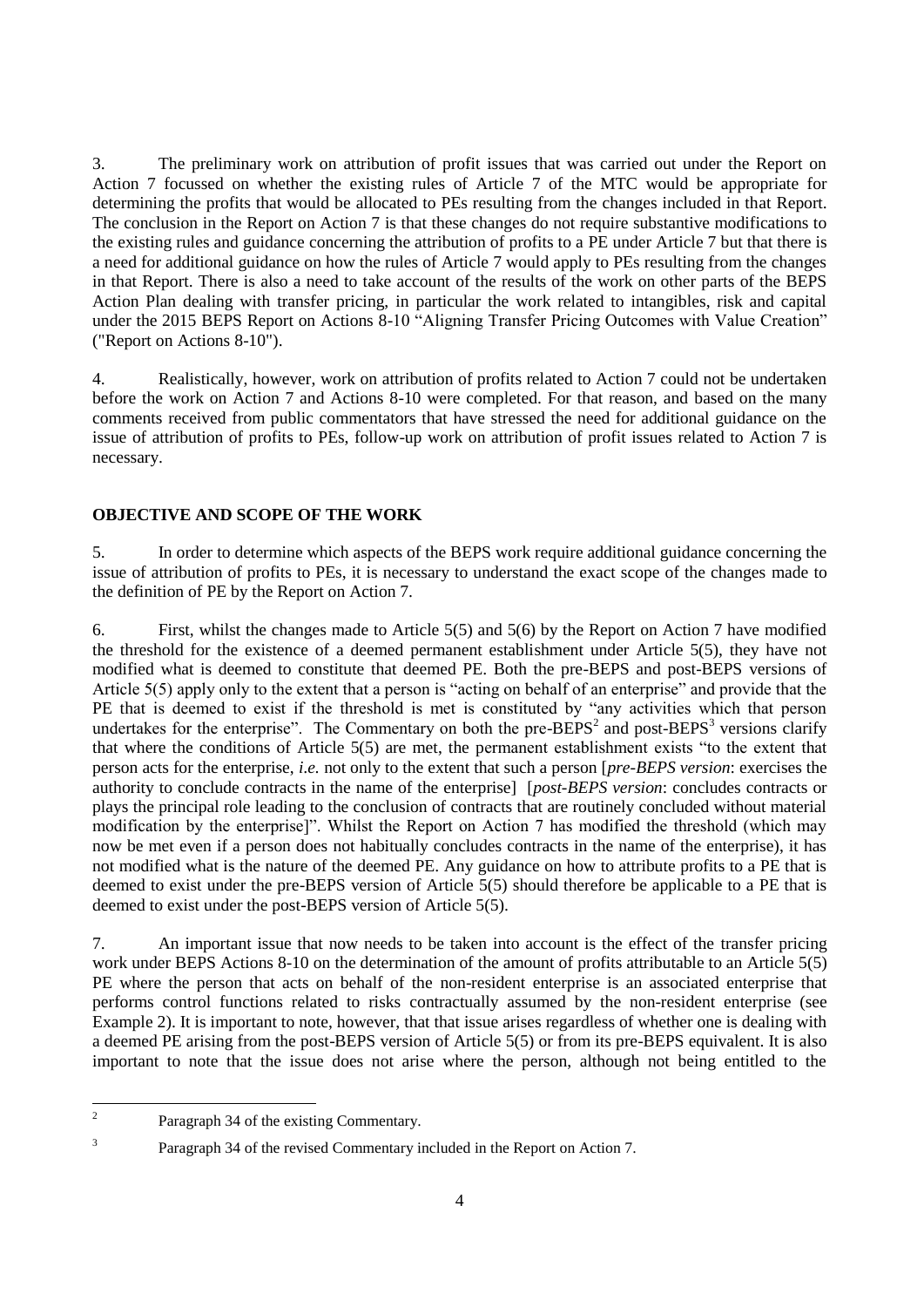independent agent exception of Article 5(6), does not constitute an associated enterprise (e.g. where the person is an employee, director, partner or other representative).

8. Second, the only practical effect of the changes made to Article 5(4) and of the addition of the anti-fragmentation rule of Article 5(4.1) is to restrict the scope of the exceptions currently found in Article 5(4). As explained in the revised Commentary on Article 5(4) included in the Report on Action 7 (see in particular paragraphs 22.3. and 22.4), a pre-requisite for the application of these exceptions is that an enterprise has a fixed place of business through which its business is wholly or partly carried on and which would otherwise constitute a permanent establishment under Article 5(1). To take one example, under the pre-BEPS version of Article 5, an enterprise of one State that operates, through its own employees, a warehouse situated in another State for the purposes of the storage and delivery of goods or merchandise belonging to third parties is not entitled to the exception of Article 5(4) unless that activity is merely preparatory or auxiliary. As a result of the changes included in the Report on Action 7, the same will now be true if the enterprise carries on identical storage and delivery functions at a similar location with respect to its own goods or merchandise. It is not clear what is the difference between these two cases that would require additional guidance in relation to the issue of attribution of profits. It is true that the question of attribution of profits might be more complicated if all or part of the storage or activities carried on by the enterprise at the warehouse are subcontracted to another enterprise but that complication (which is addressed in Scenario C of Example 5) is not related to the changes made to Article 5(4) by the Report on Action 7.

9. The same can be said with respect to the changes to the Commentary related to the splitting-up of contracts. These changes do not create a new type of PE; they merely deny, in certain limited cases, the application of the exception of Article 5(3), which applies to an Article 5(1) permanent establishment that is a "building site or construction or installation project" provided that this permanent establishment does not meet the time threshold provided in Article 5(3). In other words, where the exception of Article 5(3) does not apply as a result of the new guidance on the splitting-up of contracts (or as a result of the alternative provision on the splitting-up of contracts that is now included in the Commentary), the enterprise has a permanent establishment under Article 5(1), i.e. a fixed place of business through which its business is wholly or partly carried on. The only difference between such a PE and a construction site that constitutes a PE under the pre-BEPS version of Article 5 has to do with the duration of the activities carried on at the construction site by the enterprise itself pursuant to specific contracts. That difference does not appear to raise particular issues related to the attribution of profits.

10. This is not to say that there is no need for additional guidance on attribution of profit issues. As indicated in paragraph 3 above (which reflects paragraph 19 of the Report on Action 7), the follow-up work on attribution of profit issues is not restricted to issues related to PEs that will result from the changes made by the Report on Action 7 but should also "take account of the results of the work on other parts of the BEPS Action Plan dealing with transfer pricing, in particular the work related to intangibles, risk and capital."

11. The aim of the additional guidance covered is, therefore, to illustrate how the rules for the attribution of profits to PEs apply, taking into account both the changes made by the Report on Action 7 and the changes made to the Transfer Pricing Guidelines.

12. Based on discussions that took place during the development of the Report on Action 7, the factpatterns that would particularly benefit from additional guidance concerning attribution of profits to PEs are:

 Dependent agent PEs ("DAPEs"), in particular under the form of commissionnaire and similar arrangements.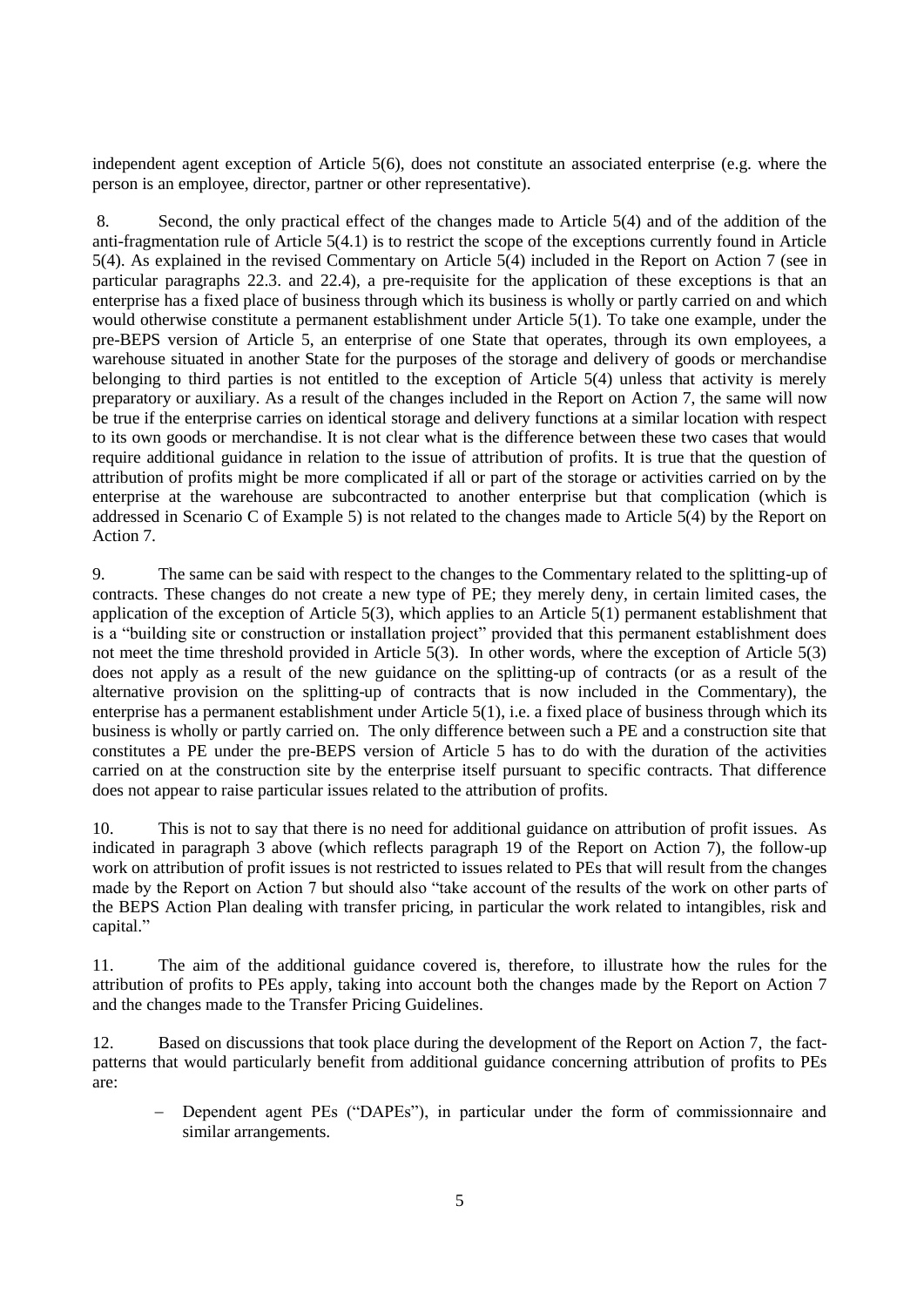- Permanent establishments arising under Article  $5(1)$  to which the exemptions in Article  $5(4)$ do not apply (e.g. warehouses as fixed place of business PE).

13. **This discussion draft concentrates on these scenarios, for which examples are provided together with specific questions on which input is sought from commentators.** It is important to note that:

- The facts of the examples contained in this Discussion Draft have been created solely for the purposes of illustrating the analysis under Article 7 and Article 9. The facts are necessarily limited and have been supplemented by assumptions in order that commentators can follow the illustrated process on which comments are sought. Therefore, these examples do not have applicability beyond the purpose of seeking comments on the process they serve to illustrate and should not be used by taxpayers or tax administrations to interpret superficially similar cases where an analysis under Article 7 and/or Article 9 is required.
- The examples are built on the assumption that a permanent establishment exists, either under Article  $5(1)$  or Article  $5(5)$ , considering the revisions to the definition of permanent establishment introduced by the Report on Action 7. No comments are sought on the changes to the PE thresholds set out in the Report on Action 7.
- The manner in which the analysis for each example is presented in this discussion draft is solely for purposes of seeking input from commentators and should not be interpreted as providing guidance on the appropriate transfer pricing analysis or, until the guidance is finalised, on the appropriate approach for addressing the attribution of profits to PEs in any of the two scenarios. In some examples, what could be seen as a single composite activity or transaction is split for illustration purposes only into its component parts, thus in multiple transactions.
- Please note that the profit and loss statement ("P&Ls") included for each example in this Discussion Draft have been created for the purpose of illustrating the mechanics of determining the remuneration of the parties under Article 9 and the attribution of profits of the non-resident to the DAPE under Article 7. They should not be interpreted as exemplifying reporting requirements under any applicable domestic legislation and do not affect the application of any administratively simpler approaches countries may adopt to arrive at a result consistent with the outcomes illustrated.

# **EXISTING GUIDANCE ON ATTRIBUTION OF PROFITS TO PES**

14. For purposes of this Discussion Draft, the analysis of the different fact patterns is performed by reference to Article 7 in the 2010 version of the MTC, and under the principles set out in the 2010 Commentary to the MTC, and the 2010 Report on the Attribution of Profit to Permanent Establishments ("the 2010 Attribution of Profits Report"), which endorse and attribute profits to the PE under the Authorised OECD Approach (the "AOA").

15. It is important to note that: (i) relatively few treaties currently include the new version of Article 7 which was included in the OECD Model in  $2010^4$ ; (ii) through reservations and positions included in the OECD Model, a number of OECD and non-OECD countries have expressly stated their intention not to

 $\overline{A}$ 

Note, however, that a few countries have decided to apply the full conclusions of the AOA with respect to treaties that contain the pre-2010 version of Article 7.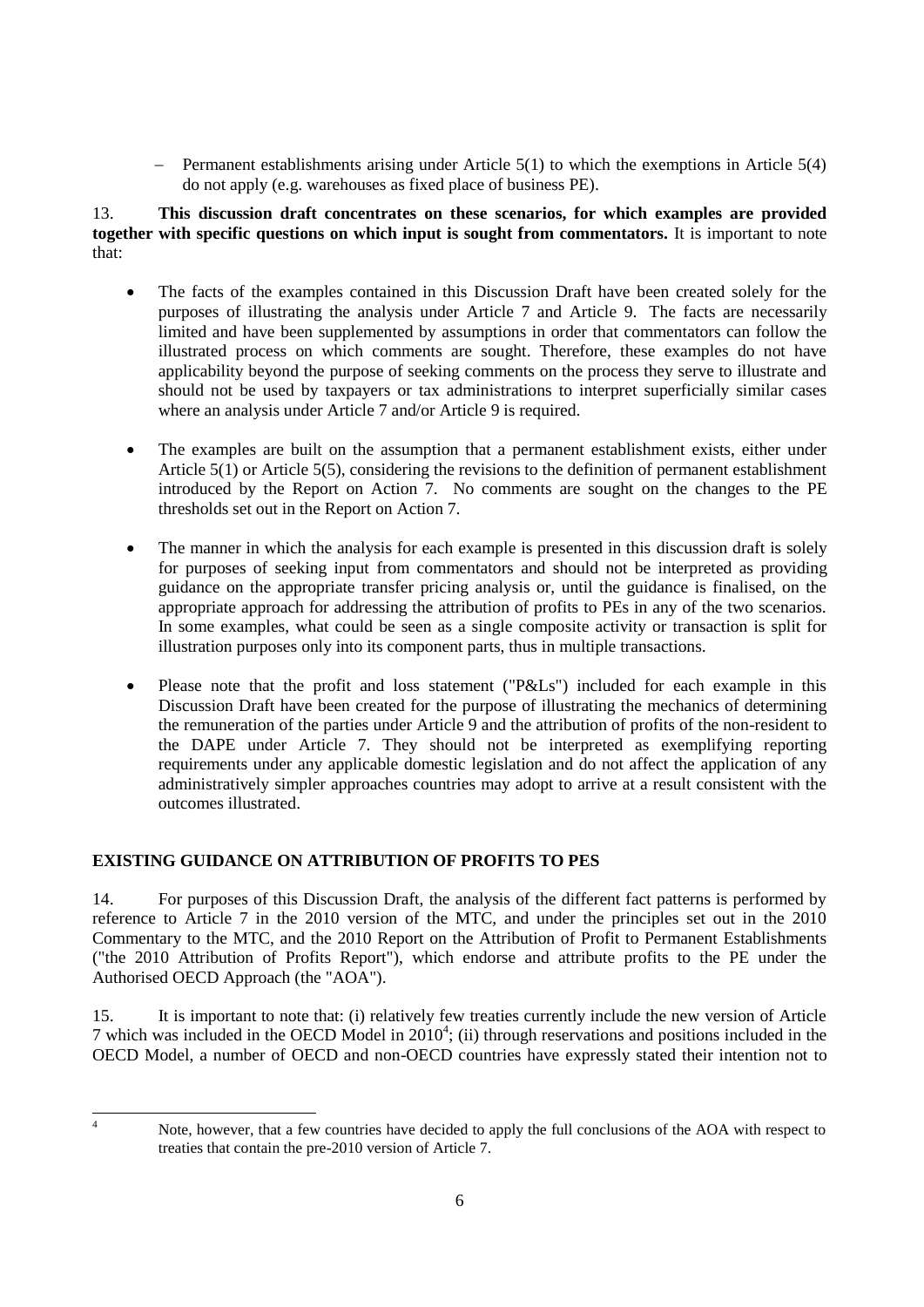include the new version of Article 7 in their treaties<sup>5</sup>; and, (iii) the inclusion of the new version of the Article in the UN Model (and, therefore, the implementation of the full AOA with respect to Article 7 of the UN Model) has been expressly rejected by the UN Committee of Experts on International Cooperation in Tax Matters.

16. Apart from differences in the Article itself, the most important differences between the AOA and the interpretation of Article 7 of the OECD Model Tax Convention prior to the adoption of the AOA relate to the issue of the recognition of "dealings", in particular with regards to the use or transfer of intangibles or rights in intangibles, that would require a country to take account of such "notional" payments. Other parts of the AOA, such as the part dealing with the allocation of "free" capital to a permanent establishment, are not viewed as problematic by most countries<sup>6</sup>. This is confirmed by the fact that the part of the AOA that deals with the allocation of "free" capital to a permanent establishment was expressly included in the 2008 Commentary<sup>7</sup> and was incorporated in the Commentary on the UN Model in 2011.<sup>8</sup>

# **GUIDANCE ON PARTICULAR FACT PATTERNS RELATED TO DEPENDENT AGENT PERMANENT ESTABLISHMENTS ("DAPE")**

17. Paragraphs 5 and 6 of Article 5 of the MTC set out the circumstances in which an enterprise is treated as having a permanent establishment in respect of activities undertaken for that enterprise, even though the enterprise may not have a fixed place of business. Where a DAPE arises from the activities of a dependent agent, the host country may have taxing rights over two different legal entities: the dependent agent, if it is a resident of the PE jurisdiction; and the DAPE, which is a PE of a non-resident enterprise (2010 Attribution of Profits Report, Part I paragraph 230).

18. For purposes of determining the profits attributable to the DAPE, Article 7 of the MTC is applicable together with the guidance in Section D.5 of Part I of the 2010 Attribution of Profits Report. According to paragraph 234 of Part I of the 2010 Attribution of Profits Report, "in calculating the profits attributable to the dependent agent PE, it would be necessary to determine and deduct an arm's length reward to the dependent agent for the services it provides to the non-resident enterprise (taking into account its assets and its risks, if any)."

19. There are cases where the dependent agent that performs activities that give rise to a DAPE under Article 5(5) is also, for transfer pricing purposes, an associated enterprise of the non-resident enterprise acting as the principal and is resident in the PE jurisdiction. In those cases, in addition to the attribution of profits to the DAPE, it will also be necessary to determine the arm's length remuneration of the dependent

 5 See the reservations of Chile, Greece, Mexico, New Zealand, Portugal and Turkey in paragraphs 95, 96 and 97 of the Commentary on Art. 7 as well as the positions of Argentina, Brazil, China, India, Indonesia, Latvia, Malaysia, Romania, Serbia, South Africa, Thailand and Hong Kong in paragraphs 1, 1.1 and 1.2 of the positions on Article 7.

<sup>6</sup> See observations of Sweden and New Zealand in paragraphs 71 and 74 of the Annex "Previous Version of Article 7 and its Commentary" to the Commentary on Article 7.

<sup>7</sup> Paragraphs 45-49 of the 2008 OECD Commentary on Article 7.

<sup>8</sup> See page 158 of the 2011 UN Model and, in particular, the quotation of paragraph 44 of the Commentary on the OECD Model and the additional paragraph according to which "The Committee of Experts considers it preferable to look for a practical solution. This would take into account a capital structure appropriate to both the organization and the functions performed taking into account the need to recognize that a distinct, separate and independent enterprise should be expected to have adequate funding."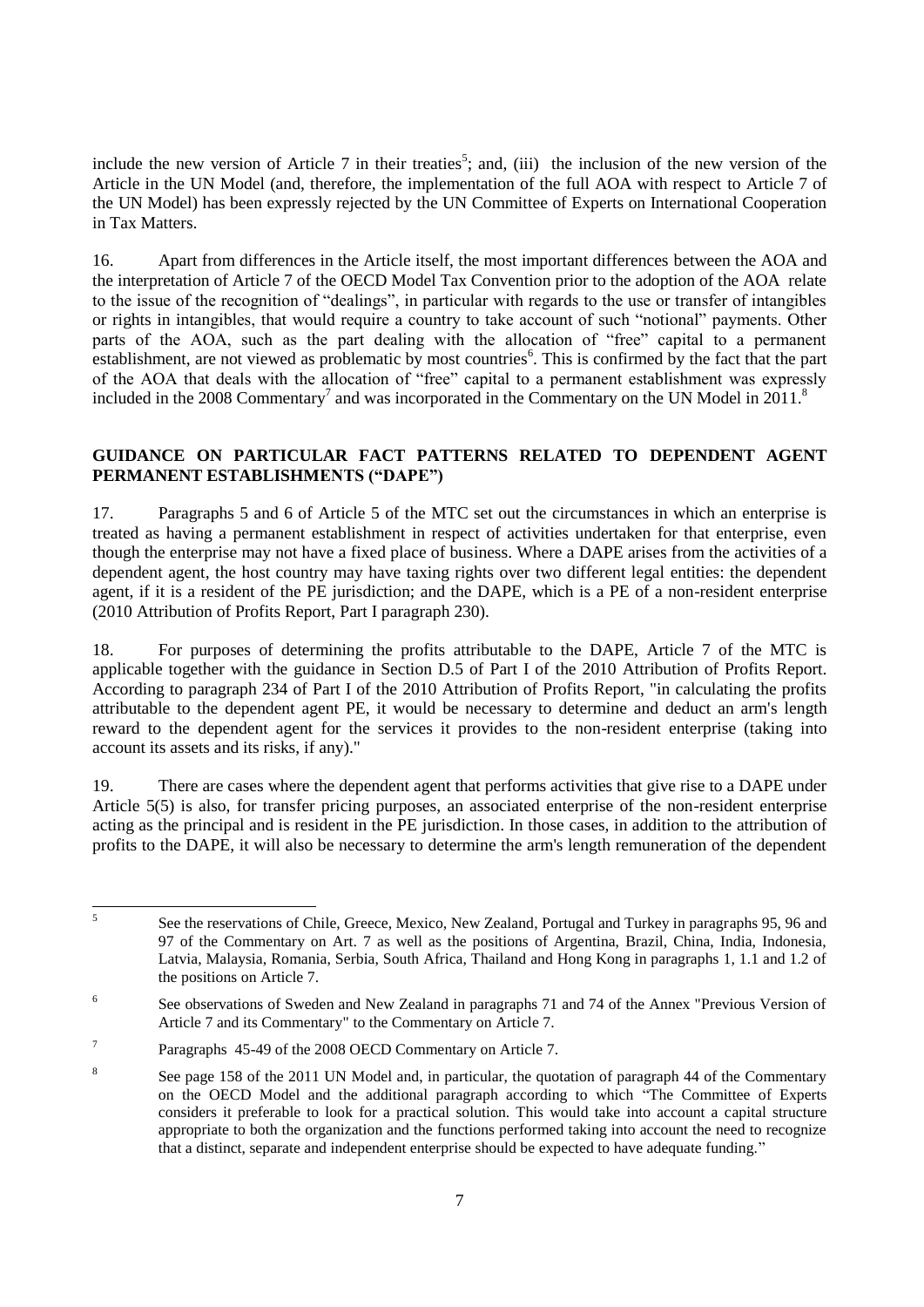agent enterprise ("DAE")<sup>9</sup>. In the following examples illustrating these cases, the determination of the profits of the dependent agent enterprise and of the DAPE have been performed independently, without any direction about the order in which they should be performed. However, in determining the profits of the DAPE under the AOA, it would be logical and efficient first to accurately delineate the actual transaction between the non-resident enterprise and the DAE and to determine the resulting arm's length profits. This process would provide the arm's length fee deductible in the DAPE in respect of the functions performed by the DAE, as required by paragraph 234 of Part I of the 2010 Attribution of Profits Report.

#### **Question to public commentators**

1. Commentators are invited to express their views on whether the order in which the analyses are applied under Article 9 of the MTC and Article 7 of the MTC can affect the outcome, and what guidance should be provided on the order of application.

20. The examples illustrating the attribution of profits to DAPEs present the following fact patterns and address the following issues:

- In Example 1, the non-resident enterprise acting as a principal engages an associated enterprise resident in the host jurisdiction to perform activities that give rise to a DAPE under Article 5(5). This example intends to illustrate the attribution of profits to the DAPE under the AOA in a factpattern in which an analysis under Article 9 is also required.
- In Example 2, the non-resident enterprise acting as a principal engages an associated enterprise resident in the host jurisdiction to perform activities that give rise to a DAPE under Article 5(5). The difference in this example compared to Example 1 is that the Article 9 analysis results in the allocation of risk not to the party contractually assuming the risk, but to the party that has control over risk and has the financial capacity to assume the risk. This example intends to illustrate the impact that such allocation of risk may have for the analysis under the AOA.
- In Example 3, the facts are the same as in Example 2, except that the non-resident enterprise acting as a principal sends an employee to the host country to perform activities that give rise to a DAPE under Article 5(5). This example intends to illustrate the attribution of profits to the DAPE under the AOA in a fact-pattern in which an analysis under Article 9 is not required.
- In Example 4, based on the facts in Example 2, the analysis focuses on the activities related to the provision of credit to customers performed by the dependent agent enterprise and the nonresident enterprise. This example intends to illustrate the consequences for the attribution of profits to the DAPE resulting from the attribution of risk under the AOA and the allocation of risk under Article 9 (and in particular Section D of Chapter I of the Guidelines).

<sup>-&</sup>lt;br>9 In addition to an associated enterprise (under Article 9 of the MTC), an employee or a separate nonassociated enterprise (for transfer pricing purposes) may also act as a dependent agent of the principal, meeting the conditions to create a PE for the non-resident enterprise/principal under paragraphs 5 and 6 of Article of the MTC. In these two additional situations, the remuneration paid to the dependent agent for its services (considering the functions performed, assets used and risks assumed) is generally considered to be arm's length (provided the employment relationship is not subject to the transfer pricing rules under specific domestic legislation). Accordingly, the compensation to the dependent agent in these circumstances would not be subject to scrutiny under Article 9 of the MTC and only Article 7 of the MTC would be applicable.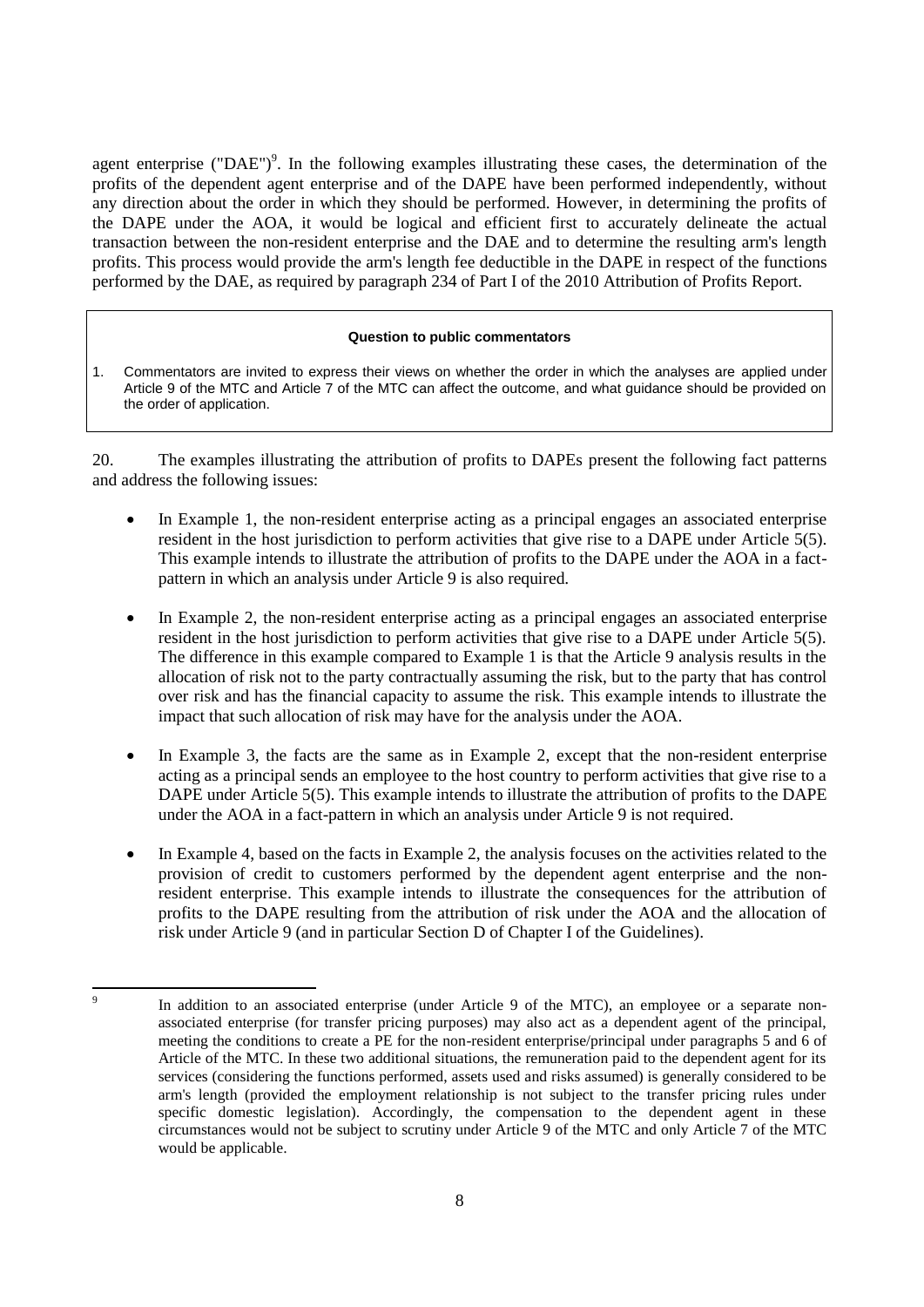# **EXAMPLE 1**

21. Prima is a company resident in Country A (hereinafter, "Prima", "non-resident enterprise" or "Principal"). It manufactures consumer products in Country A. Prima's products are sold to unrelated customers worldwide, and in order to do so Prima uses a network of sales agents. Prima has no physical presence in the countries where its products are sold.

22. Sellco is a company resident in Country B (hereinafter, "Sellco" or dependent agent enterprise, "DAE"), and is an associated enterprise of Prima for transfer pricing purposes. Sellco is engaged by Prima to perform selling activities in Country B for Prima. It is assumed for the purposes of this example that Sellco is a dependent agent of Prima, and that the activities performed by Sellco for Prima give rise to a dependent agent permanent establishment ("DAPE") of Prima in Country B.

23. The contract entered into by Prima and Sellco includes the following terms:

# **CONTRACT**

- Prima engages Sellco as its sales agent in country B.
- Sellco is responsible for identifying customers, soliciting, placing and processing customer orders with Prima.
- Sellco provides marketing and advertising services by implementing locally the marketing and advertising strategy devised by Prima.
- Prima holds title to inventory until the product is delivered to the customer.
- Prima invoices customers and bears the credit risk with respect to customer receivables.
- Prima agrees to remunerate Sellco with a commission on sales generated.

| 24. |  | The relevant facts of Example 1 are set out in the following table: |
|-----|--|---------------------------------------------------------------------|
|-----|--|---------------------------------------------------------------------|

|                                        |           | <b>FACTS</b>                                                                                                                                                                                          |
|----------------------------------------|-----------|-------------------------------------------------------------------------------------------------------------------------------------------------------------------------------------------------------|
|                                        | $\bullet$ | Prima sets the sales strategy and market share targets in Country B.                                                                                                                                  |
|                                        | ٠         | Prima selects the sales agent, monitors its performance and makes decisions on whether to<br>continue, adapt or terminate the relations with the sales agent.                                         |
| <b>SALES</b>                           | $\bullet$ | Sellco is responsible for identifying customers, soliciting and placing customer orders and<br>processing customer orders with Prima.                                                                 |
|                                        | $\bullet$ | Prima is responsible for setting the pricing policy for products, as well as for tailoring that<br>policy to Country B's market through setting specific prices for products offered in<br>Country B. |
|                                        | $\bullet$ | Prima decides the budget, marketing strategy and advertising content globally and for<br>Country B.                                                                                                   |
|                                        | $\bullet$ | Sellco implements the marketing strategy in Country B and is reimbursed by Prima for all<br>expenses incurred in placing local advertising for the products.                                          |
| <b>MARKETING &amp;<br/>ADVERTISING</b> | $\bullet$ | Sellco's activities do not create any local marketing intangibles in Country B.<br>Sales<br>channels are generic and not specialised.                                                                 |
|                                        | $\bullet$ | Prima is responsible for the legal protection of the Group's marketing intangibles.                                                                                                                   |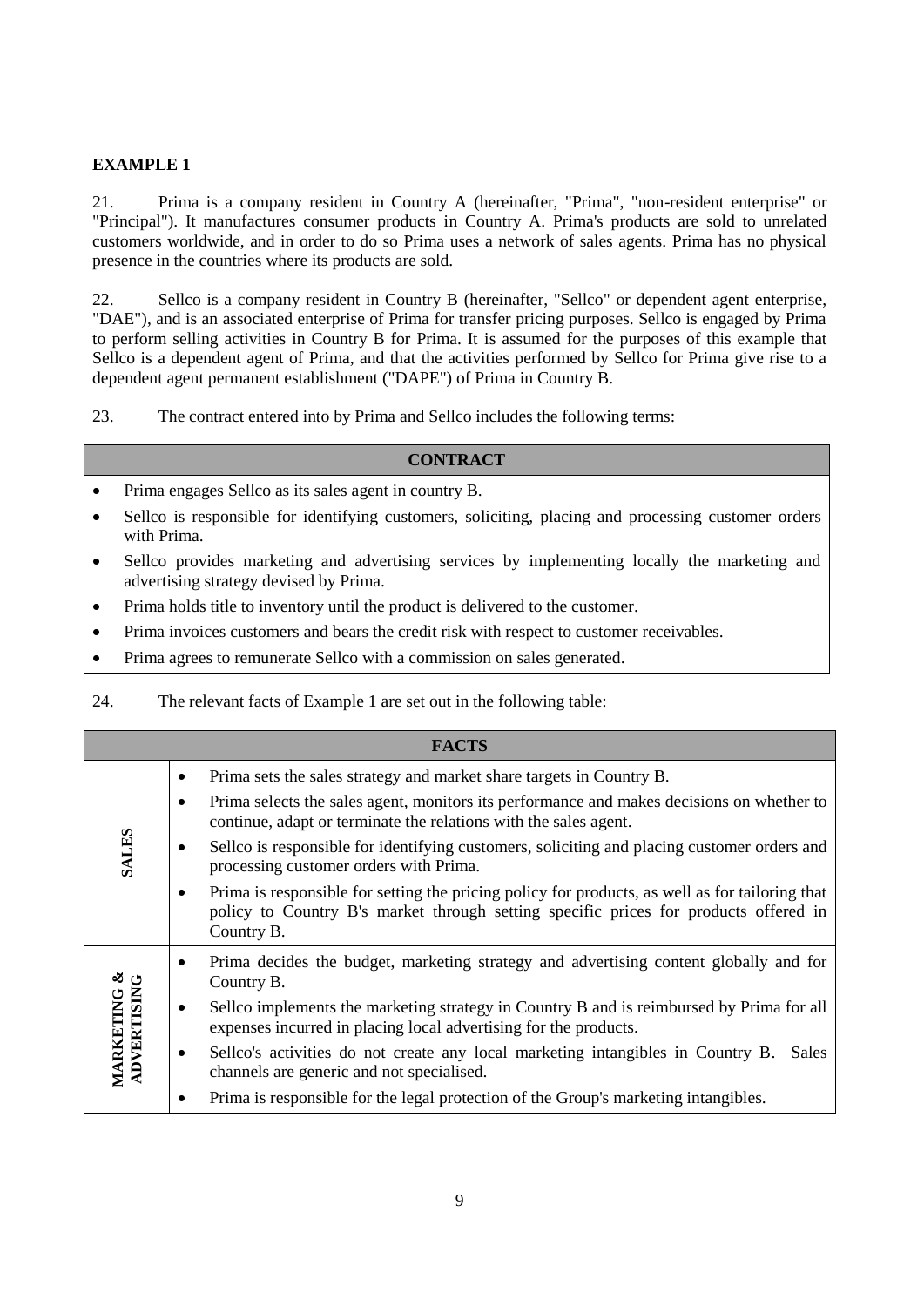| INVENTO<br>RY          | $\bullet$<br>$\bullet$ | Prima retains title to the inventory until it is delivered to customers.<br>Prima is responsible for warehousing the inventory and determining and monitoring the<br>inventory levels of the products to fulfil customer orders expeditiously while minimising<br>obsolescence risk and costs. |
|------------------------|------------------------|------------------------------------------------------------------------------------------------------------------------------------------------------------------------------------------------------------------------------------------------------------------------------------------------|
|                        | $\bullet$              | Amounts due from customers are for the account and at the risk of Prima, and Prima<br>contractually bears credit risk with respect to customer receivables.                                                                                                                                    |
|                        | $\bullet$              | Prima sets parameters within which credit can be extended to customers.                                                                                                                                                                                                                        |
| CREDIT TO<br>CUSTOMERS | $\bullet$              | Prima approves every sale to customers made in Country B through the review of the<br>customer's creditworthiness.                                                                                                                                                                             |
|                        |                        | Prima handles collection of customer receivables.                                                                                                                                                                                                                                              |

## **Analysis of the controlled transaction between Prima and Sellco under Article 9**

25. Given that Prima and Sellco are associated enterprises, an analysis of the controlled transaction between Prima and Sellco is required under Article 9.

26. Under the guidance in Section D of Chapter I of the Guidelines, the accurate delineation of the controlled transaction starts with the examination of the contractual terms of the transaction, taking into account the additional information provided by the other economically relevant characteristics.

27. The analysis of the transaction finds that the contractual arrangement is one under which Prima appoints Sellco as its sales agent to provide stated service levels. Table 1 in the Annex sets out the functional analysis performed under Article 9.

28. Assume that the functional analysis further finds that Prima is the legal owner of inventory, marketing intangibles and receivables, and that Prima, in addition to contractually assuming the risks, it controls the risks associated with these assets, and has the financial capacity to assume these risks. In addition, assume that the functional analysis identifies key risks arising from the arrangements, and that these are controlled by Prima. Sellco controls its own operational risk of performing its sales agency activities competently. In this example, the contractual assumption of risk is aligned with control of risk and the financial capacity to assume such risks.

29. Assume that the outcome of the analysis under Article 9 determines that the profits of Sellco should be 2, taking into account the functions of Sellco including the risks it assumes. For the sake of simplicity only Country B sales have been shown in the summarised financial results of Prima in the table below.

| <b>PRIMA</b> (Country A)                                          |                   |  | <b>SELLCO</b> (Country B)                                             |     |
|-------------------------------------------------------------------|-------------------|--|-----------------------------------------------------------------------|-----|
| Sales income                                                      | <b>200</b>        |  | Income from sales commission                                          | 10  |
| - COGS                                                            | (40)              |  | $[200 \times 0.05] = 10$                                              |     |
| Gross profit                                                      | 160               |  |                                                                       |     |
| <b>OPEX</b>                                                       |                   |  | <b>OPEX</b> (other than advertising expenses)<br>reimbursed by Prima) | (8) |
| Sales commission to Sellco                                        | (10)              |  |                                                                       |     |
| Reimbursement<br>advertising<br>of<br>expenses incurred by Sellco | (7)               |  |                                                                       |     |
| Bad debt losses                                                   | $\left( 4\right)$ |  |                                                                       |     |

| <b>PRIMA (Country A)</b>                        |      | <b>SELLCO</b> (Country B)                                     |     |
|-------------------------------------------------|------|---------------------------------------------------------------|-----|
|                                                 | 200  | Income from sales commission                                  | 10  |
|                                                 | (40) | $[200 \times 0.05] = 10$                                      |     |
|                                                 | 160  |                                                               |     |
|                                                 |      | OPEX (other than advertising expenses<br>reimbursed by Prima) | (8) |
| nission to Sellco                               | (10) |                                                               |     |
| advertising<br>- of<br>ment<br>curred by Sellco | (7)  |                                                               |     |
| sses                                            | (4)  |                                                               |     |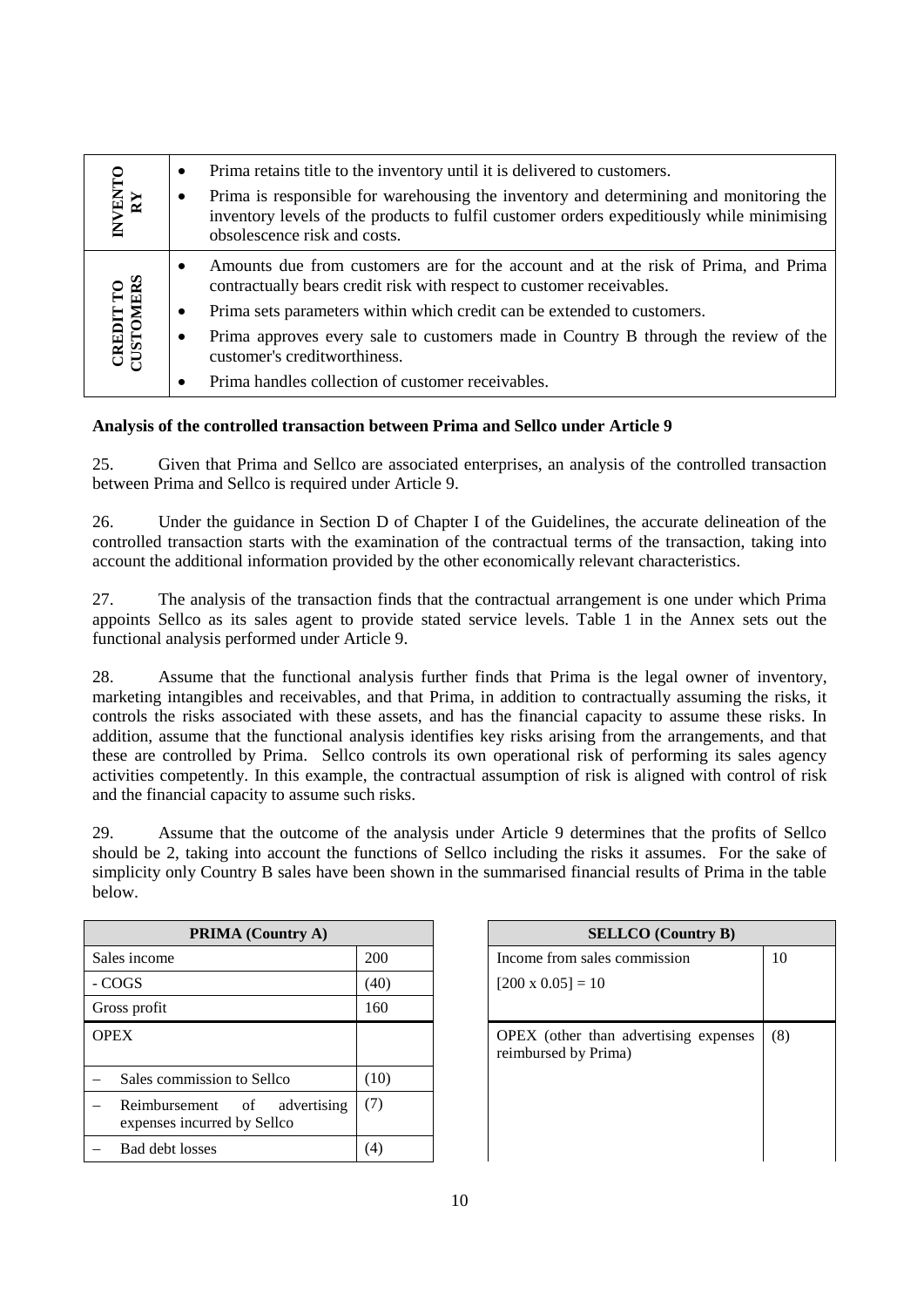| Inventory losses | $\mathcal{L}$ |                  |  |
|------------------|---------------|------------------|--|
| Warehousing      | 6)            |                  |  |
| Operating profit | 130           | Operating profit |  |

| Operating profit |  |
|------------------|--|

30. Under the assumptions made in this example, it can be concluded that Prima assumes the economically significant risks related to sales in Country B, including inventory and credit risks, since Prima assumes the risk under the contract, performs in Country A the risk control functions in relation to such risks (*e.g*. decides sales strategy, projections and market share targets, as well as making the decision to select Sellco as sales agent in Country B; determines pricing policy in general and in particular for the products to be sold in Country B, determines inventory levels, and approves sales to customers) and, has the financial capacity to assume these risks. Sellco assumes the risks inherent to its sales agency activities under the contract and, since it controls its own operational risk of performing its agency activities competently and has the financial capacity to assume such risk, that contractual assumption is recognised in accurately delineating the actual transaction and no further consideration is required under Section D.1.2.1.5 of Chapter I.

#### 31. In summary:

| • Total profits in Country A and in Country B:  | 132           |
|-------------------------------------------------|---------------|
| • Total profits in Country A under Article 9:   | 130           |
| • Total profits in Country B under Article 9:   | $\mathcal{D}$ |
| • Total profits of the non-resident enterprise: | 130           |

## **Attribution of profits to Prima's DAPE in Country B under Article 7**

32. Given the assumption that Prima has a DAPE in Country B, Article 7 applies to determine the amount of profits, if any, attributable to the DAPE of Prima in Country B.

## *Analysis under Article 7 and Step 1 of the AOA*

33. Under Step 1 of the AOA, a functional and factual analysis is performed to determine the functions undertaken by Sellco on its own account and the functions undertaken by Sellco on behalf of the non-resident enterprise, Prima. The functions undertaken by Sellco on behalf of Prima are relevant to the attribution of Prima's assets or risks to the DAPE (2010 Attribution of Profits Report, Part I, para 232). Table 1 in the Annex sets out the functional and factual analysis performed under Article 7.

34. Based on the facts and assumptions in this example, the functional and factual analysis determines that the DAPE has not been attributed risks of Prima related to inventory, marketing intangibles or receivables because there are no significant people functions performed by Sellco on behalf of the nonresident enterprise (Prima) in Country B relevant to the assumption of such risks. Furthermore, the DAPE has not been attributed the economic ownership of any assets (inventory, marketing intangibles, or receivables) of Prima because there are no significant people functions performed by Sellco on behalf of the non-resident enterprise (Prima) in Country B relevant to the attribution of economic ownership of such assets. Accordingly, there are no risks or assets attributable to the DAPE and there is no need to attribute capital to the DAPE.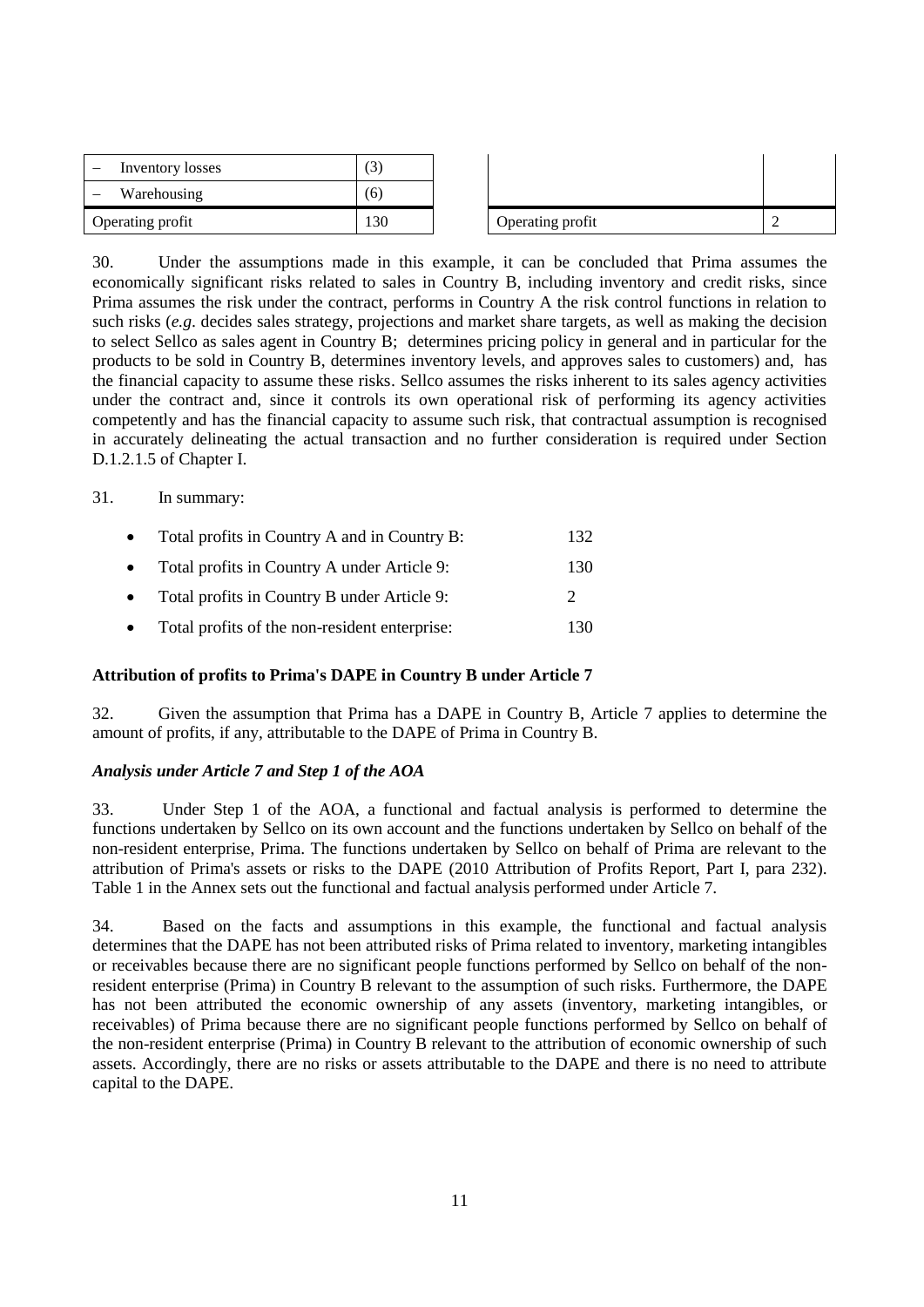## *Analysis under Article 7 and Step 2 of the AOA*

35. The next step is to determine how much profit is attributable to the DAPE from sales made by Prima in Country B.

36. Under Article 7, the sales income obtained in Country B is attributable to the DAPE of Prima in Country B. Based on the functional and factual analysis under Step 1 of the AOA, the DAPE needs to be attributed:

- Costs of the compensation payable to Sellco (DAE) for the sales-related activities Sellco performs as a sales agent (which according to the Article 9 analysis, amounts to 10); and,
- Costs of the compensation payable to Prima for the functions Prima performs in relation to the sale of products in Country B (reflected in cost of goods sold).

37. In this example, given that there are no risks or assets attributed to the DAPE, there are no profits attributed to the DAPE. Accordingly, given that: 1) third party sales in Country B are 200; 2) the DAPE has an expense of 10 relating to the sales commission to Sellco; and, 3) the profits attributed to the DAPE should be zero, the amount of cost of goods sold ("COGS", which equals "sales" of the other part of the non-resident enterprise, referred to as the "Head Office") is determined such that the operating profit of the DAPE, after payment of an appropriate fee to the DAE determined under Article 9, is zero. This results in COGS of 190.

| 38.      | The P&L of the DAPE showing the amounts received and expensed in connection with the sale                 |
|----------|-----------------------------------------------------------------------------------------------------------|
| follows: | of products in Country B and the attribution of Prima's profits to the DAPE of Prima can be summarised as |
|          |                                                                                                           |

| PRIMA'S HEAD OFFICE (Country A)                                   |      |  | <b>DAPE</b> (Country B)    |                    |
|-------------------------------------------------------------------|------|--|----------------------------|--------------------|
| Sales income                                                      | 190  |  | Sales income               | 200                |
| <b>COGS</b>                                                       | (40) |  | COGS                       | $\left(190\right)$ |
| Gross profit                                                      | 150  |  | Gross profit               | 10                 |
| <b>OPEX</b>                                                       |      |  | <b>OPEX</b>                |                    |
| Reimbursement<br>advertising<br>of<br>expenses incurred by Sellco | (7)  |  | Sales commission to Sellco | (10)               |
| Bad debt losses                                                   | (4)  |  |                            |                    |
| <b>Inventory losses</b>                                           | (3)  |  |                            |                    |
| Warehousing                                                       | (6)  |  |                            |                    |
| Operating profit                                                  | 130  |  | Operating profit           | $\Omega$           |

| y(A) | <b>DAPE</b> (Country B)    |       |  |  |  |
|------|----------------------------|-------|--|--|--|
| 190  | Sales income               | 200   |  |  |  |
| (40) | COGS                       | (190) |  |  |  |
| 150  | Gross profit               | 10    |  |  |  |
|      | <b>OPEX</b>                |       |  |  |  |
| (7)  | Sales commission to Sellco | (10)  |  |  |  |
| (4)  |                            |       |  |  |  |
| (3)  |                            |       |  |  |  |
| (6)  |                            |       |  |  |  |
| 130  | Operating profit           | 0     |  |  |  |

## *Conclusion under Article 7*

39. There are no profits to be attributed to the DAPE since there are no significant people functions performed by Sellco on behalf of Prima in Country B relevant to the attribution of Prima's assets and risks to the DAPE. Therefore, in this example, none of the profits of Prima (130) are attributed to its DAPE but are all profits of Prima's Head Office.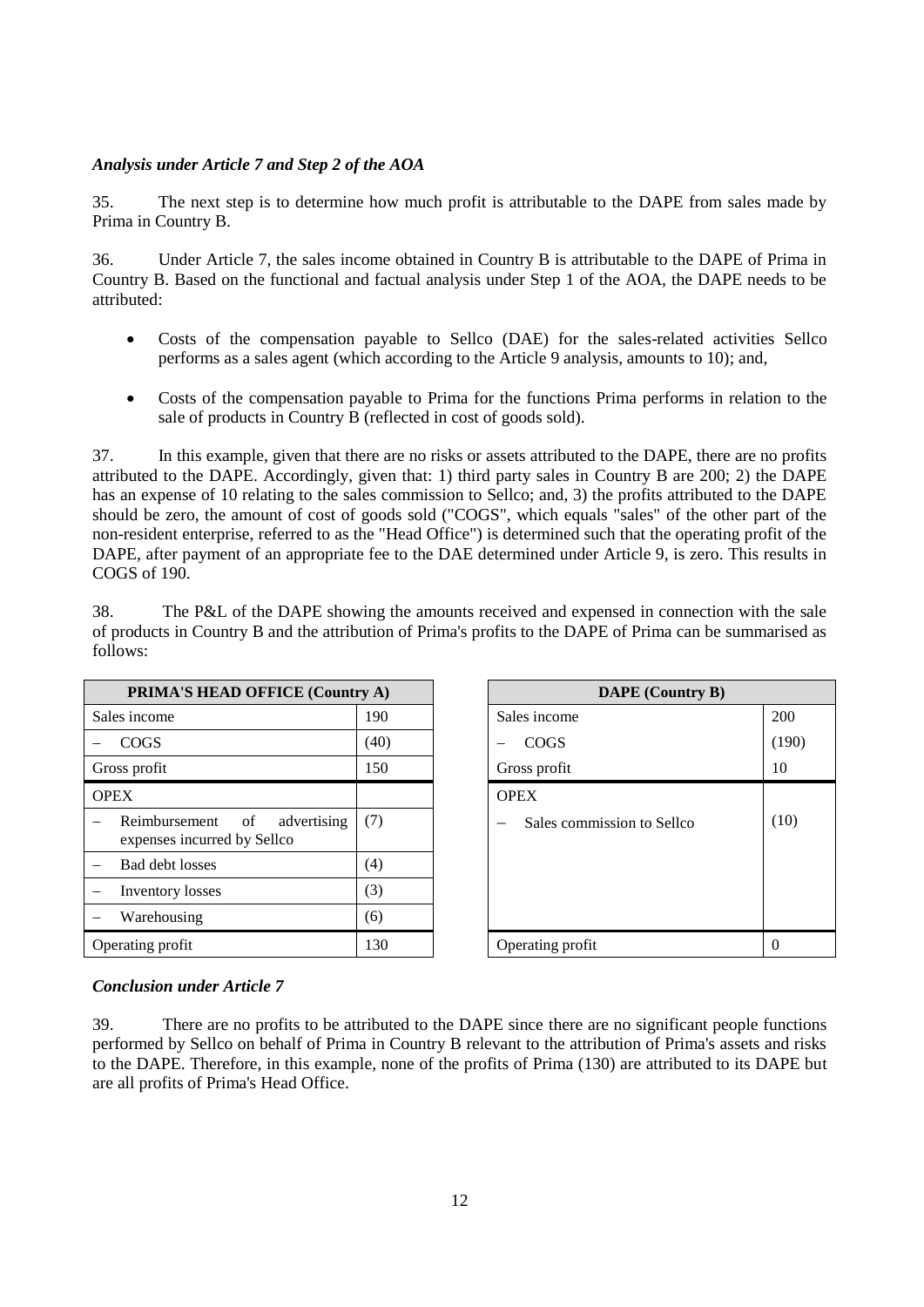#### **Questions to public commentators**

- 2. Do you agree with the functional and factual analysis performed in Example 1 under the AOA?
- 3. Do you agree with the construction of the profits or losses of the DAPE in Example 1 under the AOA?
- 4. What would be the conclusion if, because of the wording of Article 7 in the applicable tax treaty, an approach other than the AOA applied? If the conclusion is different, what would be the differences?
- 5. In the types of cases illustrated by Example 1, is it appropriate to conclude that, where under the functional and factual analysis under Article 7, the dependent agent enterprise does not perform significant people functions on behalf of the non-resident enterprise, there will be no profits attributable to the DAPE after the payment of an appropriate fee to the DAE under Article 9?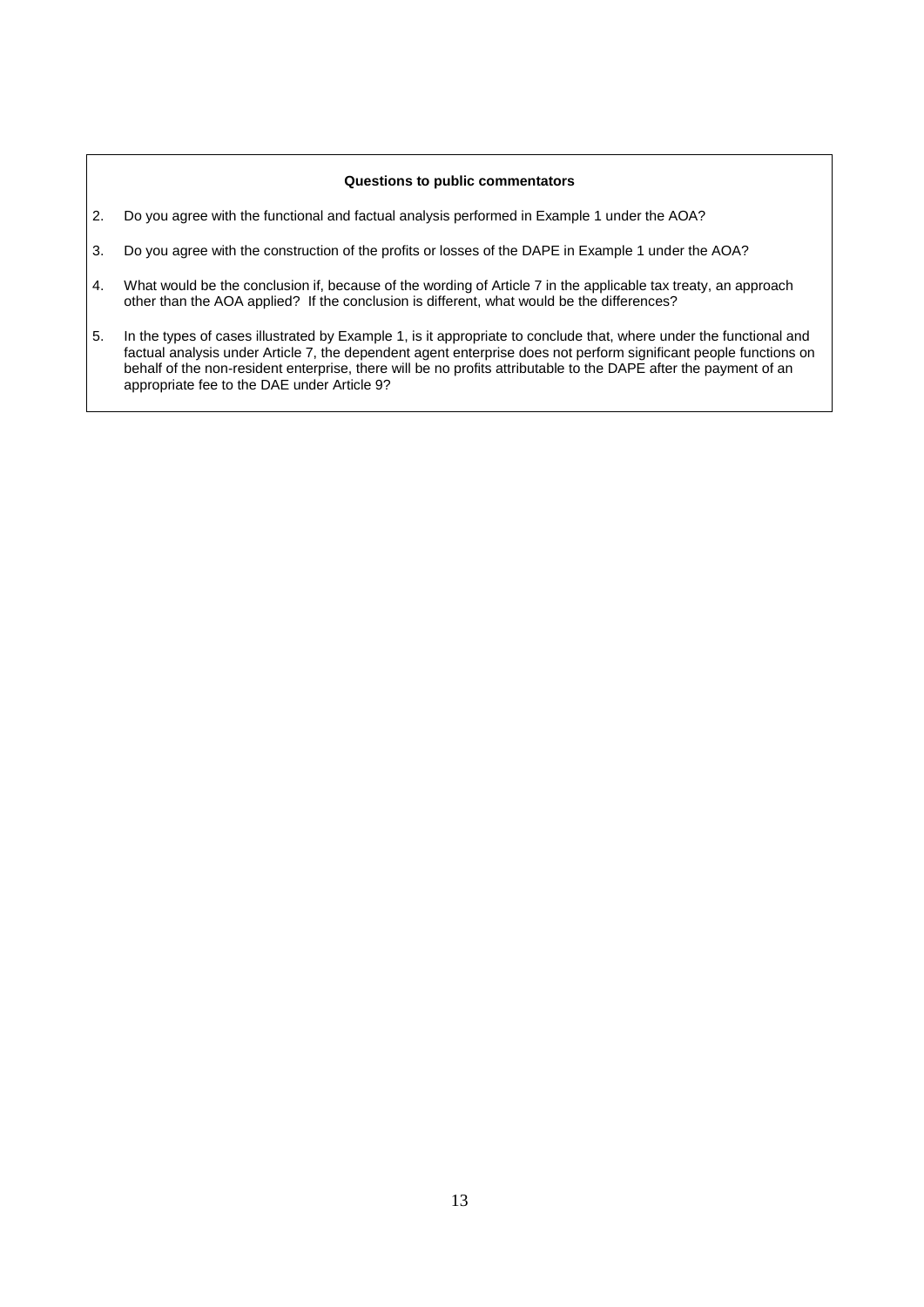# **EXAMPLE 2**

40. The facts of Example 2 are the same as those of Example 1, except for the following changes in relation to inventory and credit to customer, which are shown as underlined and in bold in the following table.

|                        |           | <b>FACTS</b>                                                                                                                                                                                                             |
|------------------------|-----------|--------------------------------------------------------------------------------------------------------------------------------------------------------------------------------------------------------------------------|
|                        | $\bullet$ | Prima retains title to the inventory until it is delivered to customers.                                                                                                                                                 |
| INVENTO<br>RY          | $\bullet$ | Sellco is responsible for warehousing the inventory and determining and monitoring the<br>appropriate inventory levels required to fulfil customer orders expeditiously while<br>minimising obsolescence risk and costs. |
|                        | $\bullet$ | Amounts due from customers are for the account and at the risk of Prima, and Prima<br>contractually bears credit risk with respect to customer receivables.                                                              |
|                        | $\bullet$ | <b>Sellco sets</b> the parameters within which credit can be extended to customers.                                                                                                                                      |
| CREDIT TO<br>CUSTOMERS | $\bullet$ | <b>Sellco approves</b> every sale to customers made in Country B through the review of the<br>customer's creditworthiness.                                                                                               |
|                        |           | Sellco handles collection of customer receivables.                                                                                                                                                                       |

## **Analysis of the controlled transaction between Prima and Sellco under Article 9**

41. Given that Prima and Sellco are associated enterprises, an analysis of the controlled transaction between Prima and Sellco is required under Article 9.

42. In applying the guidance in Section D of Chapter I of the Guidelines relating to accurately delineating the actual transaction and determining the assumption of risk, assume that the analysis of the evidence concludes that the contractual assumption of risk is not aligned with control of risk. Table 2 in the Annex sets out the functional analysis performed under Article 9. Based on the assumptions made about the functions performed by each of the parties, it can be concluded that Prima does not exercise control over the following risks contractually allocated to it:

- Inventory risk: Sellco has the capacity to determine warehousing arrangements and the stocking levels, and actually performs the decision-making functions about inventory levels required for sales in Country B. Prima does not take such decisions and produces to Sellco's orders. On the assumption that Sellco has the financial capacity to assume the risk, the inventory risk is allocated to Sellco, instead of Prima, together with the associated costs.
- Credit risk: The receivables balance recorded in the financial statements of Prima is affected by the credit terms extended to Prima's customers and the efficiency of collection. Sellco has the capacity to decide credit parameters within which credit can be extended to customers, and actually performs the decision-making functions. Prima does not take such decisions. It also handles collection of customer receivables. On the assumption that Sellco has the financial capacity to assume the risk, the credit risk is allocated to Sellco, together with the associated costs.

43. There is a further consideration under Article 9 in relation to the analysis of inventory. The inventory risk is assumed by Sellco, but the inventory is legally owned by Prima, and Prima has laid out funds in respect of the inventory. Under the principles of Section D of Chapter I of the Guidelines, since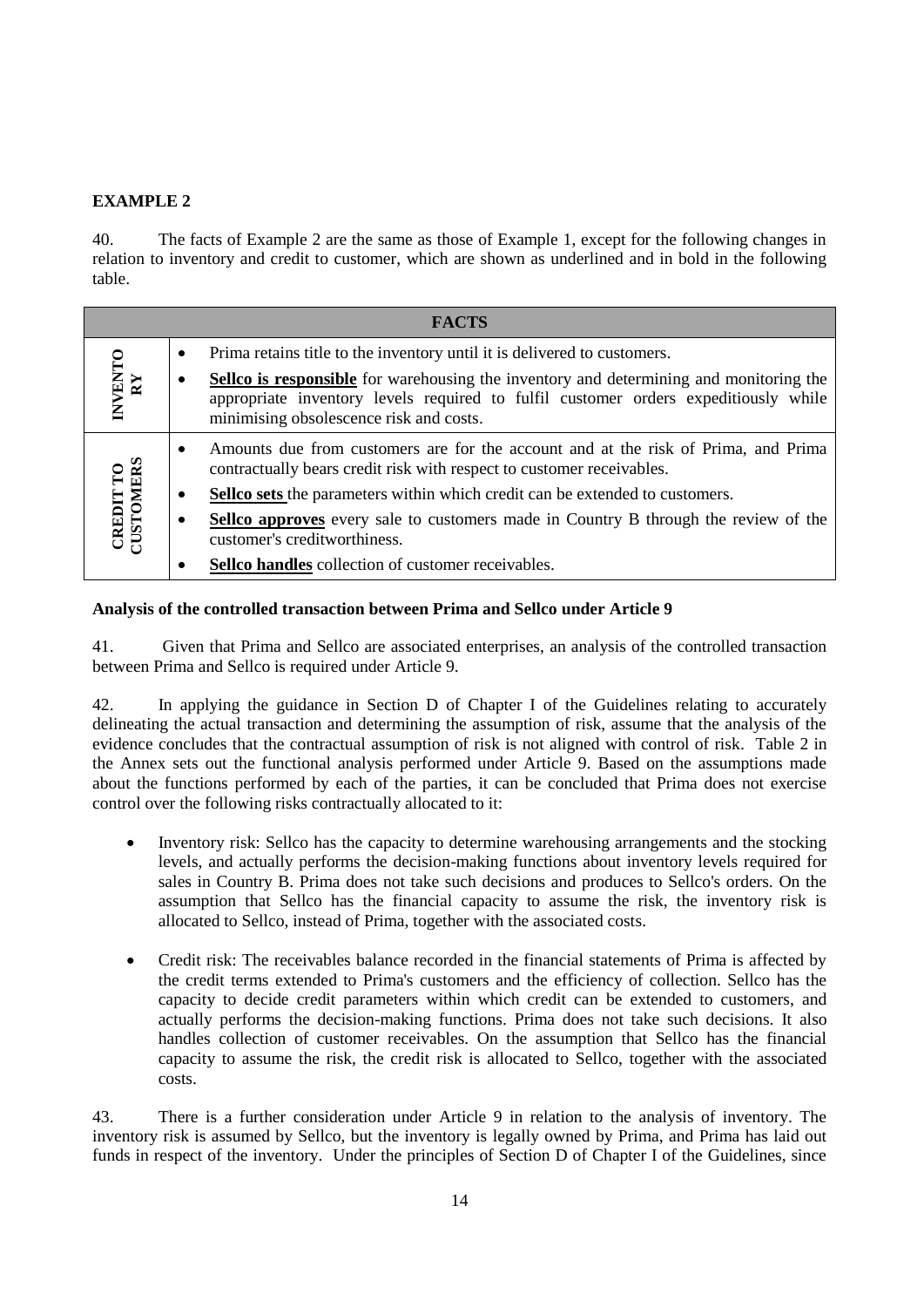the only functions of Prima in relation to the inventory is to pay for it, it will be entitled to an appropriate funding return from Sellco based on the functions Prima performs and risks it controls in relation to the funding. Sellco, on the other hand, will bear the consequences of inventory and credit risks materialising, such as inventory obsolescence or the realisation of unrecoverable debts.

44. Assume that the outcome of the analysis under Article 9 determines that the profits of Sellco should be 9, taking into account the functions of Sellco including the risks and the associated costs that Sellco assumes. The analysis under Article 9 also determines an appropriate funding return for Sellco in relation to the funding advanced by Prima in relation to inventory. There are likely in practice to be other interest costs incurred by both companies.

| <b>PRIMA (Country A)</b>                                          |      | <b>SELLCO</b> (Country B)                                          |     |
|-------------------------------------------------------------------|------|--------------------------------------------------------------------|-----|
| Sales income                                                      | 200  | Income from sales commission                                       |     |
| - COGS                                                            | (40) |                                                                    |     |
| Gross profit                                                      | 160  |                                                                    |     |
| <b>OPEX</b>                                                       |      | advertising<br><b>OPEX</b><br>(other<br>than<br>expenses by Prima) | (8) |
| Sales commission to Sellco                                        | (30) | Bad debt losses                                                    | (4) |
| Reimbursement<br>advertising<br>of<br>expenses incurred by Sellco | (7)  | Inventory losses                                                   | (3) |
|                                                                   |      | Warehousing                                                        | (6) |
| Operating profit                                                  | 123  | Operating profit                                                   | 9   |
| Funding return from Sellco                                        | 2    | Funding return to Prima                                            |     |
| Other interest costs                                              |      | Other interest costs                                               |     |

|      | <b>SELLCO</b> (Country B)                                          |     |  |  |  |  |
|------|--------------------------------------------------------------------|-----|--|--|--|--|
| 200  | Income from sales commission                                       | 30  |  |  |  |  |
| (40) |                                                                    |     |  |  |  |  |
| 160  |                                                                    |     |  |  |  |  |
|      | <b>OPEX</b><br>(other<br>than<br>advertising<br>expenses by Prima) | (8) |  |  |  |  |
| (30) | Bad debt losses                                                    | (4) |  |  |  |  |
| (7)  | Inventory losses                                                   | (3) |  |  |  |  |
|      | Warehousing                                                        | (6) |  |  |  |  |
| 123  | Operating profit                                                   | 9   |  |  |  |  |
| 2    | Funding return to Prima                                            | (2) |  |  |  |  |
|      | Other interest costs                                               |     |  |  |  |  |

#### 45. In summary:

|  | Total profits in Country A and in Country B: |  |  | 132 |
|--|----------------------------------------------|--|--|-----|
|--|----------------------------------------------|--|--|-----|

- Total profits in Country A under Article 9: 125
- Total profits in Country B under Article 9: 7
- Total profits of the non-resident enterprise: 125

#### **Attribution of profits to Prima's DAPE in Country B under Article 7**

46. Given the assumption that Prima has a DAPE in Country B, Article 7 applies to determine the amount of profits, if any, attributable to the DAPE of Prima in Country B.

#### *Analysis under Article 7 and Step 1 of the AOA*

47. Under Step 1 of the AOA, a functional and factual analysis is performed to determine the functions undertaken by Sellco (DAE) both on its own account and on behalf of the non-resident enterprise, Prima. The functions undertaken by Sellco on behalf of Prima are relevant to the attribution of Prima's assets or risks to the DAPE (2010 Attribution of Profits Report, Part I, para. 232). Table 2 in the Annex sets out the functional and factual analysis performed under Article 7.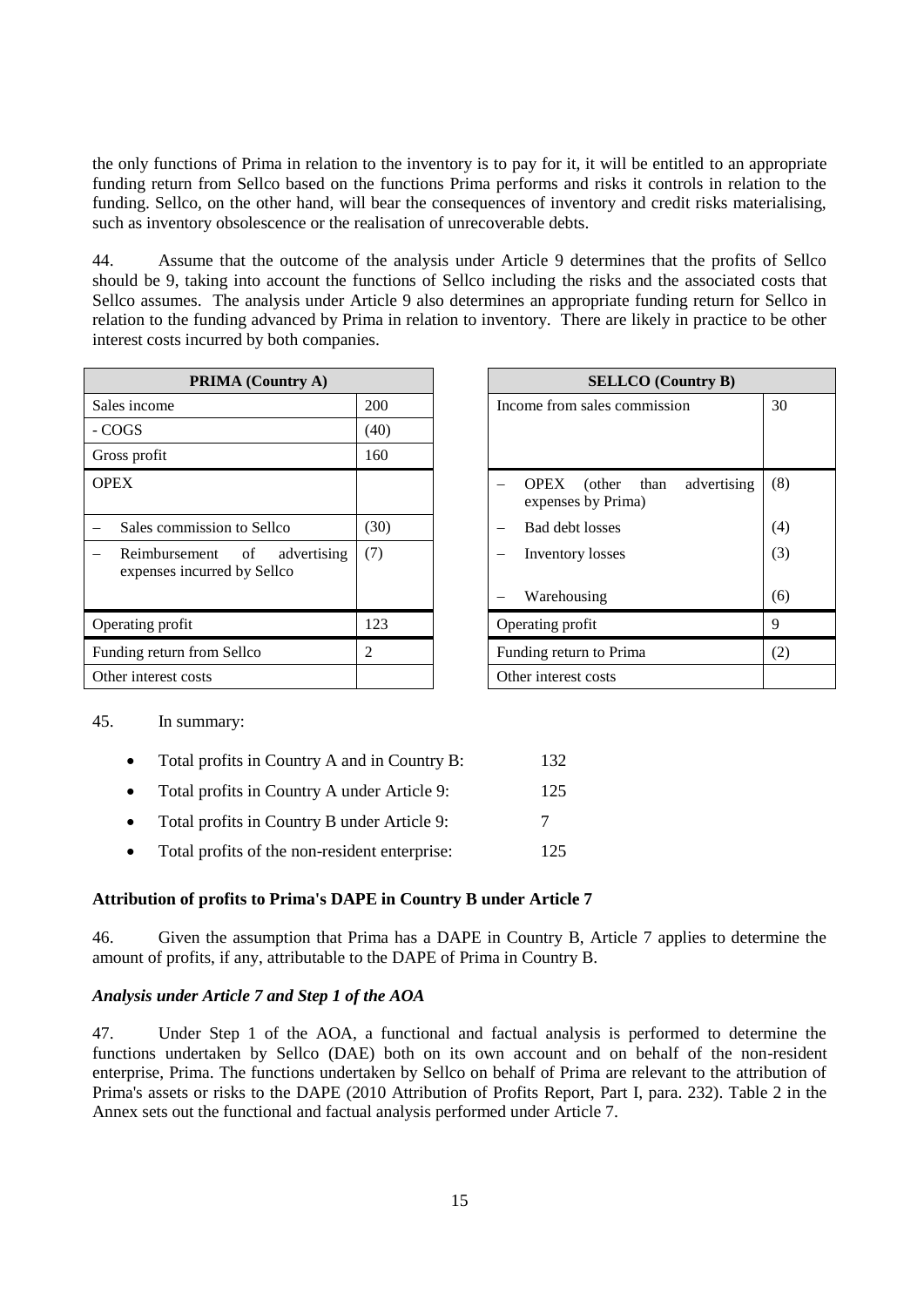48. The functional and factual analysis under Step 1 of the AOA shows that Sellco undertakes all the functions involved in identifying customers, soliciting and placing orders and it also implements locally the marketing and advertising strategy devised by Prima. In addition, it is found that Sellco also performs significant people functions in relation to inventory (warehousing and establishing inventory levels) and credit to customers (parameter setting, sales approval based on review of customer's creditworthiness and collection of customer receivables) in Country B.

49. From a legal perspective, the inventory is owned by Prima and inventory risk is contractually assumed by Prima. However, for purposes of Article 7 and the AOA, economic ownership of inventory and inventory risk are attributed to the DAPE because Sellco performs on behalf of Prima in Country B the significant people functions relevant to the attribution of economic ownership of inventory and the inventory risk (see paragraph 243 of Part I of the 2010 Attribution of Profits Report)<sup>10</sup>.

50. Similarly, from a legal standpoint, Prima is the owner of customer receivables and it contractually assumes credit risk related to customers in Country B. However, for purposes of Article 7 and the AOA, economic ownership of receivables and credit risk are attributed to the DAPE because Sellco performs on behalf of Prima in Country B the significant people functions relevant to the attribution of economic ownership of receivables and credit risk $^{11}$ .

51. Accordingly, based on the functional and factual analysis in Step1 of the AOA, the following should be attributed to the DAPE:

- **Inventory risk and economic ownership of inventory**, based on the identification of significant people functions performed by the DAE on behalf of Prima and which are relevant to the economic ownership of such asset and the attribution of the related risk.
- **Credit risk and economic ownership of receivables**, based on the identification of significant people functions performed by the DAE on behalf of Prima and which are relevant to the economic ownership of such asset and the attribution of the related risk.
- **Capital** (free and interest/bearing funding) to fund the risks and assets attributed to the DAPE.

# *Profit attribution under Article 7 and Step 2 of the AOA*

52. The next step is to determine the profits of the DAPE from sales made by Prima in Country B.

53. Under Article 7, the sales income obtained in Country B is attributable to the DAPE of Prima in Country B. The DAPE is the economic owner of the inventory and receivables and assumes the inventory and credit risks. Based on this, the profits attributable to the DAPE must be determined taking into consideration that the DAPE need to:

 Compensate Sellco in accordance with Article 9 for the sales-related activities Sellco performs as a sales agent. In order to do so, it is necessary to determine the arm's length fee payable to Sellco

 $10<sup>10</sup>$ Given that the Article 7 analysis is presented for purposes of this example as independent of the Article 9 analysis, Step 1 of the AOA does not take into account that, under Article 9, the inventory risk has been allocated to Sellco and that Prima receives a funding return to Prima for the functions it performs in relation to inventory. When the analysis under Article 9 has already been performed to allocate risk to Sellco, the analysis under Article 7 will not attribute the risk to the DAPE.

 $11$  The explanation in the previous footnote applies for credit risk.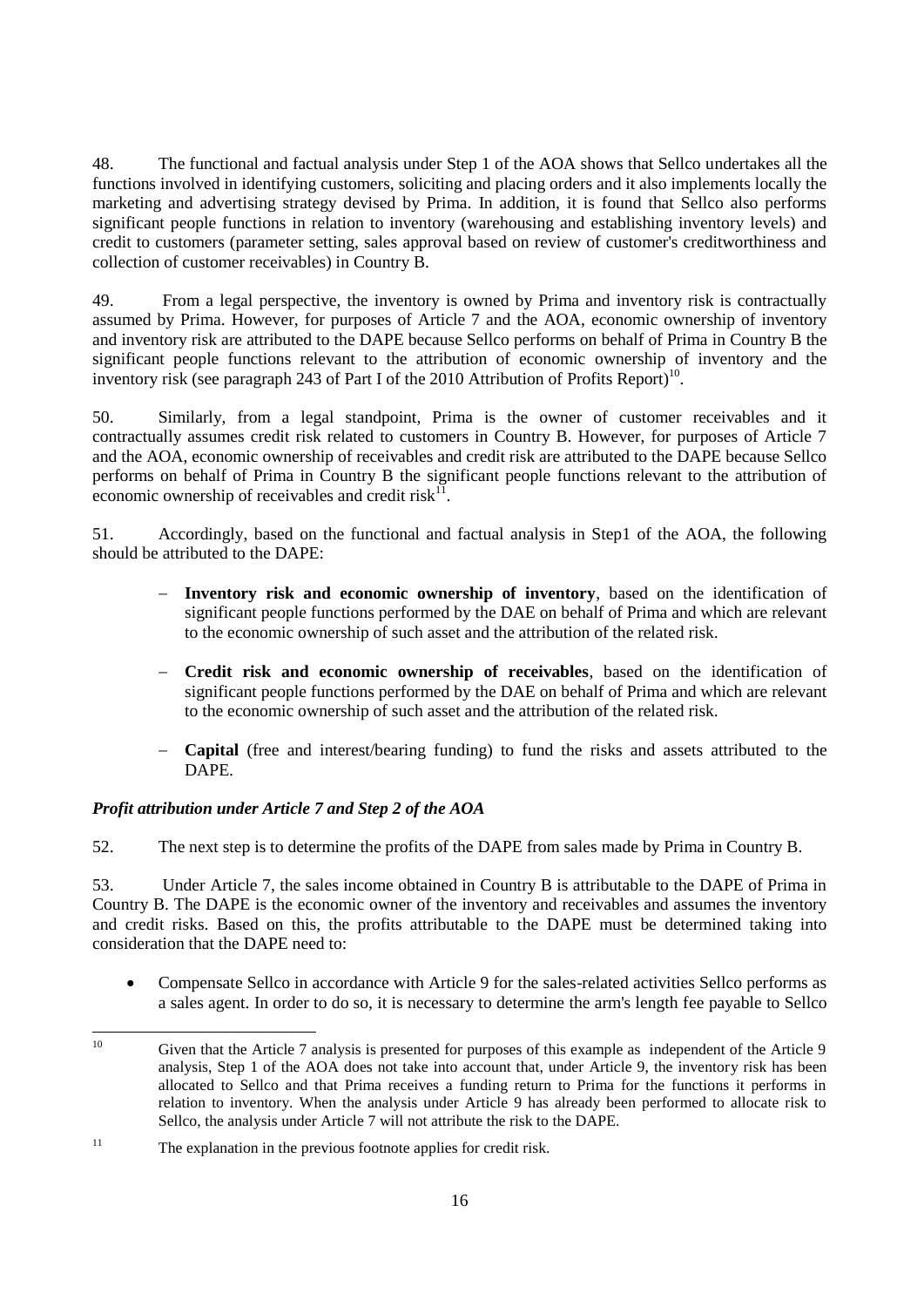considering the functions performed, assets used and risks assumed. The analysis under Article 9 shows that the credit and inventory risks attributable to the DAPE under the Article 7 analysis are actually risks assumed by the DAE (Sellco) under the guidance in Section D of Chapter I. Based on this, it is determined that the arm's length fee payable to Sellco amounts to 30 and that the bad debt losses, inventory losses and the warehousing costs are allocated to Sellco for purposes of computing its remuneration. Irrespective of the order in which the Articles 7 and 9 analyses are performed, to include these costs and write-offs in the P&L of the DAPE as well as in the fee payable to Sellco under Article 9 would result in double counting;

- Compensate Prima for the functions Prima performs in relation to the sale of products in Country B (reflected in COGS); and
- Recognise the appropriate return on its assets and the appropriate interest costs. Under Article 7 the DAPE is attributed the inventory asset, but the commercial return from deploying that asset is included in the fee payable to Sellco under Article 9. If interest costs are allocated to the DAPE in respect of the asset, then the DAPE will show no profits or a loss from the economic ownership of the asset. Under the hypothesis that the DAPE is a separate and independent enterprise from Prima the same reasons that lead to the conclusion under Article 9 that Prima should have a funding return from its functions in relation to its inventory asset apply to the DAPE now that the inventory asset has been attributed from Prima's Head Office to the DAPE. If the Article 9 analysis has already been performed, then the interest income of 2 for Prima would be attributed to its DAPE. Under Article 7 the same reasoning applies to determine that the DAPE has effectively funded the inventory deployed by Sellco.

54. In practice, the profits attributed to the DAPE will provide remuneration for the economic ownership of assets. For purposes of this example, it is assumed that the funding return to Prima of 2 determined under the Article 9 analysis is an arm's length return for holding economic ownership of the assets.

55. Given that: 1) third party sales in Country B are 200; 2) the DAPE has an expense of 30 relating to the sales commission to Sellco; and, 3) the profits attributed to the DAPE should be 0 (before the funding return), the amount of cost of goods sold ("COGS", which equals "sales" of the Head Office) is determined such that the operating profit of the DAPE, after payment of an appropriate fee to the DAE determined under Article 9, is 0 (before the funding return. This results in COGS of 170. Accordingly, the P&L of the DAPE showing the amounts received and expensed in connection with the sale of products in Country B and the attribution of Prima's profits to the DAPE of Prima can be summarised as follows: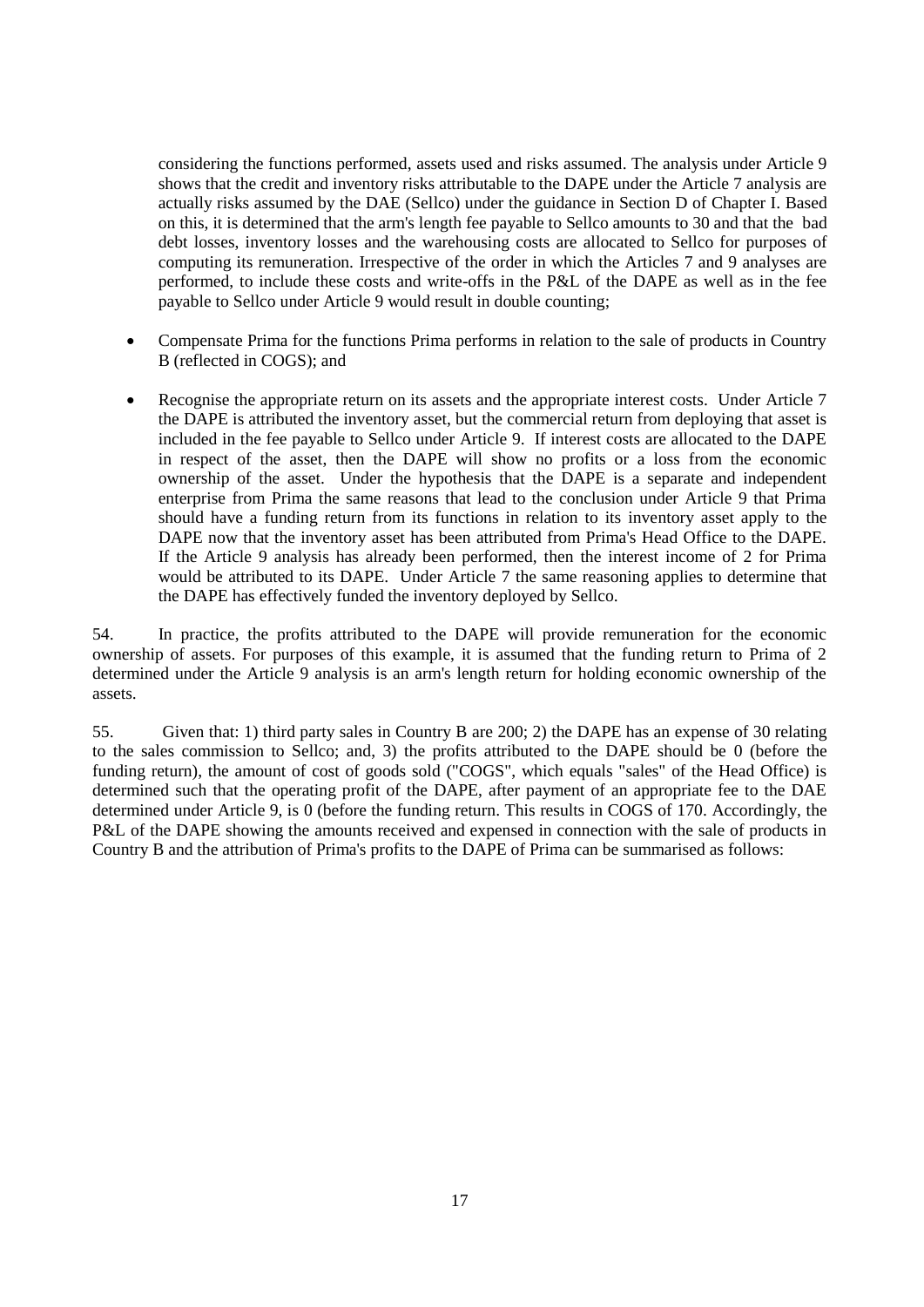| PRIMA'S HEAD OFFICE (Country A)                                   |          | <b>DAPE</b> (Country B)                                                                                     |                           |
|-------------------------------------------------------------------|----------|-------------------------------------------------------------------------------------------------------------|---------------------------|
| Sales income                                                      | 170      | Sales income                                                                                                | 200                       |
| <b>COGS</b>                                                       | (40)     | <b>COGS</b>                                                                                                 | (170)                     |
| Gross profit                                                      | 130      | Gross profit                                                                                                | 30                        |
| <b>OPEX</b>                                                       |          | <b>OPEX</b>                                                                                                 |                           |
| Reimbursement<br>of<br>advertising<br>expenses incurred by Sellco | (7)      | Sales commission to Sellco<br>Bad debt losses<br>Inventory losses<br>Warehousing costs                      | (30)<br>(0)<br>(0)<br>(0) |
| Operating profit                                                  | 123      | Operating profit                                                                                            | $\Omega$                  |
| Funding return from Sellco                                        | $\Omega$ | Funding return from Sellco                                                                                  | 2                         |
| Other interest costs                                              |          | Interest costs<br>(The interest costs depend on relevant<br>borrowings, interest rate, and free<br>capital) |                           |

| y(A) | <b>DAPE</b> (Country B)                                                                                     |                           |  |  |  |
|------|-------------------------------------------------------------------------------------------------------------|---------------------------|--|--|--|
| 170  | Sales income                                                                                                | 200                       |  |  |  |
| (40) | COGS                                                                                                        | (170)                     |  |  |  |
| 130  | Gross profit                                                                                                | 30                        |  |  |  |
|      | <b>OPEX</b>                                                                                                 |                           |  |  |  |
| (7)  | Sales commission to Sellco<br><b>Bad debt losses</b><br>Inventory losses<br>Warehousing costs               | (30)<br>(0)<br>(0)<br>(0) |  |  |  |
| 123  | Operating profit                                                                                            | 0                         |  |  |  |
| 0    | Funding return from Sellco                                                                                  | 2                         |  |  |  |
|      | Interest costs<br>(The interest costs depend on relevant<br>borrowings, interest rate, and free<br>capital) |                           |  |  |  |

# *Conclusion under Article 7*

56. Whereas in Example 1 there were no significant people functions performed by Sellco relevant to the attribution of Prima's assets and risks to its DAPE, in Example 2 there are significant people functions performed by DAE (Sellco). These significant people functions result in the attribution of risks and economic ownership of assets for inventory and receivables to the DAPE under Article 7.

57. In this example, the significant people functions result in an attribution of risks to the DAPE which aligns with the assumption of risk by Sellco under Article 9. Therefore, in this example, the profits of 2 attributable to the DAPE under Article 7 result from the return to the economic ownership of assets. The remaining profits of Prima (123) are profits of Prima's Head Office.

#### **Questions to public commentators**

- 6. Do commentators agree with the construction of the profits or losses of the DAPE in Example 2 under the AOA?
- 7. What would be the conclusion if, because of the wording of Article 7 in the applicable tax treaty, an approach other than the AOA applied? If the conclusion is different, what would be the differences?
- 8. In your opinion, what would be the consequences if, in the example, Sellco does not have the financial capacity to assume the inventory and credit risks? In that case, to which party would you allocate those risks? How would it affect the fee payable to Sellco and the profits to be attributed to the DAPE?
- 9. What are your views on the fact that in Example 2 the same functions that are considered under the Article 9 analysis to allocate risks to Sellco, are also taken into account, under Article 7, as the SPF that result in the attribution of economic ownership of assets to the DAPE? What is your opinion about the fact that, in this example, the inventory and credit risks are allocated to Sellco under Article 9 and the economic ownership of inventory and receivables are attributed to the DAPE? Does your reading of the current guidance of the 2010 Attribution of Profits Report, and in particular with paragraphs 230 to 245, support the conclusions of the Example?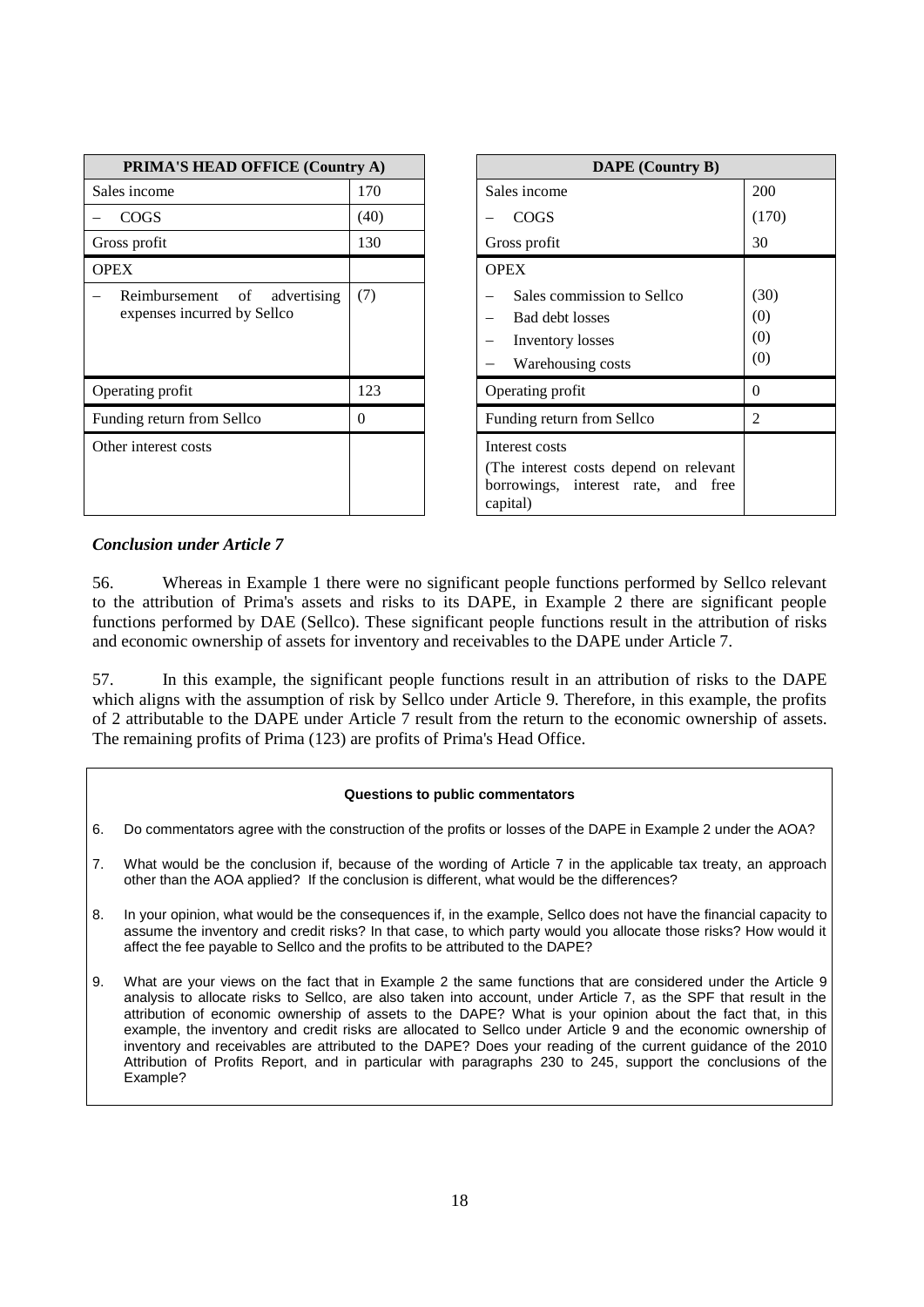# **EXAMPLE 3**

58. The facts are the same as in Example 2, with the exception that Prima does not engage Sellco as its sales agent in Country B. Instead, given that Country B is a neighbouring country, Prima sends one of its employees (hereinafter, "Employee") to perform full-time selling activities in Country B for Prima. Employee has a salary of 20. It is assumed for the purposes of this example that the activities performed by Employee for Prima give rise to a dependent agent permanent establishment ("DAPE") of Prima in Country B (and it is further assumed that there is not a fixed place of business under Article 5(1)).

59. The relevant facts of Example 3 are set out in the following table:

|                                      | <b>FACTS</b>                                                                                                                                                                                                                                   |
|--------------------------------------|------------------------------------------------------------------------------------------------------------------------------------------------------------------------------------------------------------------------------------------------|
|                                      | Prima sets the sales strategy and market share targets in Country B.<br>$\bullet$<br>Prima hires the Employee, monitors performance and makes decisions on whether to<br>$\bullet$                                                             |
|                                      | continue, adapt or terminate the relations with the Employee.                                                                                                                                                                                  |
| <b>SALES</b>                         | Employee is responsible for identifying customers, soliciting and placing customer orders<br>$\bullet$<br>and processing customer orders with Prima. To perform its activities, Employee uses a<br>company vehicle owned by Prima.             |
|                                      | Prima is responsible for setting the pricing policy for products, as well as for tailoring that<br>٠<br>policy to Country B's market through setting specific prices for products offered in<br>Country B.                                     |
|                                      | Prima decides the budget, marketing strategy and advertising content globally and for<br>$\bullet$<br>Country B.                                                                                                                               |
| MARKETING &<br><b>ADVERTISING</b>    | Employee implements the marketing strategy in Country B and is reimbursed by Prima<br>$\bullet$<br>for all expenses incurred in placing local advertising for the products.                                                                    |
|                                      | Employee's activities do not create any local marketing intangibles in Country B. Sales<br>$\bullet$<br>channels are generic and not specialised.                                                                                              |
|                                      | Prima is responsible for the legal protection of the Group's marketing intangibles.<br>$\bullet$                                                                                                                                               |
|                                      | Prima retains title to the inventory until it is delivered to customers.<br>$\bullet$                                                                                                                                                          |
| INVENT<br>ORY                        | <b>Employee is responsible</b> for warehousing the inventory and determining and monitoring<br>$\bullet$<br>the appropriate inventory levels required to fulfil customer orders expeditiously while<br>minimising obsolescence risk and costs. |
|                                      | Amounts due from customers are for the account and at the risk of Prima, and Prima<br>$\bullet$<br>contractually bears credit risk with respect to customer receivables.                                                                       |
|                                      | <b>Employee sets</b> the parameters within which credit can be extended to customers.<br>$\bullet$                                                                                                                                             |
| <b>CUSTOMERS</b><br><b>CREDIT TO</b> | <b>Employee approves</b> every sale to customers made in Country B through the review of<br>٠<br>the customer's creditworthiness.                                                                                                              |
|                                      | <b>Employee handles</b> collection of customer receivables.                                                                                                                                                                                    |

60. Unlike the previous two examples, Article 9 is not applicable to the relations between Prima and its Employee. The analysis under Article 7 remains relevant.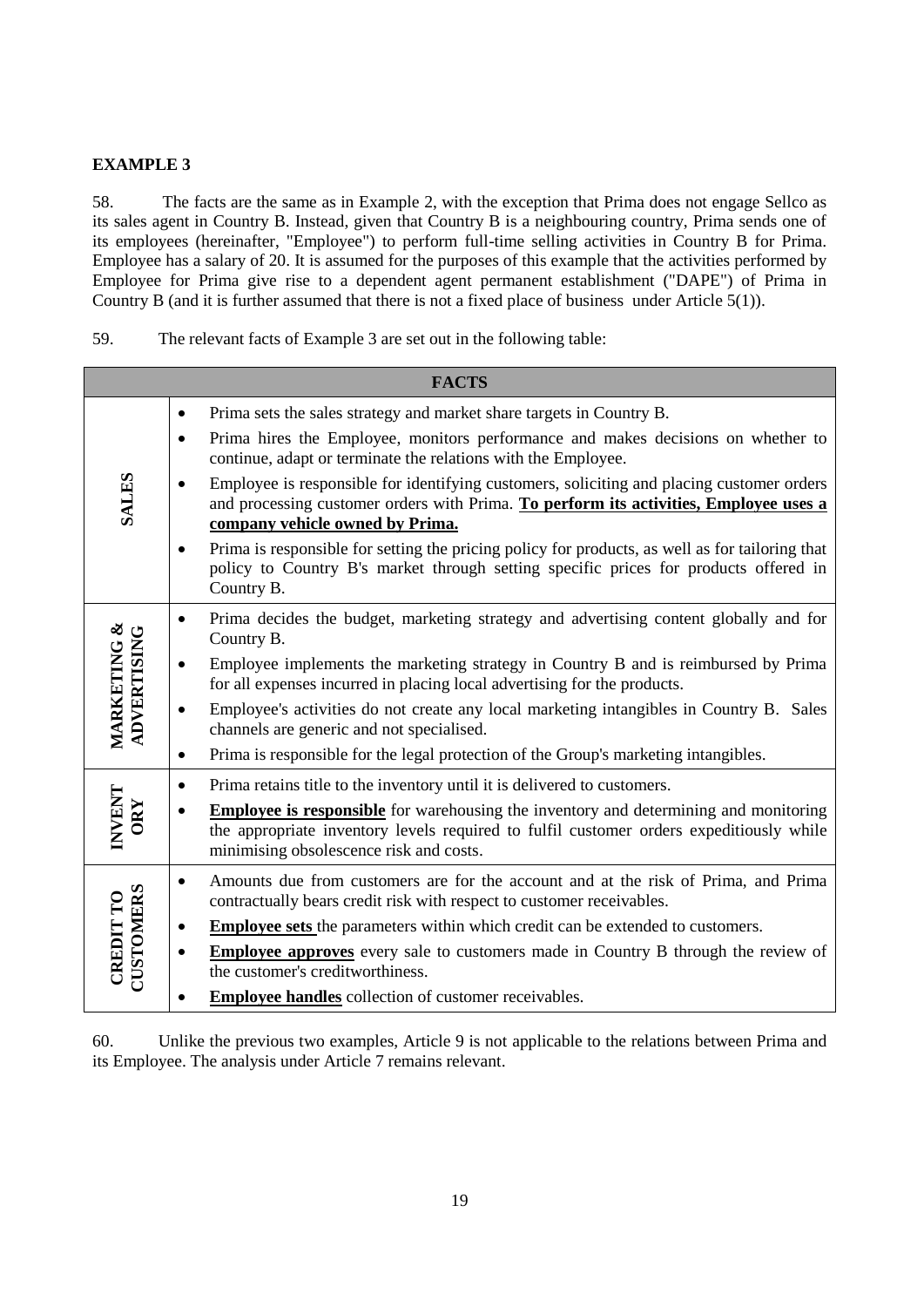# **Attribution of profits to Prima's DAPE in Country B under Article 7**

61. Given the assumption that Prima has a DAPE in Country B, Article 7 applies to determine the attribution of Prima's profits to the DAPE of Prima in Country B.

# *Analysis under Article 7 and Step 1 of the AOA*

62. The conclusions of the analysis under Step 1 of the AOA are the same as those reached in Example 2. In addition, the DAPE is attributed the economic ownership of the company vehicle used by Employee in Country B to perform the selling activities on behalf of Prima. Table 3 in the Annex sets out the functional and factual analysis performed under Article 7.

63. Accordingly, based on the functional and factual analysis in Step1 of the AOA, the following should be attributed to the DAPE:

- **Inventory risk and economic ownership of inventory**, based on the identification of significant people functions performed by the Employee on behalf of Prima and which are relevant to the economic ownership of such asset and the attribution of the related risk.
- **Credit risk and economic ownership of receivables**, based on the identification of significant people functions performed by Employee on behalf of Prima and which are relevant to the economic ownership of such asset and the attribution of the related risk.
- **Economic ownership of the company vehicle,** based on the criterion of place of use (see paragraph 75 of Part I of the 2010 Attribution of Profits Report)**.**
- **Capital** (free and interest/bearing funding) to fund the risks and assets attributed to the DAPE.

## *Profit attribution under Article 7 and Step 2 of the AOA*

64. The next step is to determine the profits of the DAPE from sales made by Prima in Country B.

65. Under Article 7, the sales income obtained in Country B is attributable to the DAPE of Prima in Country B. The DAPE is the economic owner of the company vehicle, inventory and receivables and assumes the inventory and credit risks. Based on this, the profits attributable to the DAPE must be determined taking into consideration that the DAPE needs to:

- Compensate Employee for its sales-related activities in Country B on behalf of Prima. The salary of Employee under its employment contract with Prima amounts to 20.
- Compensate Prima for the functions Prima performs in relation to the sale of products in Country B (reflected in COGS).

66. The DAPE, therefore, needs to be attributed profits that reflect the assets, risk, and capital attributed to it, as well as the functions it performs. The DAPE is effectively operating as a distribution entity in Country B, and in accordance with the assumptions in Example 2 should, if it were a separate and independent enterprise, earn an operating margin of 4.5%.

67. Given that: 1) third party sales in Country B are 200; 2) the DAPE has expenses of 33; and, 3) the profits attributed to the DAPE should be 9, the amount of cost of goods sold ("COGS", which equals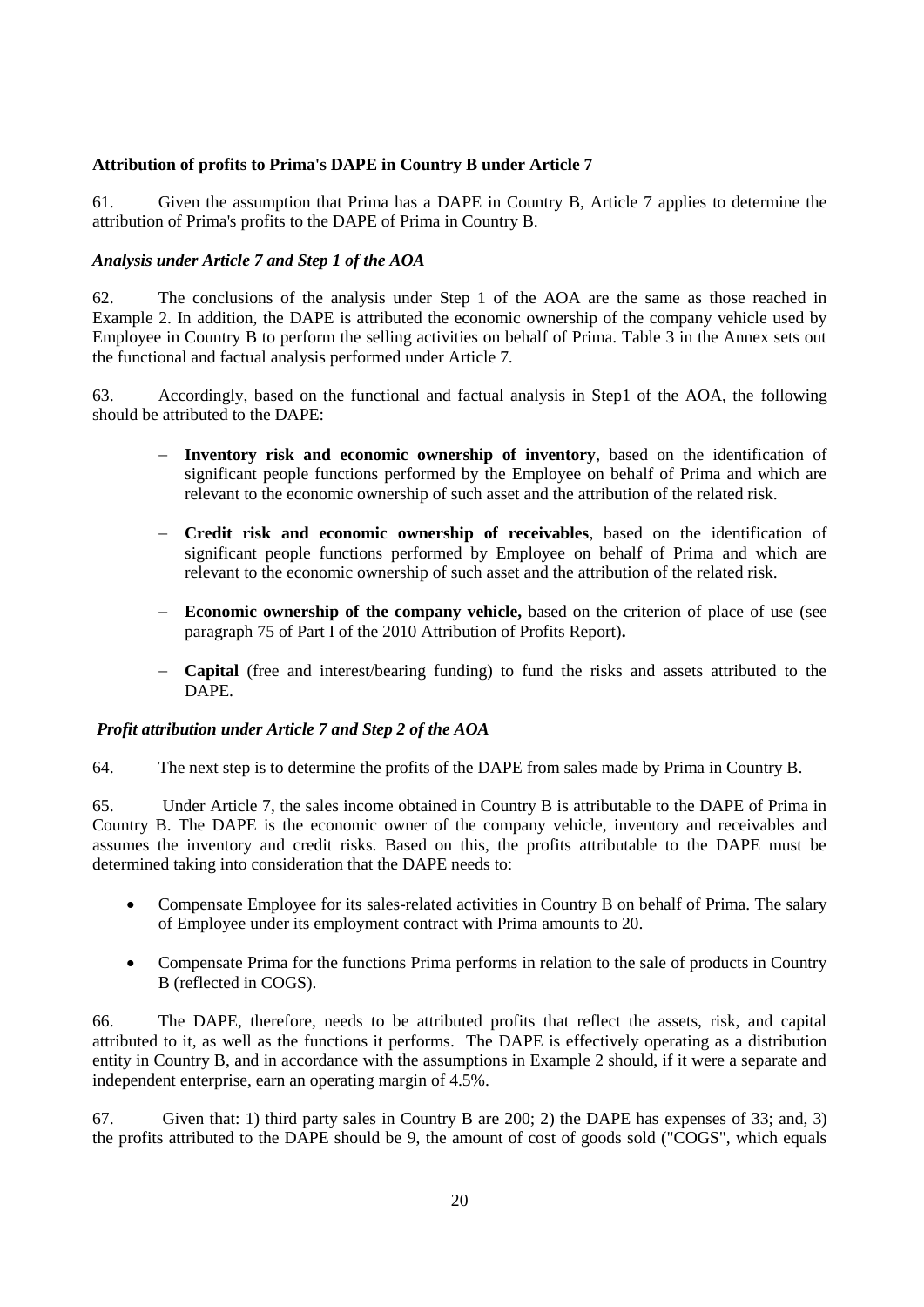"sales" to the Head Office is determined such that the operating profit of the DAPE is 9. This results in COGS of 158. Accordingly, the P&L of the DAPE showing the amounts received and expensed in connection with the sale of products in Country B and the attribution of Prima's profits to the DAPE of Prima can be summarised as follows:

| PRIMA'S HEAD OFFICE (Country A)                                     |      |  | <b>DAPE</b> (Country B)                                                                                     |                           |
|---------------------------------------------------------------------|------|--|-------------------------------------------------------------------------------------------------------------|---------------------------|
| Sales income                                                        | 158  |  | Sales income                                                                                                | 200                       |
| <b>COGS</b>                                                         | (40) |  | COGS                                                                                                        | (158)                     |
| Gross profit                                                        | 118  |  | Gross profit                                                                                                | 42                        |
| <b>OPEX</b>                                                         |      |  | <b>OPEX</b>                                                                                                 |                           |
| advertising<br>Reimbursement<br>of<br>expenses incurred by Employee | (7)  |  | Salary of Employee<br><b>Bad debt losses</b><br><b>Inventory losses</b><br>Warehousing costs                | (20)<br>(4)<br>(3)<br>(6) |
| Operating profit                                                    | 111  |  | Operating profit                                                                                            | 9                         |
| Interest costs                                                      |      |  | Interest costs<br>(The interest costs depend on relevant<br>borrowings, interest rate, and free<br>capital) |                           |

| y(A) | <b>DAPE</b> (Country B)                                                                                     |                           |  |  |  |
|------|-------------------------------------------------------------------------------------------------------------|---------------------------|--|--|--|
| 158  | Sales income                                                                                                | 200                       |  |  |  |
| (40) | COGS                                                                                                        | (158)                     |  |  |  |
| 118  | Gross profit                                                                                                | 42                        |  |  |  |
|      | <b>OPEX</b>                                                                                                 |                           |  |  |  |
| (7)  | Salary of Employee<br>Bad debt losses<br>Inventory losses<br>Warehousing costs                              | (20)<br>(4)<br>(3)<br>(6) |  |  |  |
| 111  | Operating profit                                                                                            | 9                         |  |  |  |
|      | Interest costs<br>(The interest costs depend on relevant<br>borrowings, interest rate, and free<br>capital) |                           |  |  |  |

## *Conclusion under Article 7*

68. There are significant people functions performed by Employee and attributable to the DAPE which result in the attribution to the DAPE of the inventory and receivables risks and the economic ownership of the company vehicle, inventory and receivables, under Article 7. Accordingly, there are profits attributable to the DAPE above the salary paid to Employee. The remaining profits of Prima (111) are profits of the Head Office.

#### **Questions to public commentators**

10. Do commentators agree with the construction of the profits or losses of the DAPE in Example 3 under the AOA?

11. What would be the conclusion if, because of the wording of Article 7 in the applicable tax treaty, an approach other than the AOA applied? If the conclusion is different, what would be the differences?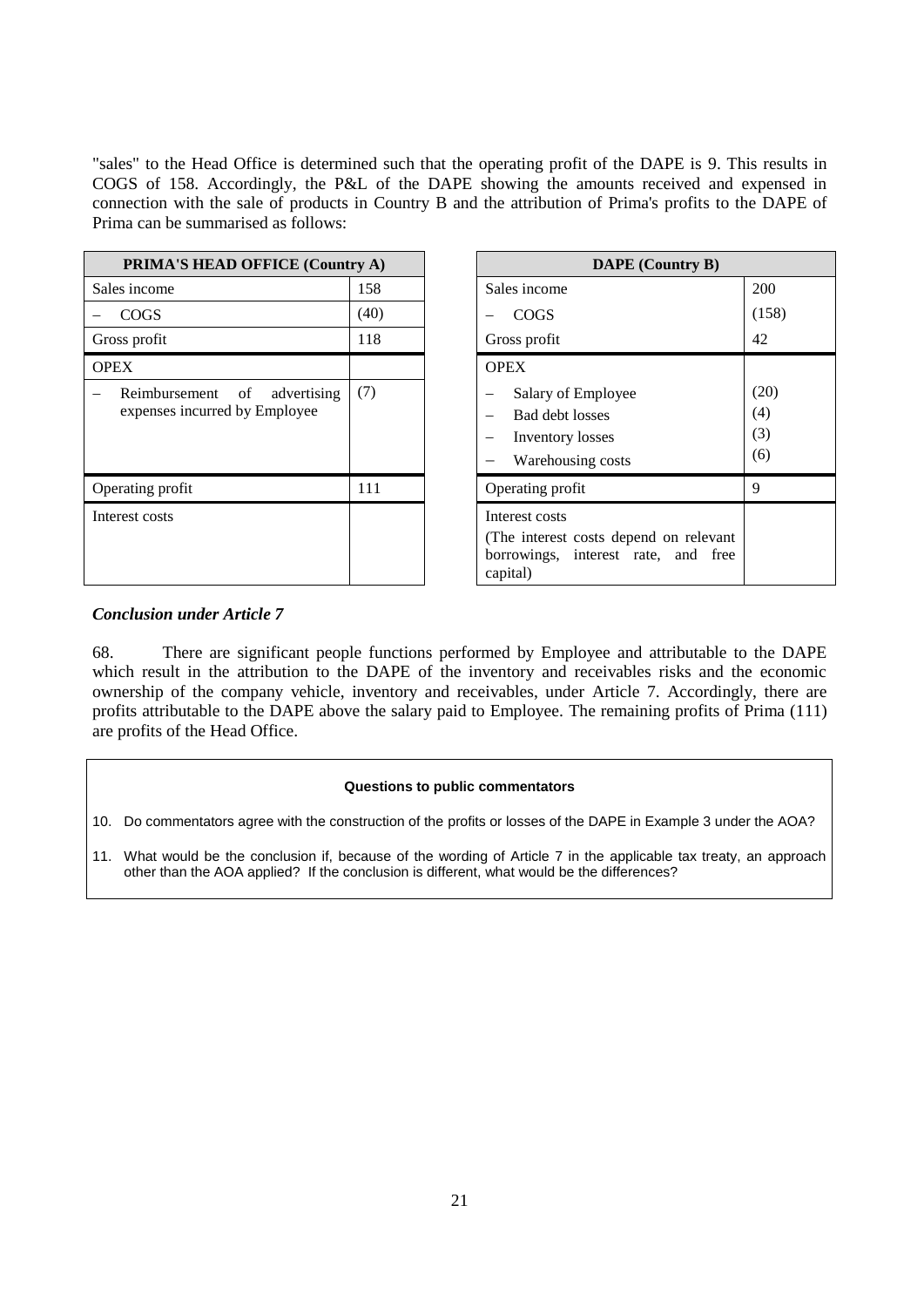# **EXAMPLE 4**

69. The facts of Example 4 are identical to those in Example 2, except that the functions in relation to extending credit terms to customers are more complicated. In Example 2, Sellco performs all functions in relation to determining credit terms; however, in this example, both Prima and Sellco perform relevant functions as described in the table below.

|                     |           | <b>FACTS</b>                                                                                                                                                                                                                                                                                                                                                                                                                                                                                                                                                                                                                                                                                                              |
|---------------------|-----------|---------------------------------------------------------------------------------------------------------------------------------------------------------------------------------------------------------------------------------------------------------------------------------------------------------------------------------------------------------------------------------------------------------------------------------------------------------------------------------------------------------------------------------------------------------------------------------------------------------------------------------------------------------------------------------------------------------------------------|
| CREDIT TO CUSTOMERS | $\bullet$ | Amounts due from customers are for the account and at the risk of Prima, so that Prima<br>contractually bears credit risk with respect to customer receivables.                                                                                                                                                                                                                                                                                                                                                                                                                                                                                                                                                           |
|                     | ٠         | There are credit management teams in both Prima and Sellco. Sellco reviews a customer's<br>creditworthiness and decides whether credit is granted in all cases where the customer's<br>initial credit balance does not exceed EUR 1m. Sellco liaises with Prima regularly in<br>making decisions, and consults with Prima in particular on any proposals to deny credit<br>terms or on proposals to extend longer than normal credit periods. In those cases, Prima<br>evaluates the proposals and makes the decision. Sellco also refers to Prima for further<br>review any customers that Sellco thinks may be related to other customers of Prima so<br>that Prima can consider its overall exposure to the MNE group. |
|                     | $\bullet$ | Prima requires referrals from Sellco of initial credit balances in excess of EUR 1m, and<br>Prima performs its own creditworthiness assessment, and decides credit terms. Prima also<br>evaluates its exposure to customers who are part of an MNE group.                                                                                                                                                                                                                                                                                                                                                                                                                                                                 |
|                     | ٠         | Sellco performs receivables management services for all customers, irrespective of the<br>size of the original balance, including the monitoring of customer account balances and<br>collection of customer receivables. Sellco proposes account management plans to Prima,<br>and Prima reviews the proposals and takes decisions about actions proposed by Sellco to<br>recover or write-off the receivables. Where recovery problems are encountered, it may<br>not be possible to determine whether the particular customer was originally evaluated by<br>Prima or Sellco, and if by Sellco, the existence or extent of referral and review by Prima.                                                                |

# **Analysis of the controlled transaction between Prima and Sellco under Article 9**

70. Given that Prima and Sellco are associated enterprises, an analysis of the controlled transaction between Prima and Sellco is required under Article 9.

71. In applying the guidance in Section D of Chapter I of the Guidelines relating to accurately delineating the actual transaction and determining the assumption of risk, assume for the purposes of this example that analysis of the evidence concludes that the receivables balance recorded in the financial statements of Prima is affected by the credit terms extended to Prima's customers and the efficiency of credit management. Assume further that the functional analysis shows that both Prima and Sellco have the capacity to decide whether or not to extend credit, and the terms of the credit, and both actually perform the decision-making functions. Sellco actively manages the recovery of customer receivables resulting from the decisions to extend credit, but significant decisions on account management are taken by  $Prima<sup>12</sup>$ . Prima contractually bears the bad debt risk, exercises control over the risk, and, it is assumed for the purposes of the example, has the financial capacity to assume the risk. The fact that Sellco also exercises control does not affect the assumption of risk by Prima (see paragraph 1.94 of the Guidelines). Therefore, Prima bears the bad debt losses.

 $12<sup>°</sup>$ 

<sup>12</sup> For the purpose of this example it is assumed that it can be demonstrated that Sellco's activities are expected to have an effective influence on the realisation of bad debt risk.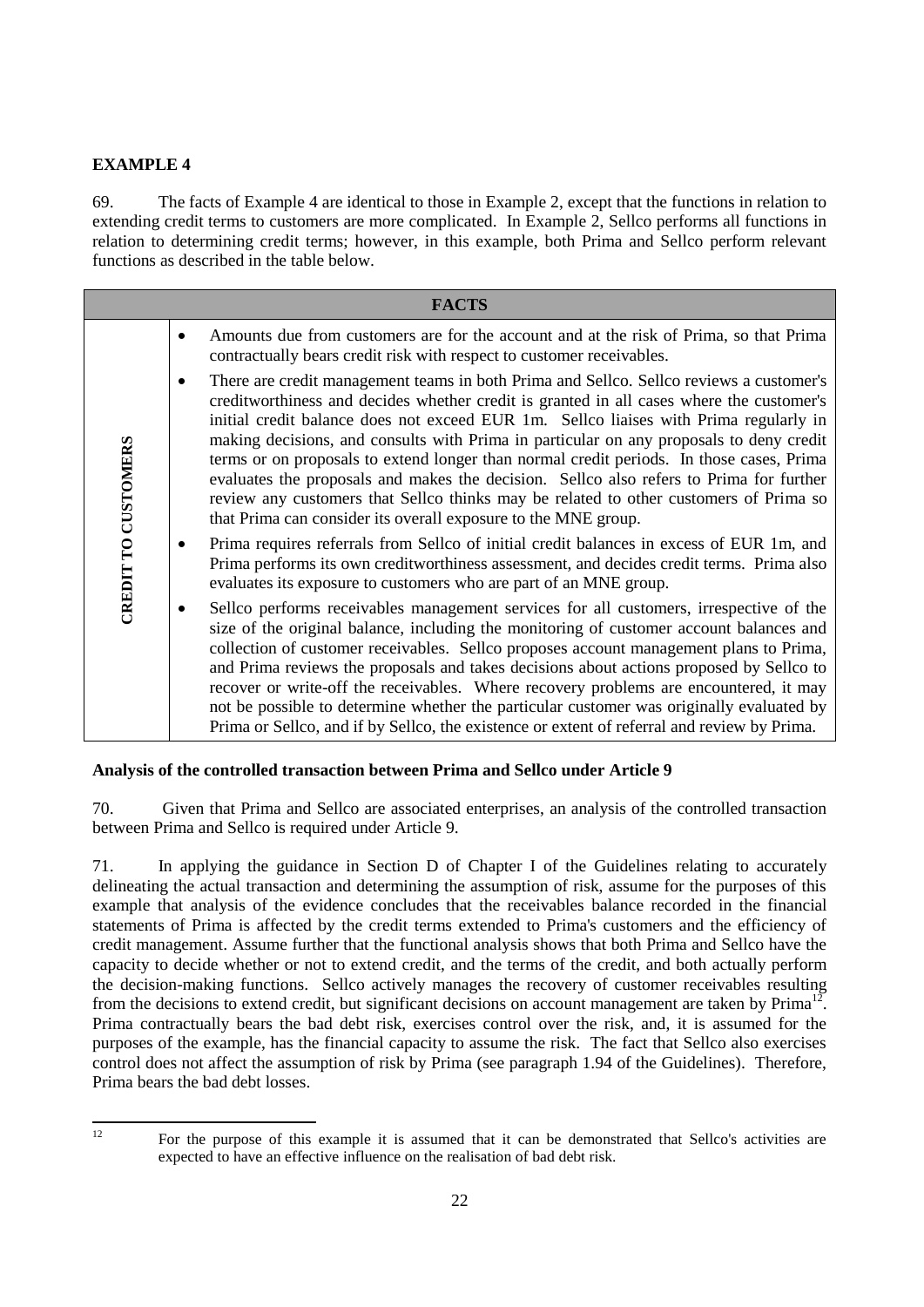72. Nevertheless, as the guidance in Section D of Chapter I makes clear, Sellco should be appropriately compensated for its control functions in relation to risk, and this may take the form of a sharing in the potential upside and downside commensurate with its contribution to the control functions. In practice, such compensation is likely to be subsumed in the determination of the appropriate profits for Sellco, but for the purposes of the example compensation for the credit management functions is shown separately to the compensation for Sellco's sales agency function.

73. For the purposes of the example it is assumed that:

- An arm's length return appropriate for the credit risk, and which is included in the sales income recorded by Prima, can be valued at 5% of the value of the receivables (determined, for example, through third-party debt factoring arrangements),
- An arm's length service fee for credit risk management is priced at cost plus 10%, and
- Prima and Sellco have a contractual incentive fee arrangement for credit management functions provided by Sellco in respect of Prima's receivables such that Sellco receives a fee equal to 40% of the difference between the value of the credit risk and the bad debt write-off. This is assumed for the purpose of this example to be an arm's length amount.

74. The pricing arrangements assumed to be appropriate under Article 9 for the purposes of this example may be illustrated in two scenarios as follows:

| <b>Example 4: Scenario A</b>             |          |                              |        |  |  |  |
|------------------------------------------|----------|------------------------------|--------|--|--|--|
| Prima (Country A)                        |          | <b>Sellco</b> (Country B)    |        |  |  |  |
| Risk return notionally included          |          | Service fee (cost-plus 10%)  | 110    |  |  |  |
| in income: $5\%$ of debts $(A)$          | 5,000    | Incentive fee $(40\%$ [A-B]) | 1,200  |  |  |  |
| Credit management costs for<br>Country B | $-300$   | Credit management costs      | $-100$ |  |  |  |
| Fee to Sellco                            | $-1,310$ |                              |        |  |  |  |
| Bad debts $(B)$                          | $-2,000$ |                              |        |  |  |  |
| Operating profit                         | 1,390    | Operating profit             | 1.210  |  |  |  |

75. In summary, for Scenario A:

- Total profits in Country A and in Country B: 2,600
- Total profits in Country A under Article 9: 1,390
- Total profits in Country B under Article 9: 1,210
- Total profits of the non-resident enterprise: 1,390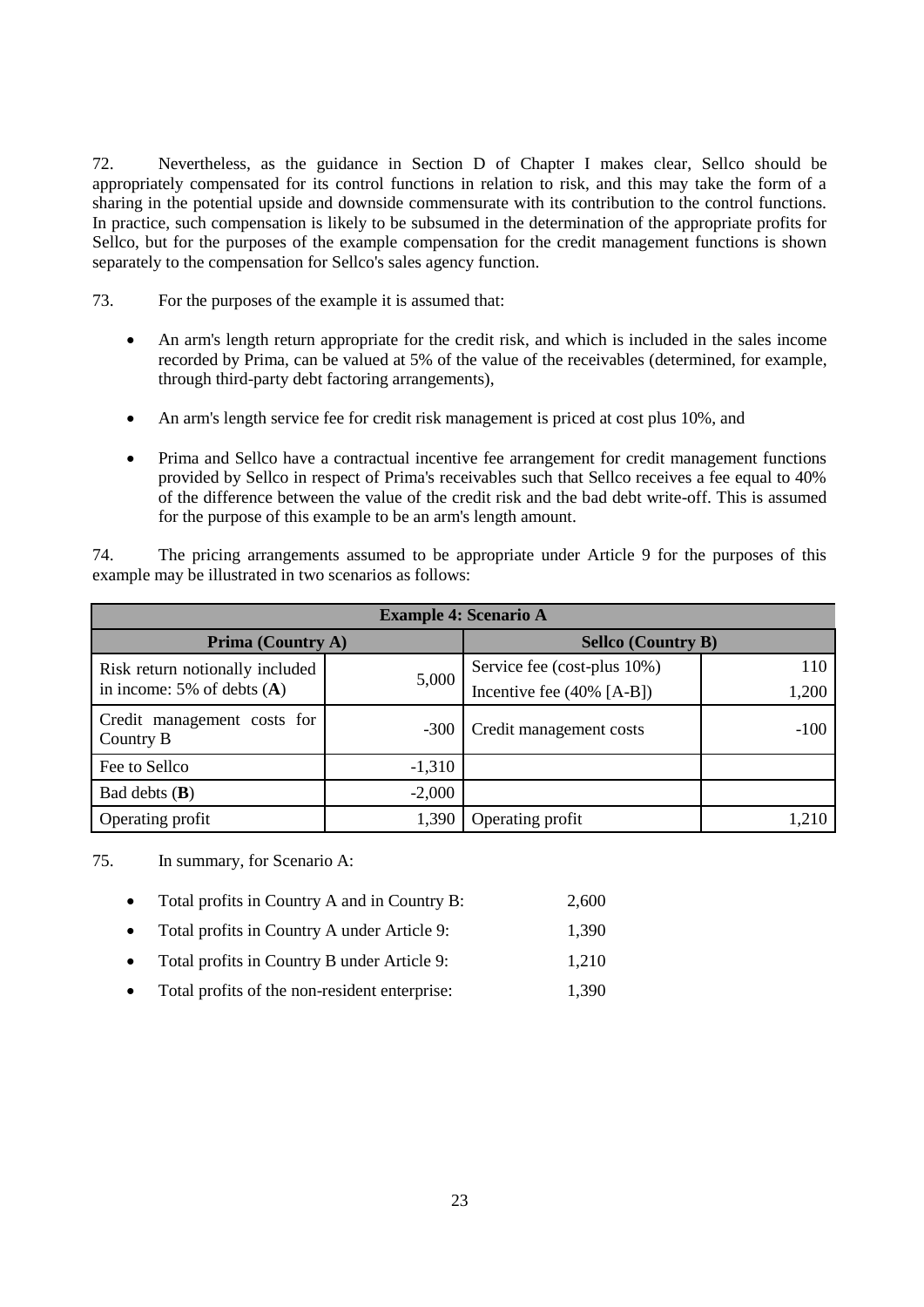| <b>Example 4: Scenario B</b>             |          |                              |        |  |  |  |
|------------------------------------------|----------|------------------------------|--------|--|--|--|
| <b>Prima (Country A)</b>                 |          | <b>Sellco</b> (Country B)    |        |  |  |  |
| Risk return notionally included          |          | Service fee (cost-plus 10%)  | 110    |  |  |  |
| in income: $5\%$ of debts $(A)$          | 5,000    | Incentive fee $(40\% (A-B))$ | $-400$ |  |  |  |
| Credit management costs for<br>Country B | $-300$   | Credit management costs      | $-100$ |  |  |  |
| Fee to Sellco                            | 290      |                              |        |  |  |  |
| Bad debts $(B)$                          | $-6,000$ |                              |        |  |  |  |
| Operating profit                         | $-1,010$ | Operating profit             | $-390$ |  |  |  |

76. In summary, for Scenario B:

Total profits in Country A and in Country B:  $-1,400$ • Total profits in Country A under Article 9: -1,010 Total profits in Country B under Article 9: -390 • Total profits of the non-resident enterprise:  $-1,010$ 

77. Both scenarios illustrate the ways in which the effects of the sharing in potential upside and downside by Sellco may be interpreted in accordance with the contractual arrangements and the principles of paragraph 1.105 of the Guidelines, and both scenarios show the assumption of risk by Prima. The difference between the two scenarios is the bad debt experience, which then affects the amount of the incentive fee. Scenario A illustrates an outcome where bad debts approximate the expected level, whereas Scenario B illustrates a higher than expected level of bad debts.

## **Attribution of profits to Prima's DAPE in Country B under Article 7**

78. Since this example is built on the facts of Example 2, it is assumed that the non-resident enterprise, Prima, has a DAPE in Country B under Article 5(5). Accordingly, Article 7 applies to determine the amount of profits, if any, attributable to the DAPE of Prima in Country B.

79. Under Step 1 of the AOA, a functional analysis is performed to determine the attribution of risks and economic ownership of assets to the DAPE based on the significant people functions undertaken by the DAE (Sellco) on behalf of the non-resident enterprise.

80. Under the Article 9 analysis, credit risk has been allocated to Prima even though Sellco performs control functions relating to the risk. Under the Article 7 analysis, the attribution of risk within the single enterprise will follow from the identification of the significant people functions relevant to the initial acceptance and subsequent management of those risks. As paragraph 24 of Part I of the 2010 Attribution of Profits Reports states, the credit risk is likely to be regarded as initially assumed by that part of the enterprise which decides to conclude a sale to a particular customer after having reviewed the creditworthiness of this customer. The guidance also indicates that the fact that general parameters for credit risks might potentially be set by another part of the enterprise would not change the assumption of the risk, as the significant people functions relevant to the assumption of risks are those which involve active decision-making. In this example, decisions that lead to the assumption of credit risk are made by Sellco. Credit risk is attributed to the DAPE, together with economic ownership of receivables.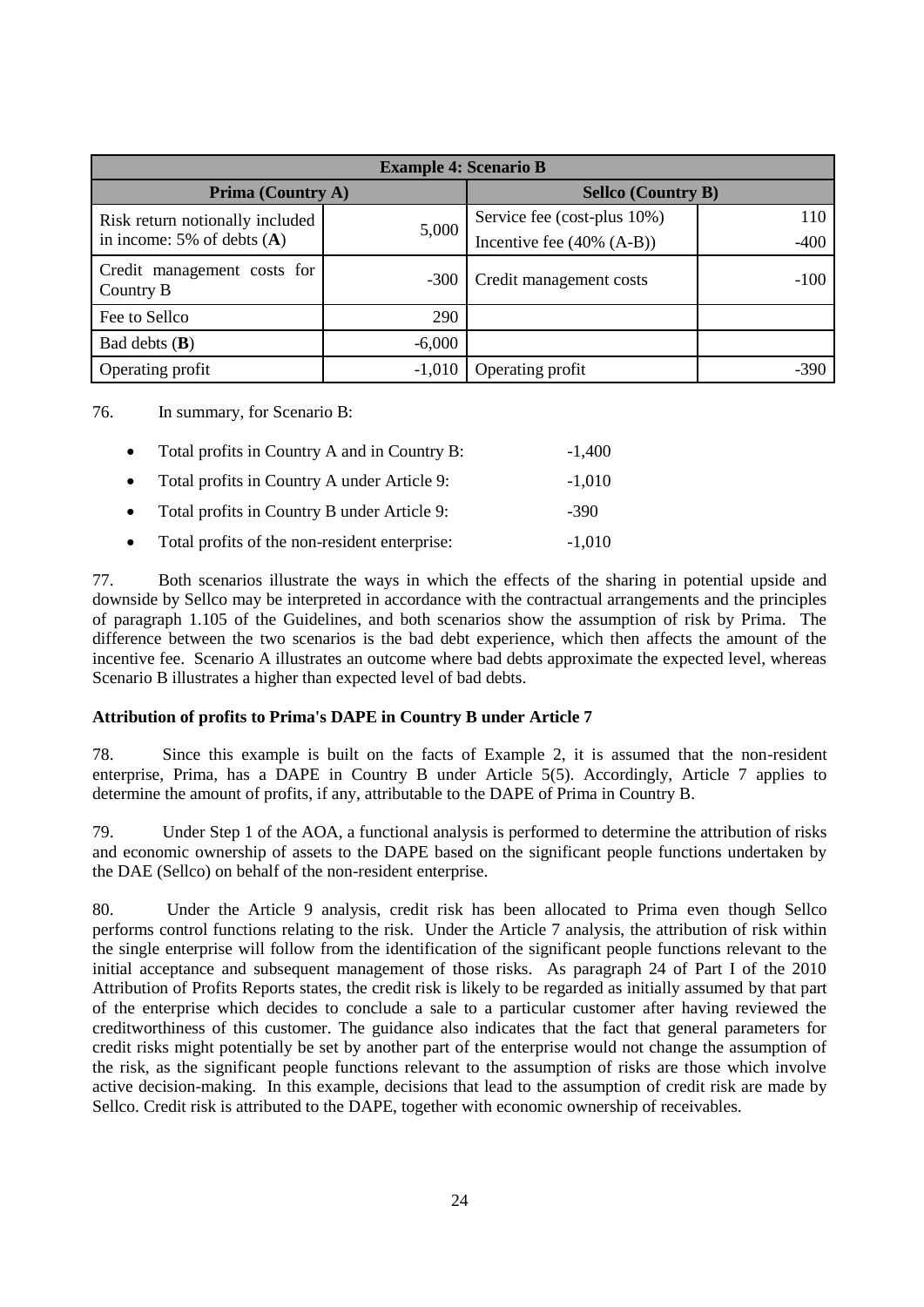81. However, in this example, the Head Office also performs significant people functions since it makes decisions that lead to the assumption of credit risk, and therefore, only part of the risks and associated receivables asset should be attributed to the DAPE. For the purposes of this example, it is assumed that the appropriate sharing of the risk is based on the sharing of significant people functions measured by the respective contributions to credit management costs for Country B customers (75%/25%). The fee to Sellco is shared in the same proportion since Sellco contributes to the control of risks that are attributed to both Head Office and the DAPE. The following tables illustrate the attribution of credit risk between the Head Office and the DAPE under the two scenarios:

| <b>Example 4: Scenario A</b>                                                                                 |          |                                                                                            |          |  |  |  |
|--------------------------------------------------------------------------------------------------------------|----------|--------------------------------------------------------------------------------------------|----------|--|--|--|
| Prima's Head Office (Country A)                                                                              |          | <b>DAPE</b> (Country B)                                                                    |          |  |  |  |
| Risk return (attributed<br>in<br>proportion to share of total<br>credit management costs)                    | 3,750    | Risk return (attributed in<br>proportion to share of total<br>credit management costs)     | 1,250    |  |  |  |
| Fee to Sellco (1310 x 75%)                                                                                   | $-982.5$ | Fee to Sellco $(1310 \times 25\%)$                                                         | $-327.5$ |  |  |  |
| Credit management costs for<br>Country B                                                                     | $-300$   |                                                                                            |          |  |  |  |
| debts<br><i>(attributed)</i><br><b>Bad</b><br>1n<br>proportion to share of total<br>credit management costs) | $-1,500$ | debts (attributed<br>Bad<br>1n<br>proportion to share of total<br>credit management costs) | $-500$   |  |  |  |
| Operating profit                                                                                             | 967.5    |                                                                                            |          |  |  |  |

| <b>Example 4: Scenario B</b>                                                                          |          |                                                                                            |          |  |  |  |  |  |
|-------------------------------------------------------------------------------------------------------|----------|--------------------------------------------------------------------------------------------|----------|--|--|--|--|--|
| <b>Prima's Head Office (Country A)</b>                                                                |          | <b>DAPE</b> (Country B)                                                                    |          |  |  |  |  |  |
| Risk return (attributed in<br>proportion to share of total<br>credit management costs)                | 3,750    | Risk return (attributed in<br>proportion to share of total<br>credit management costs)     | 1,250    |  |  |  |  |  |
| Fee to Sellco (290 x 75%)                                                                             | 217.5    | Fee to Sellco $(290 \times 25%)$                                                           | 72.5     |  |  |  |  |  |
| Credit management costs for<br>Country B                                                              | $-300$   |                                                                                            |          |  |  |  |  |  |
| <i>(attributed)</i><br>Bad<br>debts<br>1n<br>proportion to share of total<br>credit management costs) | $-4,500$ | debts (attributed<br>Bad<br>1n<br>proportion to share of total<br>credit management costs) | $-1,500$ |  |  |  |  |  |
| Operating profit                                                                                      | $-832.5$ |                                                                                            | -177.5   |  |  |  |  |  |

82. In Scenario A, 422.5 of Prima's profits of 1,390 are allocated to the DAPE, with the result that profits in Country A are 967.5 and total profits in Country B arising from the DAPE and Sellco are 1,632.5 (comprised of profits of Sellco under Article 9 of 1210 and profits attributed to the DAPE under Article 7 of 422.5). In Scenario B a loss of 177.5 out of Prima's total loss of 1,010 is allocated to the DAPE, with the result that losses in Country A are 832.5 and total losses in Country B are 567.5 (comprised of losses for Sellco under Article 9 of 390 and losses attributed to the DAPE under Article 7 of 177.5). Relevant interest costs should be determined and allocated to the DAPE together with an appropriate amount of free capital in accordance with the guidance in the 2010 Attribution of Profits Report.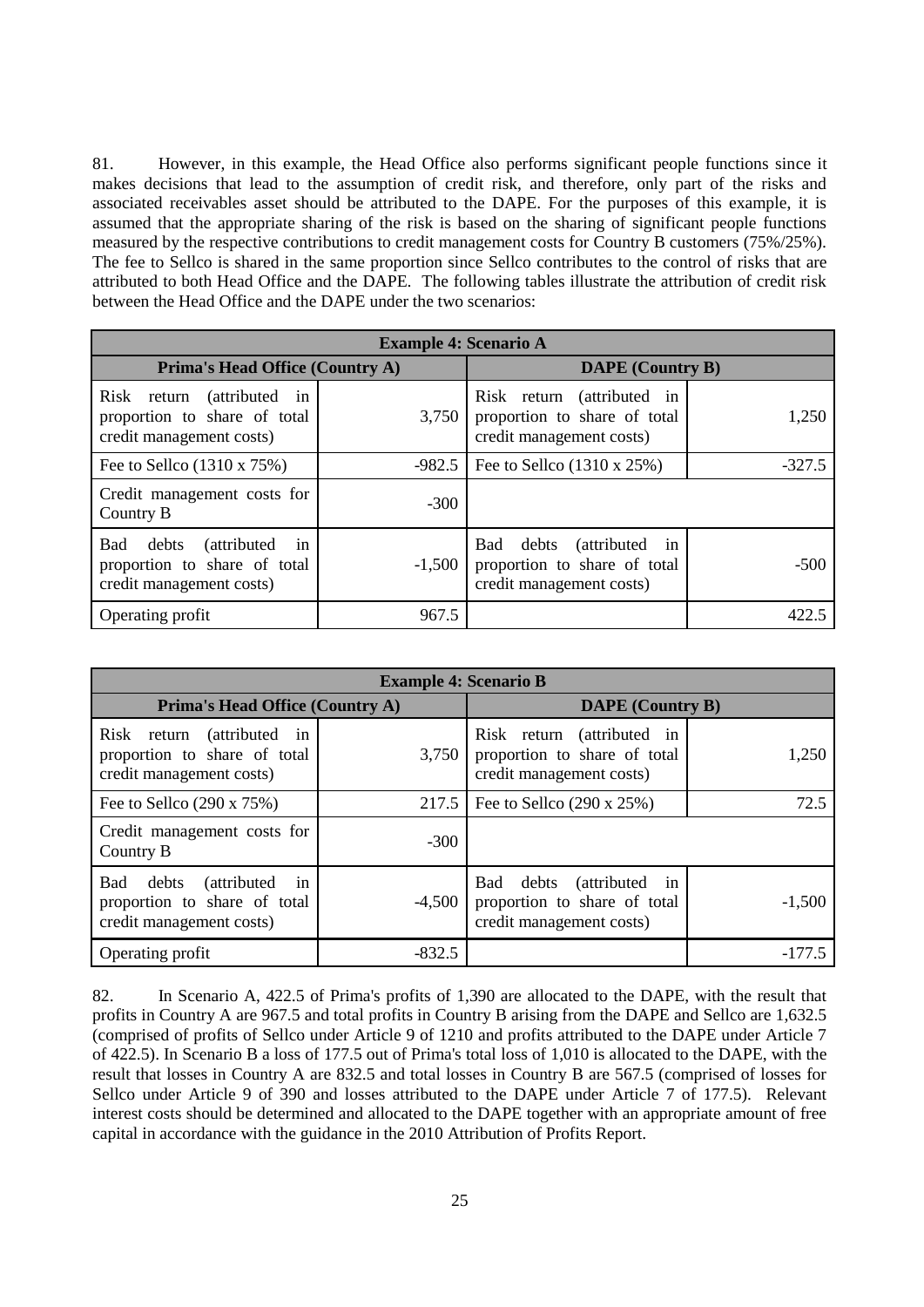83. The amount of profits or losses in the DAPE will depend in practice on the measurement of risk sharing under Article 7, the level of actual write-downs, and the measurement of the compensation for risk control functions to Sellco under Article 9. Any difference between the fee to Sellco and the profits of the DAPE arises from the difference between on the one hand appropriate compensation under Article 9 for risk control functions, including a sharing of potential upside and downside risk outcomes, and on the other hand, the allocation of actual risk outcomes under Article 7.

84. In this example, there are functions performed by Sellco that do not lead to the assumption of risk by Sellco under Article 9, but which are significant people functions relevant to the attribution of risk to the DAPE of Prima. As a result there are profits in the DAPE, and the potential for losses.

#### **Questions to public commentators**

- 12. Do commentators agree with the construction of the profits or losses of the DAPE in Example 4 under the AOA?
- 13. Do commentators agree that the profits or losses in the DAPE over and above the fee payable to Sellco arise because the contractual allocation of risk to Prima is respected under Article 9, and is not shared with Sellco, whereas under Article 7 the risk is partly attributed to Prima's Head Office and partly to the DAPE of Prima? In other words, the difference arises from differences between allocation of risk between two separate enterprises and attribution of risk within the same enterprise?

# **GUIDANCE ON THE ATTRIBUTION OF PROFITS TO PERMANENT ESTABLISHMENTS ARISING FROM ACTIVITIES NOT COVERED BY SPECIFIC EXCEPTIONS IN ARTICLE 5(4)**

85. The Report on Action 7 introduced modifications to paragraph 4 of Article 5 of the MTC, which contains specific activity exceptions to the PE definition. The revised Article 5(4) ensures that that each of the exceptions included in that paragraph is subject to the requirements that the listed activities are of a "preparatory or auxiliary" character. This modification was needed because, since the introduction of these exceptions changes in the way business is conducted have been far-reaching leading to activities previously considered to be merely preparatory or auxiliary in nature becoming core business activities in some circumstances.

86. The example provided is that of a fixed PE arising from the use of facilities, a warehouse, solely for the purpose of storage, display or delivery of goods or merchandise belonging to a non-resident enterprise, and not qualifying as preparatory or auxiliary to the overall business activity of the enterprise under paragraph 4 of Article 5 of the MTC. Given the difficulties of identifying profits when the warehousing activity is carried out as a cost centre representing only one aspect of the MNE Group's activities, this example first supposes that the warehousing activities are conducted as a profit centre by an MNE Group specialising in providing warehousing services to third party customers. Profiling the warehouse in this manner provides a basis for developing guidance on the approach for determining the profits arising from the arrangements when carried out as a cost centre as part of the MNE Group's total activities. The examples are designed to illustrate the application of Article 7 and it is assumed that Article 6 of the MTC has no application.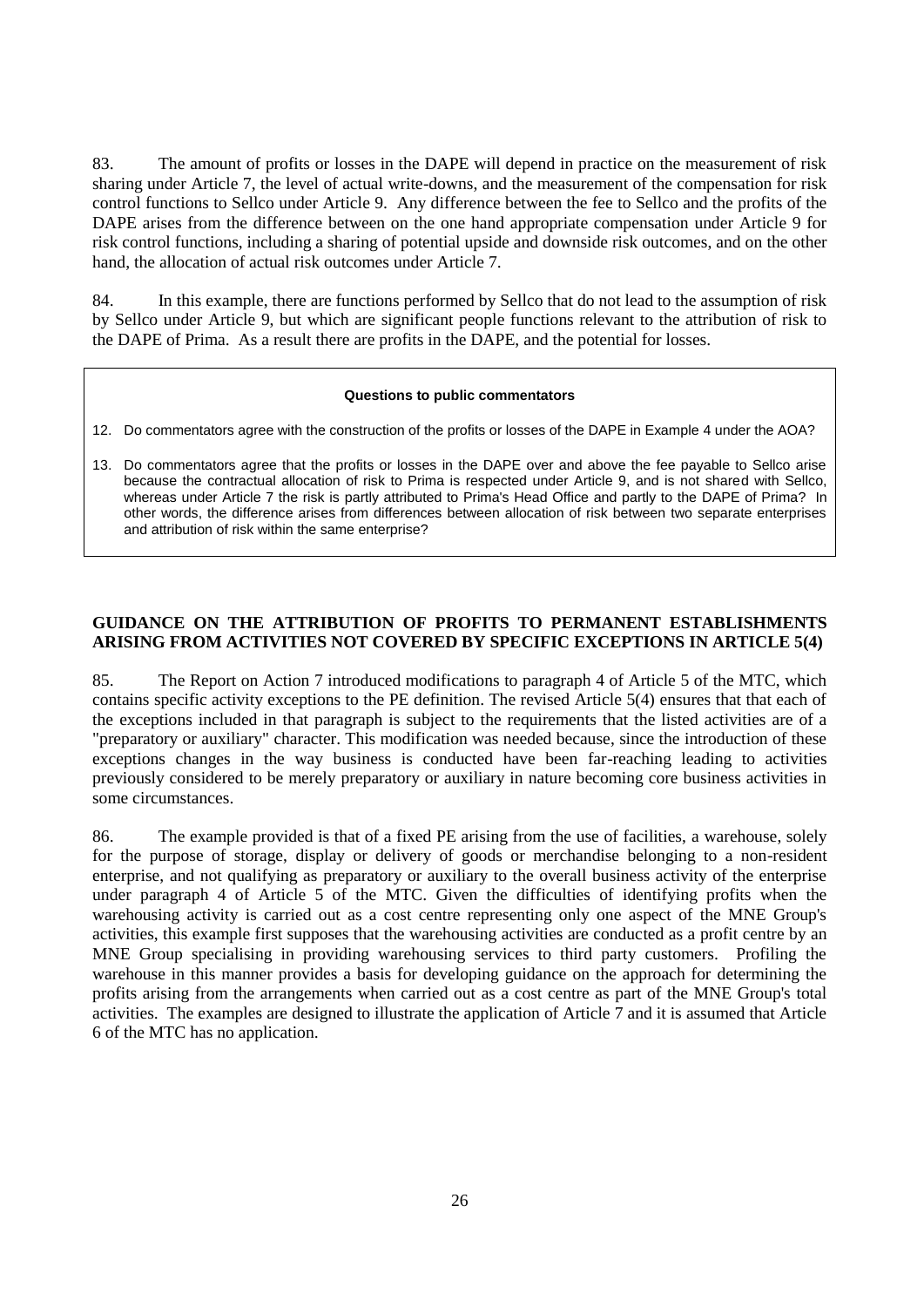# **EXAMPLE 5**

## *Scenario A: Warehousing as the core business*

87. Warehouses-R-Us is a company resident in Country A (hereinafter, "WRU" or "non-resident enterprise"). It specialises in providing spare parts inventory-holding services to aeronautical third-party customers who rely on efficient and effective inventory management. The spare parts are owned by those third-party customers, but WRU analyses inventory usage and recommends stock-holding levels and replenishment policies to its customers. Assume that WRU determines from an analysis of growth and trends in its customers that a further warehouse is required. After analysing several possible locations, WRU decides to establish the new warehousing facility in Country W, where it arranges for its construction and fitting out to its specifications at a total cost of 100. WRU arranges financing to acquire the assets and is the legal owner of the warehouse and its fixtures. In addition, WRU has developed specialised know-how and software to run its warehouses efficiently. WRU runs the warehouse through its own employees.

88. It is assumed for the purposes of this example that the warehouse creates a permanent establishment for WRU in Country W, and that it meets the conditions in paragraph 1 of Article 5 of the MTC: a) WRU has a fixed place of business, i.e. the warehouse; b) which is owned by WRU and at the disposal of WRU in Country W; and, c) through which the business of WRU is partly carried on, i.e. providing inventory-holding services of spare parts to aeronautical third-party customers. It is further assumed that the activities are not exempted by Article 5(4) (note, in particular, that Article 5(4)(a) does not apply since the warehouse is not used for the storage of goods or merchandise belonging to WRU).

# **Attribution of profits to WRU's PE in Country W under Article 7**

89. Under Step 1 of the AOA, it is found that WRU in Country A performs all significant people functions in relation to the business and related risk. Such significant people functions performed by WRU in Country A include the analysis of the commercial need for the warehouse, its location, and its configuration. WRU also determines how the warehouse should be operated and decides to use its own employees to do so. Those employees have no specialised knowledge. In terms of running the business, significant people functions relating to the recommendation of levels of inventory to be maintained by customers and replenishment policies are performed by WRU in Country A. In addition, WRU is the legal and economic owner of the intangibles developed and used in running the warehouse facilities, since it performs the significant people functions relating to the intangibles.

90. In relation to the PE of WRU in Country W, the analysis under Step 1 of the AOA finds that the PE should be remunerated for operating the warehouse. In addition, it is attributed the economic ownership of the warehouse since WRU's asset is used in Country W (see Part I, paragraph 75 of the 2010 Attribution of Profits Report). Accordingly, the accounts of the PE of WRU would show the warehouse asset on its balance sheet, and its costs would include depreciation.

91. Under the analysis, the profits attributable to the PE must be determined taking into account that it needs to:

- Compensate WRU's Head Office for the granting of rights to the intangibles used in the warehouse facilities economically owned by the PE under the AOA.
- Compensate the Head Office for the services provided by the Head office in analysing inventory usage and recommending replenishment policies.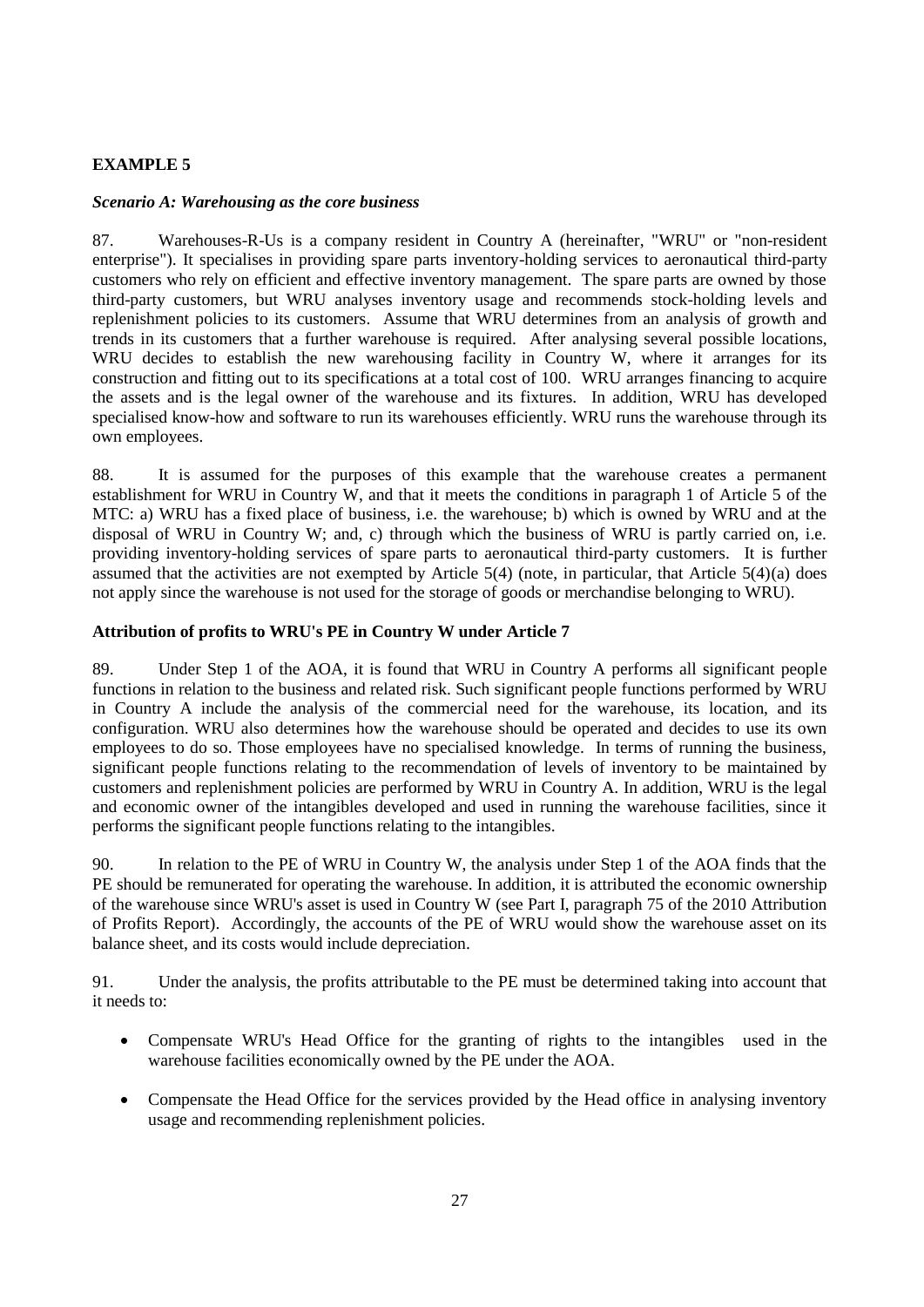- Compensate the Head Office for providing investment advice associated with acquiring the asset (paragraph 221 of Part I of the 2010 Attribution of Profits Report).
- Reflect the employment of the workforce.

Interest costs and free capital would also be allocated to the PE of WRU.

92. Assume that the profits of WRU deriving from third-party fee income for warehousing services amount to 62, and that the arm's length price of the dealings between the Head Office and its PE are determined as shown in the table below. The P&L of WRU's PE can be summarised as follows:

| <b>WRU's PE in Country W</b>                                                                   |      |  |  |  |  |
|------------------------------------------------------------------------------------------------|------|--|--|--|--|
| Service remuneration                                                                           | 62   |  |  |  |  |
| Cost of workforce                                                                              | (22) |  |  |  |  |
| Fee to WRU for know-how and software                                                           | (10) |  |  |  |  |
| Fee to WRU for services related to inventory usage and<br>replenishment, and investment advice | (20) |  |  |  |  |
| Other expenses                                                                                 |      |  |  |  |  |
| Depreciation of assets                                                                         | (5)  |  |  |  |  |
| Net profit                                                                                     | 5    |  |  |  |  |
| Interest cost                                                                                  | (3)  |  |  |  |  |

93. The profits in the PE essentially reflect the reward for the economic ownership of the asset and the routine functions performed at the warehouse, since all the significant people functions in relation to the business and related risk are performed by the Head Office. WRU's head office would no longer have the costs of interest, depreciation, and the employee costs, but would have to recognise compensation relating to the operation of the business, including analysis of usage and replenishment policies for customers. In addition, the Head Office would recognise compensation relating to services in providing know-how and software.

#### **Question to public commentators**

14. Do commentators agree with the construction of the profits or losses of the PE in Scenario A of Example 5 under the AOA?

## *Scenario B - Warehousing as an internal function of the business*

94. The facts are the same as in Scenario A of Example 5, except that WRU is engaged in the sale of aeronautical spare-parts to third party customers. WRU's business heavily relies on the ability to promptly deliver its products to customers and on an efficient and effective management of its inventory. Therefore, the warehousing activity is carried out as an internal function. As in Scenario A, WRU runs the warehouse in Country W through its own employees.

95. It is assumed for the purposes of this example that the warehouse creates a permanent establishment for WRU in Country W, and that it meets the conditions in paragraph 1 of Article 5 of the MTC: a) WRU has a fixed place of business, i.e. the warehouse; b) which is owned by WRU and at the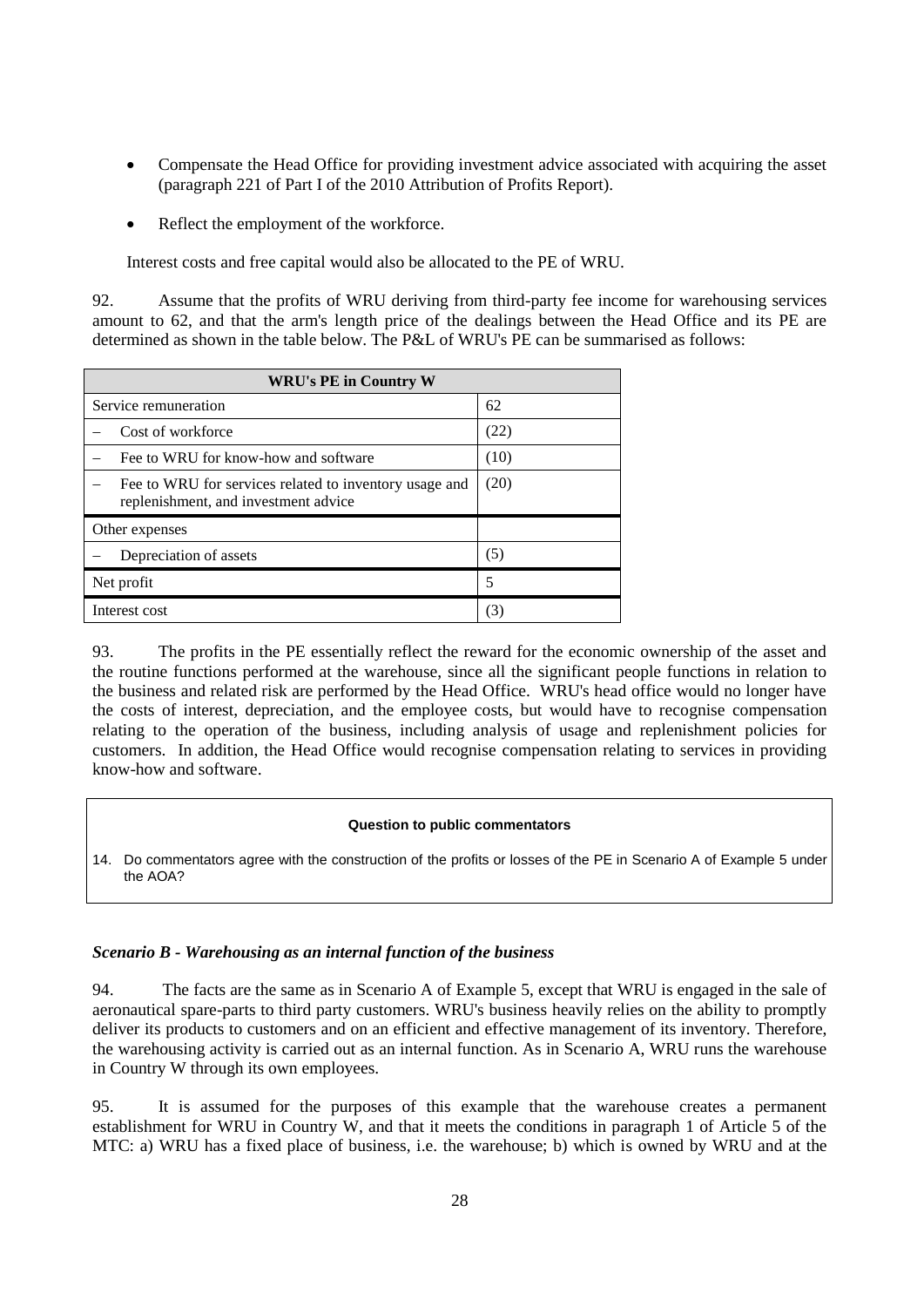disposal of WRU in Country W; and, c) through which the business of WRU is partly carried on, i.e. selling spare parts to aeronautical third-party customers. It is further assumed that the activities are not exempted by Article 5(4) because these activities are not considered to be preparatory or auxiliary.

#### **Attribution of profits to WRU's PE in Country W under Article 7**

96. The conclusions of the analysis under Step 1 of the AOA are the same as in Scenario A. However, in this scenario the warehouse operates as a cost centre, which means that the PE does not obtain third-party revenues for the warehousing activity that can be used in attributing profits to the PE.

97. However, the same principles would apply as in Scenario A. The profits in the PE in both Scenarios A and B essentially reflect the reward for the economic ownership of the asset and the routine functions performed at the warehouse , since all the significant people functions in relation to the business and related risks are performed by the Head Office. Therefore, in the absence of third-party income to calculate the profits of the PE, the attribution of profits to PEs in these cases can be streamlined by attributing to the PE profits commensurate with investment in that asset, taking into account appropriate funding costs and the compensation payable for investment advice, and the performance of routine functions.

#### *Scenario C - Warehousing as an internal function of the business carried out by a separate enterprise*

98. The facts are the same as in Scenario B of Example 5, except that WRU appoints Wareco, an unrelated enterprise located in Country W, to run the warehouse under a service level agreement. Therefore, WRU has no employees in Country W. The contract entered into by the parties includes the following terms:

#### **CONTRACT**

- Wareco has the rights of use, access to the warehouse and its fixtures in order to perform the services
- Wareco has the right to use the specialised know-how and software (developed by WRU) in order to run the warehouse.
- Wareco's remuneration is calculated as 110% of its costs.
- WRU determines products ranges and inventory levels to meet the predicted requirements of its customers.
- The warehousing facilities remain accessible and at the disposal of WRU.

99. It is assumed for the purposes of this example that the warehouse creates a permanent establishment for WRU in Country W, and that it meets the conditions in paragraph 1 of Article 5 of the MTC: a) WRU has a fixed place of business, i.e. the warehouse; b) which is owned by WRU and at the disposal of WRU in Country W; and, c) through which the business of WRU is partly carried on, i.e. selling spare parts to aeronautical third-party customers. It is further assumed that the activities are not exempted by Article 5(4) because these activities are not considered to be preparatory or auxiliary.

## **Attribution of profits to WRU's PE in Country W under Article 7**

100. The conclusions of the analysis under Step 1 of the AOA are the same as in Scenario B, with the exception that in this scenario, the PE would pay a fee to Wareco for operating the warehouse. As in Scenario B the warehouse operates as a cost centre, which means that the PE does not obtain third-party revenues for the warehousing activity that can be used in attributing profits to the PE.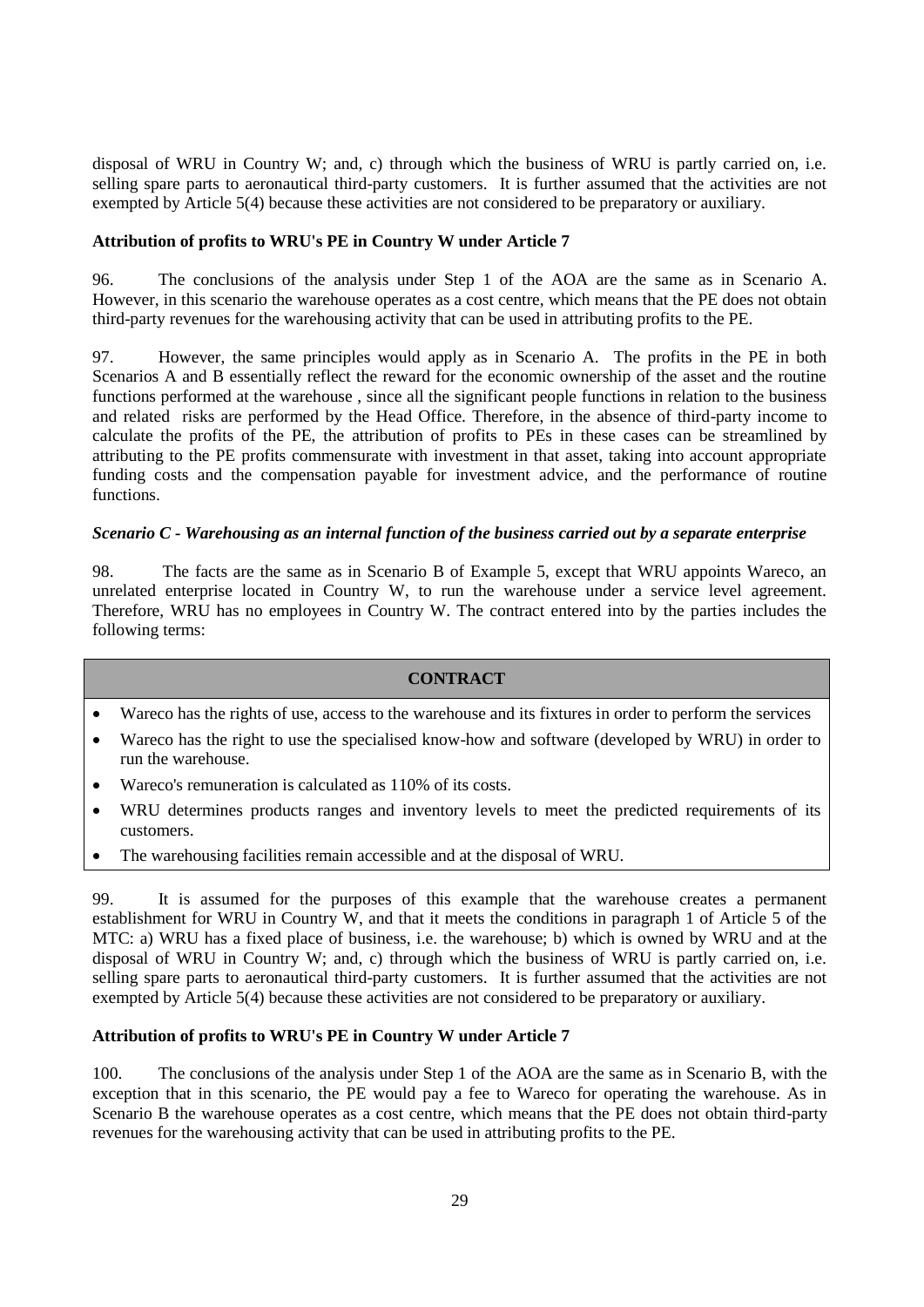101. In this scenario, the profits in the PE essentially reflect only the reward for the economic ownership of the asset, since all the significant people functions and risks relating to running the asset are attributed to WRU's Head Office, including appointing and hiring Wareco. Therefore, in the absence of third-party income to calculate the profits of the PE, the attribution of profits to PEs in these cases can be streamlined by attributing to the PE profits commensurate with investment in that asset, taking into account appropriate funding costs and the compensation payable for investment advice.

102. Additional functions and assumption of risk by Wareco would not affect the profits attributed to the PE under Article 7, but would affect only the profits of WRU's Head Office and the profits of Wareco. Any significant people functions performed by WRU in Country W would, however, affect the profits of WRU attributable to its PE.

#### **Questions to public commentators**

- 15. Do commentators agree with the conclusion reached in Scenarios B and C of Example 5 under the AOA?
- 16. In particular, do you agree that there can be an investment return on the asset or assets creating or being part of the PE when there are no personnel of the non-resident enterprise operating in the PE?
- 17. Do you agree with the streamlined approach proposed in this example for cases where there are no functions performed in the PE apart from the economic ownership of the asset, i.e. attribute profits to the PE commensurate with investment in that asset (taking into account appropriate funding costs and the compensation payable for investment advice)? How would you identify the investment return?
- 18. Do you agree that if the non-resident enterprise has no personnel operating at the fixed place of business PE, then significant people functions performed by other parties on their own account in the jurisdiction of the PE do not lead to the attribution of risks or assets to the PE, and no profits would be attributable to the PE? If not, please explain the reasons for taking a different view.
- 19. Under Scenario C, if Wareco were a related enterprise, and if it is assumed that the arm's length fee is 110% of its costs, would there be any difference to the outcome of the attribution of profits to the PE of WRU?
- 20. What would the conclusion if, , because of the wording of Article 7 in the applicable tax treaty, an approach other than the AOA applied? If the conclusion is different, what would be the differences?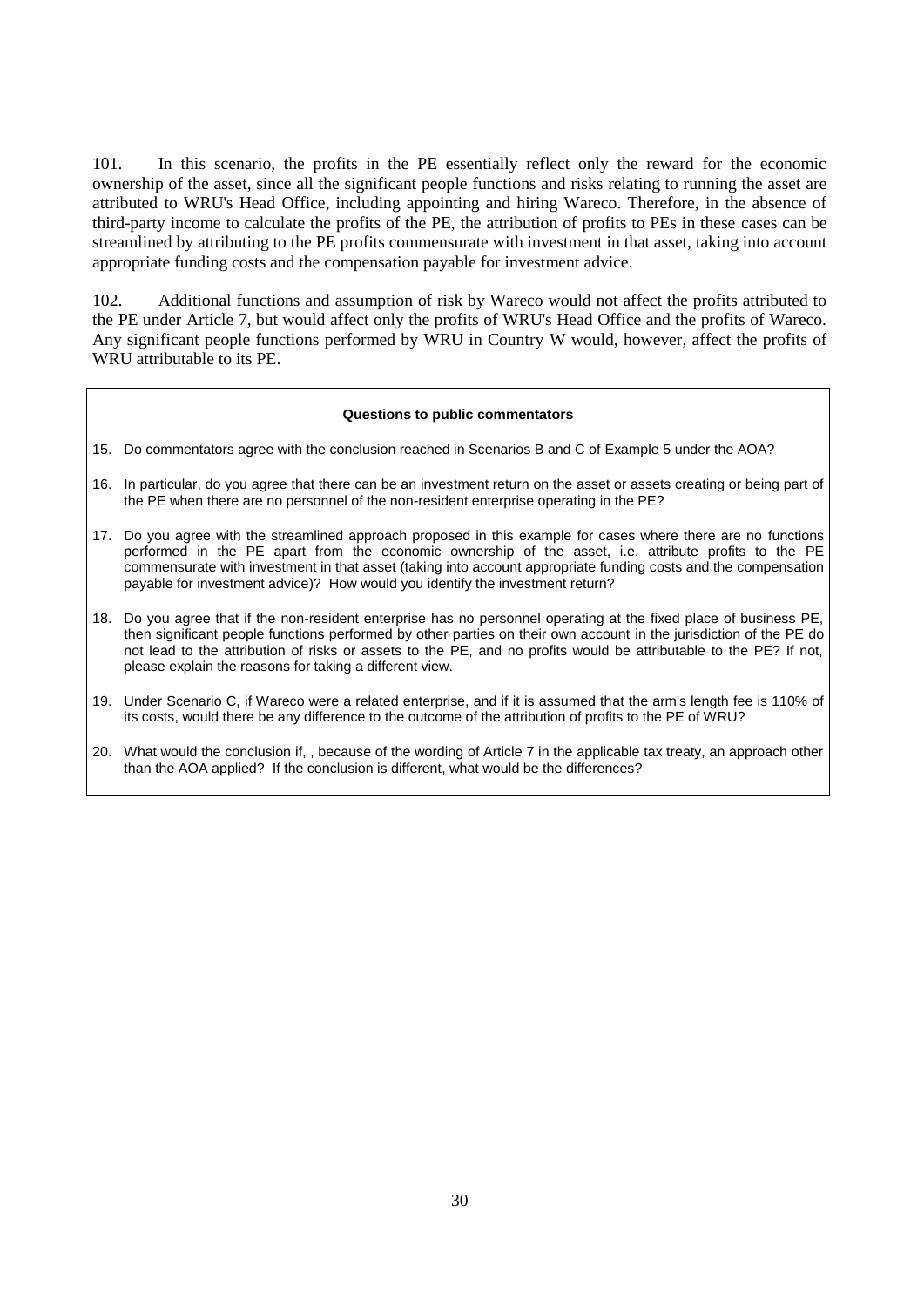# **EXPLORING ADDITIONAL APPROACHES TO CO-ORDINATE THE APPLICATION OF ARTICLE 7 AND ARTICLE 9 OF THE MTC**

103. The simultaneous developments under BEPS Actions 7 and 8-10 have 1) reduced the scope to avoid the PE status, and thus have reinforced taxing rights in the source country, and 2) clarified aspects of the transfer pricing guidance which may affect the potential profits available to attribute through the PE mechanism under the AOA. Suggestions for a co-ordinated application of Article 7 and Article 9 to determine the profits of a PE have been included in this Discussion Draft. For some countries it may be the case that uncoordinated implementation of Articles 7 and 9 may lead to situations of double taxation between the taxpayers situated in the host country (that is the DAPE of the non-resident enterprise and the associated DAE).

104. Furthermore, the analysis of one example in this Discussion Draft seems to identify that there could be situations where the profits attributed to the PE are nil. Nevertheless, the existence of a DAPE for corporation tax purposes may arise even when there are no profits attributable to the DAPE, and notwithstanding this, may create filing requirements and may give rise to other tax liabilities.

105. The 2010 Attribution of Profits Report notes that there may be administratively convenient ways of recognising the existence of a DAPE and collecting the appropriate amount of tax resulting from the activity of a DAE (see paragraph 246 of Part I of the 2010 Attribution of Profits Report). In this regard, the question, therefore, arises whether there are mechanisms that could ensure additional co-ordination of the application of Article 7 and Article 9 to determine the profits of a PE without providing opportunities for the re-emergence of BEPS risks that the changes under Actions 7 and 8-10 were designed to reduce. Commentators are invited to respond to this question to inform any discussions on this point by the relevant Working Parties, taking into account that the changes made through the work under Actions 7 and 8-10 have been agreed and are not open for discussion.

#### **Questions to public commentators**

<sup>21.</sup> Do commentators have suggestions for mechanisms to provide additional co-ordination for the application of Article 7 and Article 9 of the MTC to determine the profits of a PE, taking into account the considerations expressed above?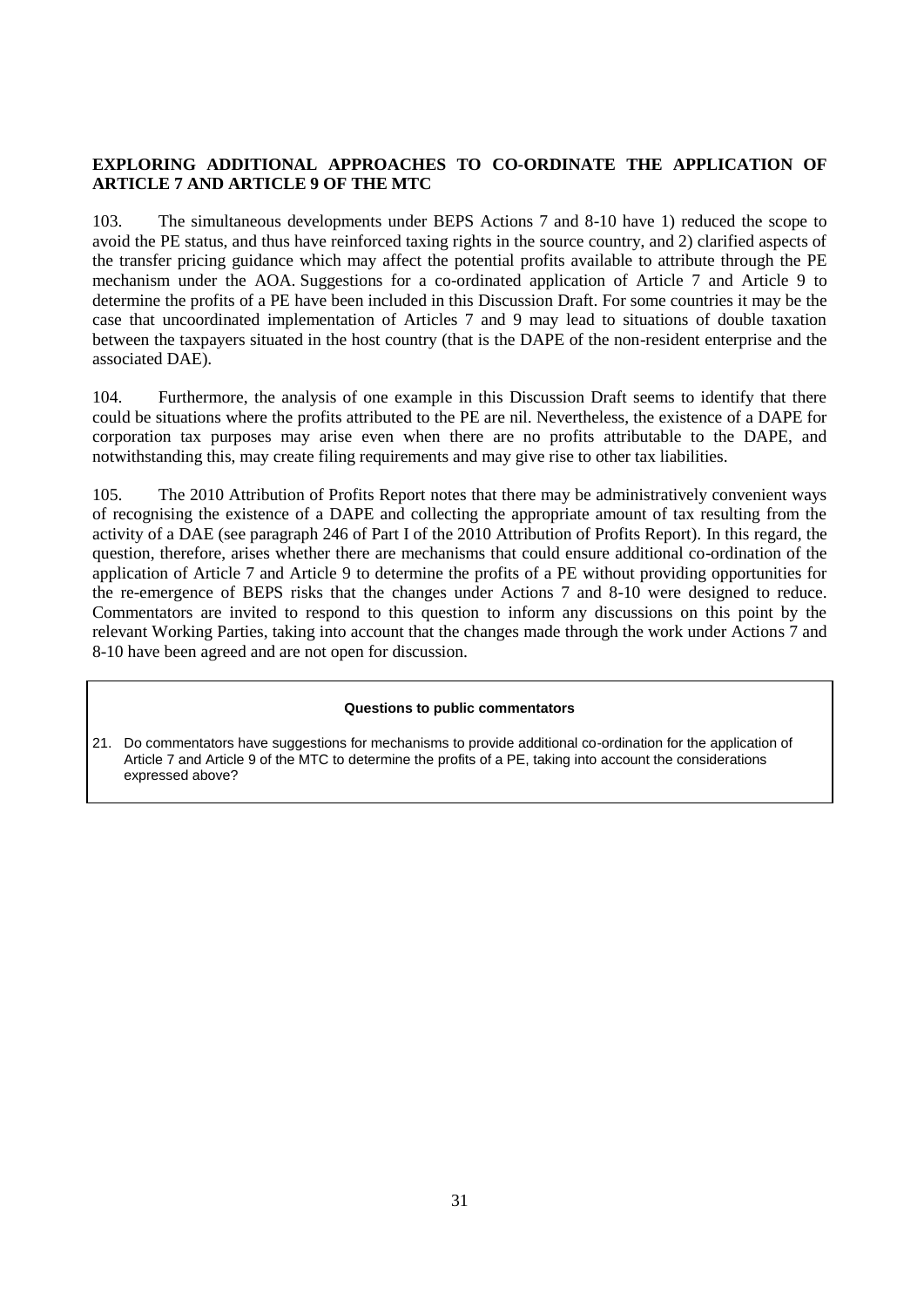# **ANNEX 1**

The following tables set out the conclusions of the functional and factual analysis performed under Article 9 and under Article 7 for Examples 1 to 3. Not every function, asset, or risk has been identified

# *TABLE 1 - FUNCTIONAL AND FACTUAL ANALYSIS OF EXAMPLE 1*

|                                                                                                                                                                         |                              | <b>Article 9</b>              | <b>Article 7</b>             |                                                                                                                                          |                                                          |
|-------------------------------------------------------------------------------------------------------------------------------------------------------------------------|------------------------------|-------------------------------|------------------------------|------------------------------------------------------------------------------------------------------------------------------------------|----------------------------------------------------------|
| <b>Sales</b>                                                                                                                                                            | Prima in<br><b>Country A</b> | <b>Sellco</b><br>in Country B | Prima in<br><b>Country A</b> | <b>Assets economically</b><br>owned by and risks<br>attributed to the DAPE<br>based on SPFs<br>performed by Sellco on<br>behalf of Prima | <b>Functions</b><br>performed by<br>Sellco <sup>13</sup> |
| <b>Functions:</b>                                                                                                                                                       |                              |                               |                              |                                                                                                                                          |                                                          |
| Setting sales strategy, projections and market share<br>targets in Country B                                                                                            |                              |                               |                              |                                                                                                                                          |                                                          |
| Selection of the sales agent, monitoring of its<br>performance and making decisions on whether to<br>continue, adapt or terminate the relation with the sales<br>agent. |                              |                               |                              |                                                                                                                                          |                                                          |
| Identification of customer, soliciting and placing<br>orders and processing orders with Prima.                                                                          |                              |                               |                              |                                                                                                                                          |                                                          |

<sup>13</sup> <sup>13</sup> The third column replicates the second column of the Article 9 analysis. The analyses under Articles 7 and 9 examine the same functions and have been presented independently.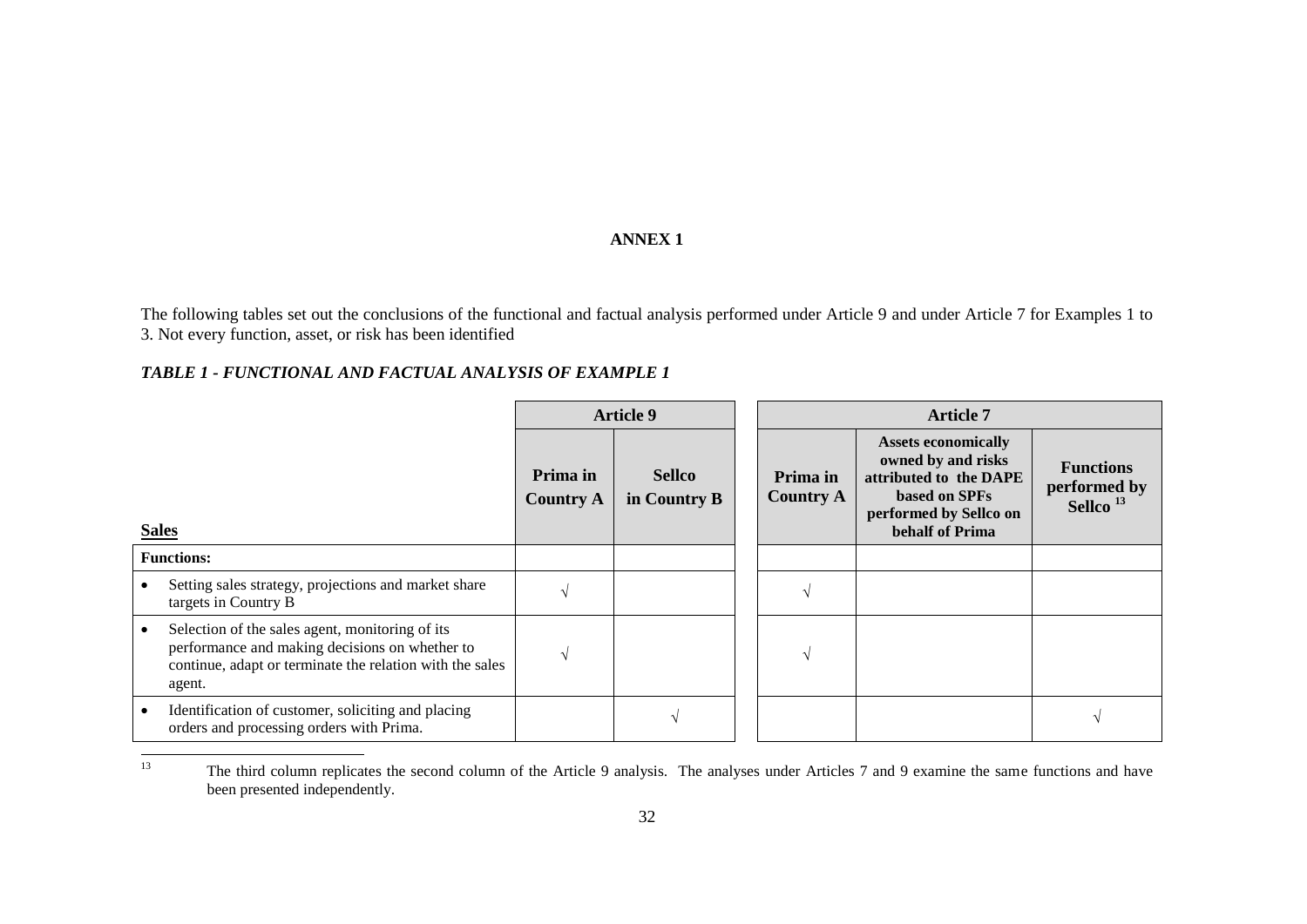| Setting general pricing policy for products                                                                                     | $\sqrt{}$  |            |            |           |
|---------------------------------------------------------------------------------------------------------------------------------|------------|------------|------------|-----------|
| Setting product price for Country B market<br>$\bullet$                                                                         | $\sqrt{}$  |            | $\sqrt{}$  |           |
| Assets:                                                                                                                         |            |            |            |           |
| Assets used for sales purposes (premises, vehicles,<br>etc. - other than inventory and marketing intangibles<br>owned by Prima) |            |            |            |           |
| <b>Risks:</b>                                                                                                                   |            |            |            |           |
| Market risk (including price risk)<br>$\bullet$                                                                                 | $\sqrt{ }$ |            | $\sqrt{}$  |           |
| Operational risks related to proficient performance of<br>$\bullet$<br>sales agency activities                                  |            | $\sqrt{ }$ |            | V         |
| <b>Marketing and Advertising</b>                                                                                                |            |            |            |           |
| <b>Functions:</b>                                                                                                               |            |            |            |           |
| Marketing and advertising: strategy development and<br>setting                                                                  | $\sqrt{ }$ |            | $\sqrt{}$  |           |
| Marketing and advertising: local implementation                                                                                 |            | $\sqrt{2}$ |            | $\sqrt{}$ |
| Prima is responsible for the legal protection of the<br>$\bullet$<br>Group's marketing intangibles                              | $\sqrt{ }$ |            | V          |           |
| Assets:                                                                                                                         |            |            |            |           |
| Marketing intangibles                                                                                                           | $\sqrt{ }$ |            | $\sqrt{}$  |           |
| <b>Risks:</b>                                                                                                                   |            |            |            |           |
| Marketing and advertising risks.                                                                                                | $\sqrt{ }$ |            | $\sqrt{}$  |           |
| <b>Inventory</b>                                                                                                                |            |            |            |           |
| <b>Functions:</b>                                                                                                               |            |            |            |           |
| Decision-making on warehousing arrangements                                                                                     | $\sqrt{}$  |            | $\sqrt{}$  |           |
| Determination of inventory levels                                                                                               | $\sqrt{}$  |            | $\sqrt{}$  |           |
| Assets:                                                                                                                         |            |            |            |           |
| Inventory<br>$\bullet$                                                                                                          | $\sqrt{}$  |            | $\sqrt{ }$ |           |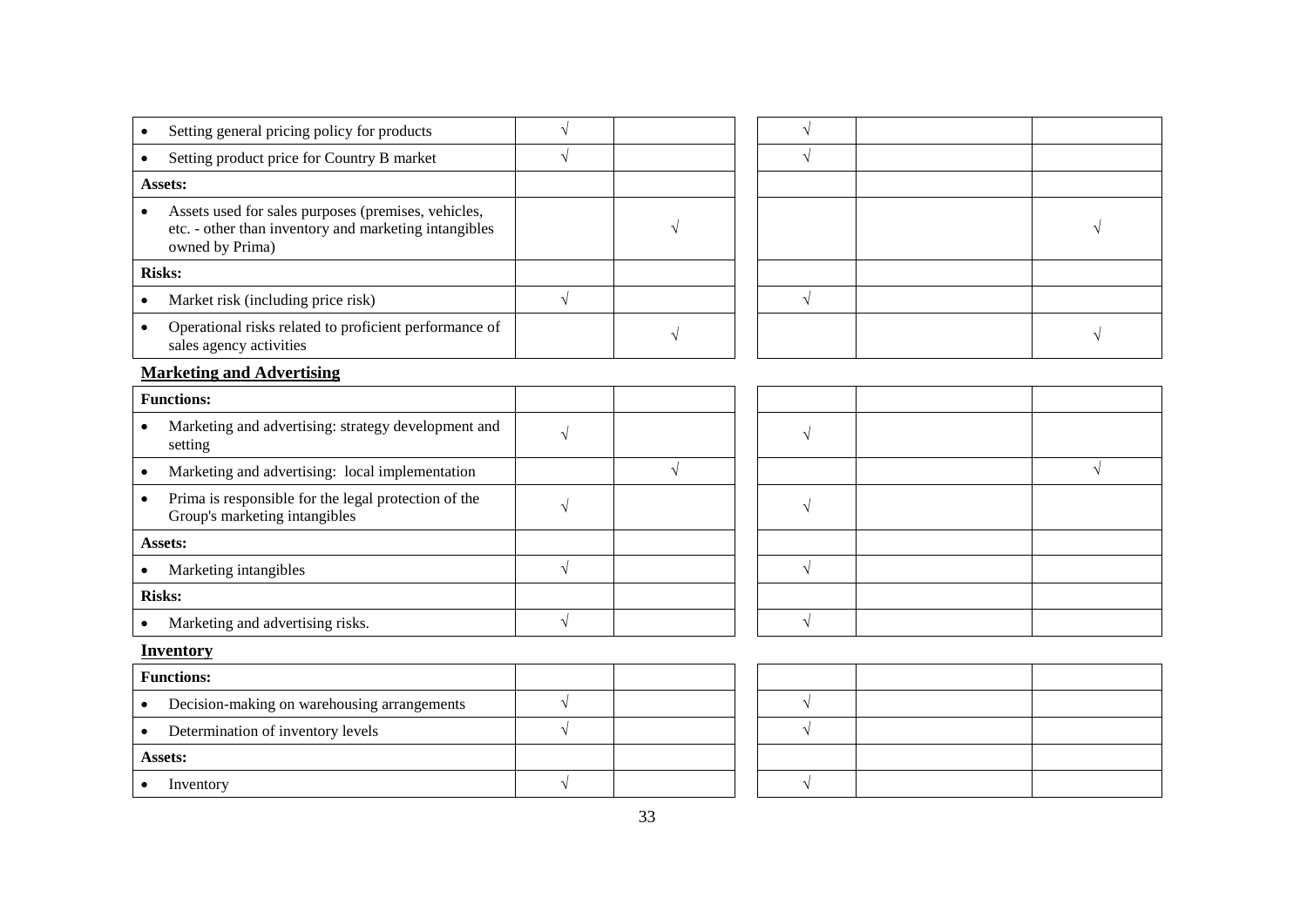| <b>Risks:</b>                                                               |  |  |  |  |  |  |
|-----------------------------------------------------------------------------|--|--|--|--|--|--|
| Inventory<br>$\bullet$                                                      |  |  |  |  |  |  |
| <b>Receivables</b>                                                          |  |  |  |  |  |  |
| <b>Functions:</b>                                                           |  |  |  |  |  |  |
| Parameter setting of customer credit terms<br>$\bullet$                     |  |  |  |  |  |  |
| Approval of customer sales after reviewing<br>$\bullet$<br>creditworthiness |  |  |  |  |  |  |
| Handling of customer receivables<br>$\bullet$                               |  |  |  |  |  |  |
| Assets:                                                                     |  |  |  |  |  |  |
| Receivables<br>$\bullet$                                                    |  |  |  |  |  |  |
| <b>Risks:</b>                                                               |  |  |  |  |  |  |
| Credit risk<br>٠                                                            |  |  |  |  |  |  |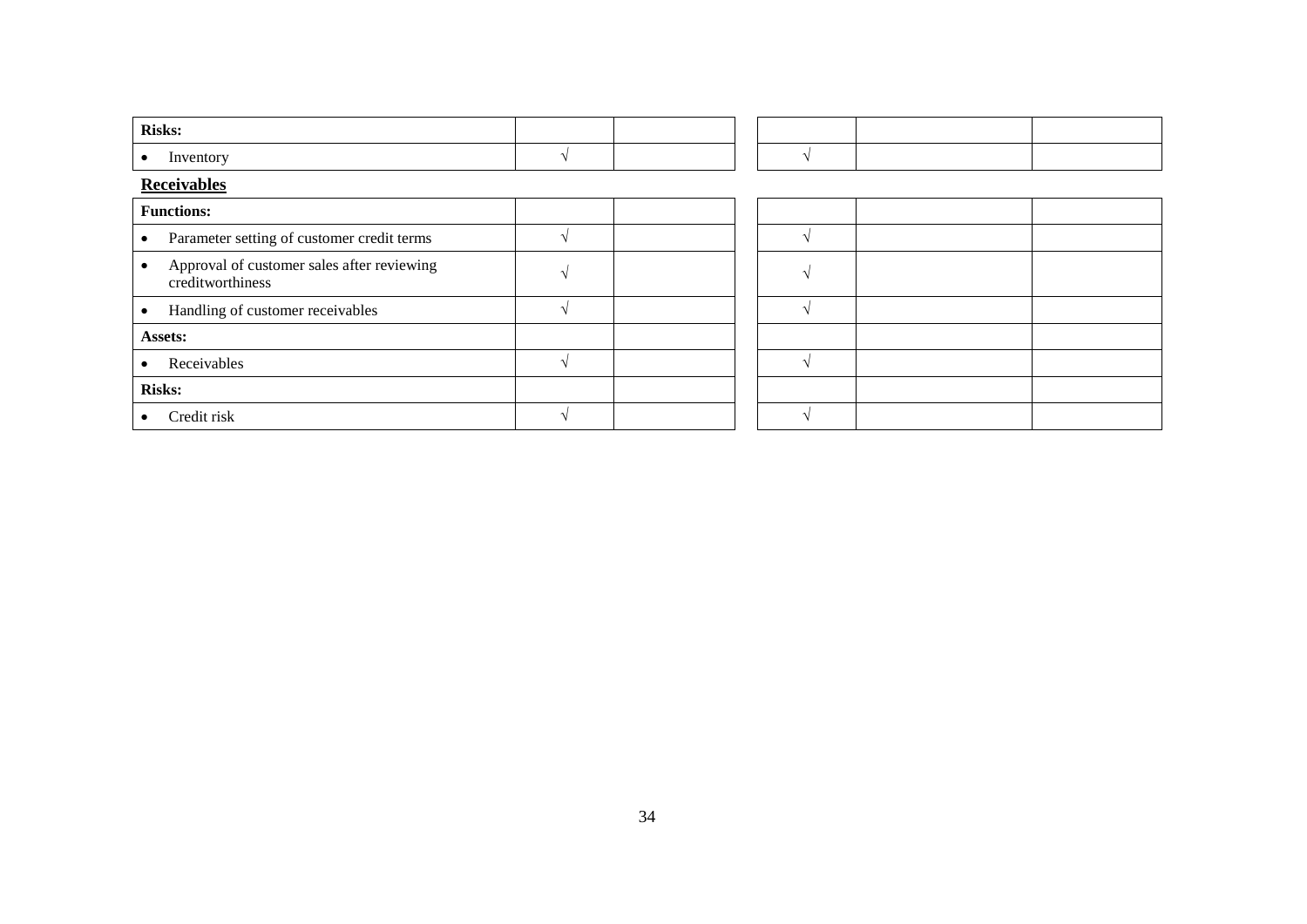# *TABLE 2 - FUNCTIONAL AND FACTUAL ANALYSIS OF EXAMPLE 2*

|                                                                             | <b>Article 9</b><br><b>Article 7</b> |                               |  |                              |                                                                                                                                          |                                                             |
|-----------------------------------------------------------------------------|--------------------------------------|-------------------------------|--|------------------------------|------------------------------------------------------------------------------------------------------------------------------------------|-------------------------------------------------------------|
| <b>Inventory</b>                                                            | Prima in<br><b>Country A</b>         | <b>Sellco</b><br>in Country B |  | Prima in<br><b>Country A</b> | <b>Assets economically</b><br>owned by and risks<br>attributed to the DAPE<br>based on SPFs<br>performed by Sellco on<br>behalf of Prima | <b>Functions</b><br>performed by<br>$S$ ellco <sup>14</sup> |
| <b>Functions:</b>                                                           |                                      |                               |  |                              |                                                                                                                                          |                                                             |
| Decision-making on warehousing arrangements                                 |                                      |                               |  |                              |                                                                                                                                          |                                                             |
| Determination of inventory levels<br>$\bullet$                              |                                      |                               |  |                              |                                                                                                                                          |                                                             |
| Assets:                                                                     |                                      |                               |  |                              |                                                                                                                                          |                                                             |
| Legal ownership of inventory                                                |                                      |                               |  |                              |                                                                                                                                          |                                                             |
| Economic ownership of inventory<br>$\bullet$                                |                                      |                               |  |                              |                                                                                                                                          |                                                             |
| <b>Risks:</b>                                                               |                                      |                               |  |                              |                                                                                                                                          |                                                             |
| Contractual assumption of risk<br>$\bullet$                                 |                                      |                               |  | V                            |                                                                                                                                          |                                                             |
| Assumption of risk under Article 9<br>$\bullet$                             |                                      |                               |  |                              |                                                                                                                                          |                                                             |
| Attribution of risk under Article 7                                         |                                      |                               |  |                              |                                                                                                                                          |                                                             |
| <b>Receivables</b>                                                          |                                      |                               |  |                              |                                                                                                                                          |                                                             |
| <b>Functions:</b>                                                           |                                      |                               |  |                              |                                                                                                                                          |                                                             |
| Parameter setting of customer credit terms                                  |                                      |                               |  |                              |                                                                                                                                          |                                                             |
| Approval of customer sales after reviewing<br>$\bullet$<br>creditworthiness |                                      |                               |  |                              |                                                                                                                                          |                                                             |
| Handling of customer receivables                                            |                                      |                               |  |                              |                                                                                                                                          |                                                             |
| Assets:                                                                     |                                      |                               |  |                              |                                                                                                                                          |                                                             |
| Legal ownership receivables                                                 |                                      |                               |  |                              |                                                                                                                                          |                                                             |
| Economic ownership of receivables                                           |                                      |                               |  |                              |                                                                                                                                          |                                                             |

 $14$ The third column replicates the second column of the Article 9 analysis. The analyses under Articles 7 and 9 examine the same functions and have been presented independently. For purposes of interpreting this table, please see footnote 12.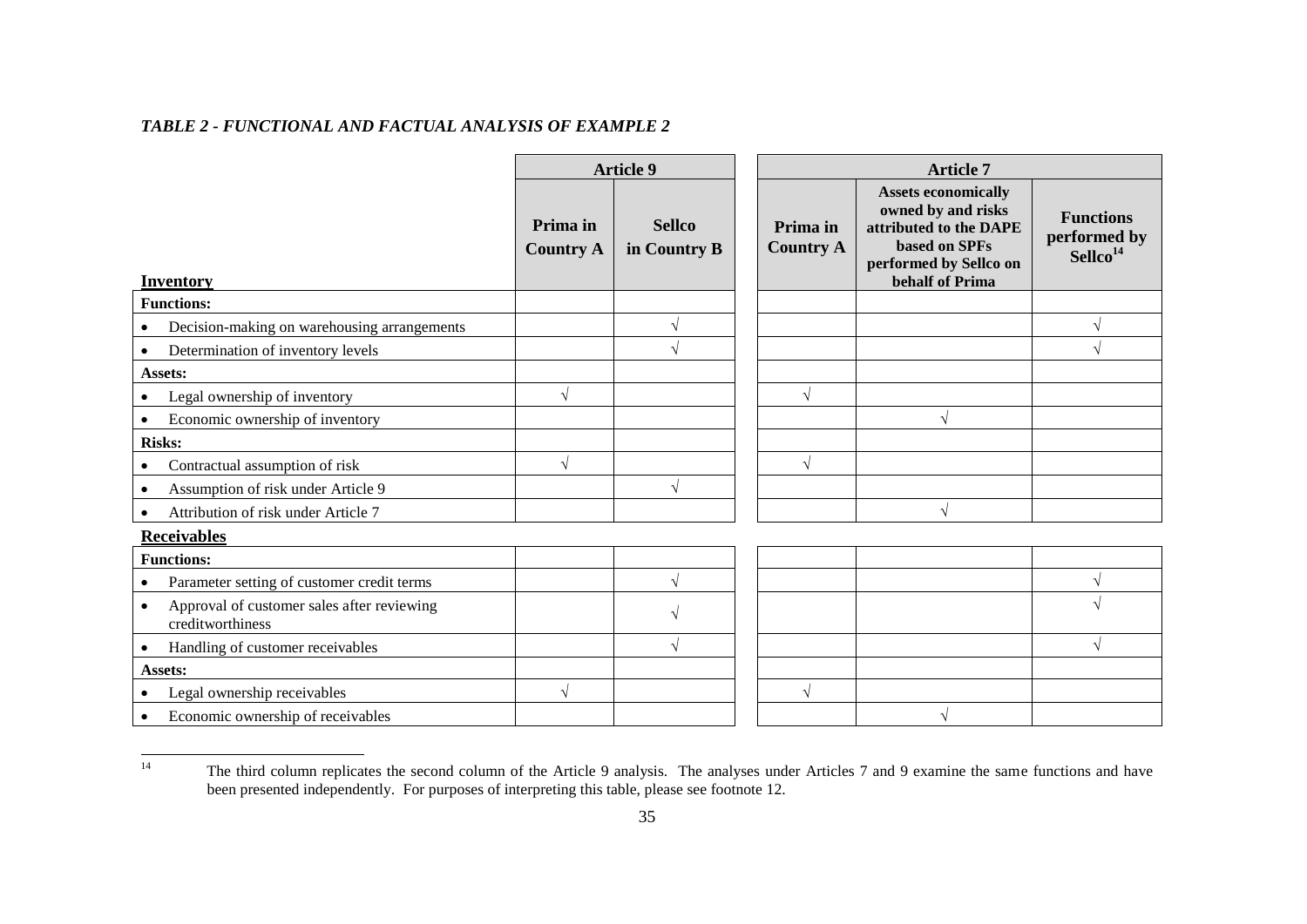| <b>Risks:</b>                          |  |  |  |
|----------------------------------------|--|--|--|
| Contractual assumption of risk         |  |  |  |
| Assumption of risk under Article 9     |  |  |  |
| Attribution of of risk under Article 7 |  |  |  |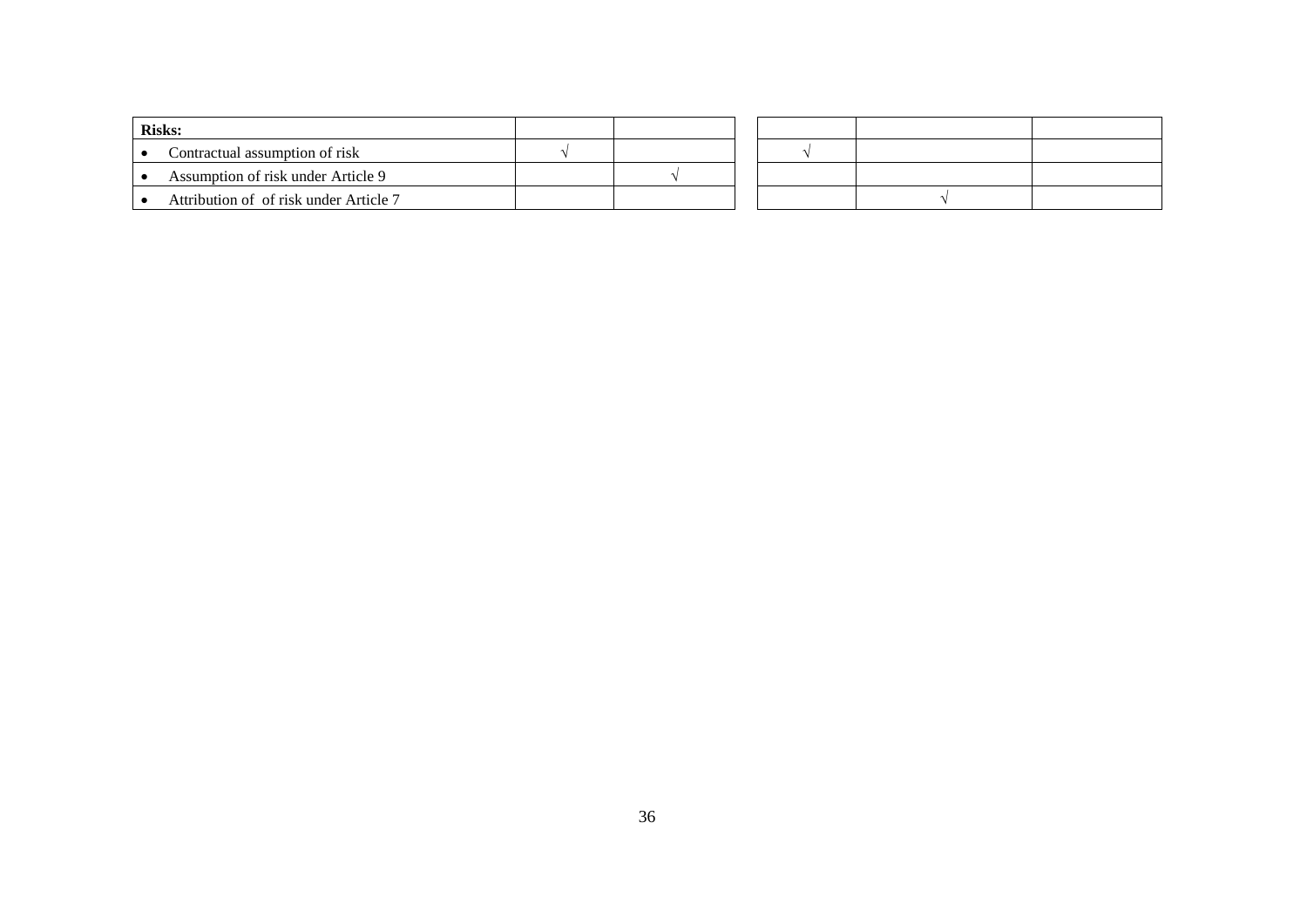# *TABLE 3 - FUNCTIONAL AND FACTUAL ANALYSIS OF EXAMPLE 3*

|                                                                                                                                                                                | <b>Article 7</b>             |                                                                                                                                                            |                                                     |
|--------------------------------------------------------------------------------------------------------------------------------------------------------------------------------|------------------------------|------------------------------------------------------------------------------------------------------------------------------------------------------------|-----------------------------------------------------|
| <b>Sales</b>                                                                                                                                                                   | Prima in<br><b>Country A</b> | <b>Assets</b><br>economically<br>owned by and<br>risks attributed to<br>the DAPE based<br>on SPFs<br>performed by<br><b>Employee on</b><br>behalf of Prima | <b>Functions</b><br>performed by<br><b>Employee</b> |
| <b>Functions:</b>                                                                                                                                                              |                              |                                                                                                                                                            |                                                     |
| Setting sales strategy, projections and market share targets in Country B<br>$\bullet$                                                                                         | $\sqrt{}$                    |                                                                                                                                                            |                                                     |
| Selection of the sales agent, monitoring of its performance and making decisions on<br>$\bullet$<br>whether to continue, adapt or terminate the relation with the sales agent. | V                            |                                                                                                                                                            |                                                     |
| Identification of customer, soliciting and placing orders and processing orders with Prima.<br>$\bullet$                                                                       |                              |                                                                                                                                                            | $\sqrt{}$                                           |
| Setting pricing policy for products<br>$\bullet$                                                                                                                               | $\sqrt{ }$                   |                                                                                                                                                            |                                                     |
| Setting product price for Country B market<br>$\bullet$                                                                                                                        | V                            |                                                                                                                                                            |                                                     |
| Assets:                                                                                                                                                                        |                              |                                                                                                                                                            |                                                     |
| Assets used for sales purposes (premises, vehicles, etc. - other than inventory and<br>$\bullet$<br>marketing intangibles)                                                     | $\sqrt{ }$                   | $\sqrt{ }$                                                                                                                                                 | $\sqrt{}$                                           |
| <b>Risks:</b>                                                                                                                                                                  |                              |                                                                                                                                                            |                                                     |
| Market risk (including price risk)<br>$\bullet$                                                                                                                                | $\sqrt{ }$                   |                                                                                                                                                            |                                                     |
| <b>Marketing and Advertising</b>                                                                                                                                               |                              |                                                                                                                                                            |                                                     |
| <b>Functions:</b>                                                                                                                                                              |                              |                                                                                                                                                            |                                                     |
| Marketing and advertising: strategy development and setting<br>$\bullet$                                                                                                       | $\sqrt{ }$                   |                                                                                                                                                            |                                                     |
| Marketing and advertising: local implementation<br>$\bullet$                                                                                                                   |                              |                                                                                                                                                            | $\sqrt{}$                                           |
| Prima is responsible for the legal protection of the Group's marketing intangibles<br>$\bullet$                                                                                | $\sqrt{ }$                   |                                                                                                                                                            |                                                     |